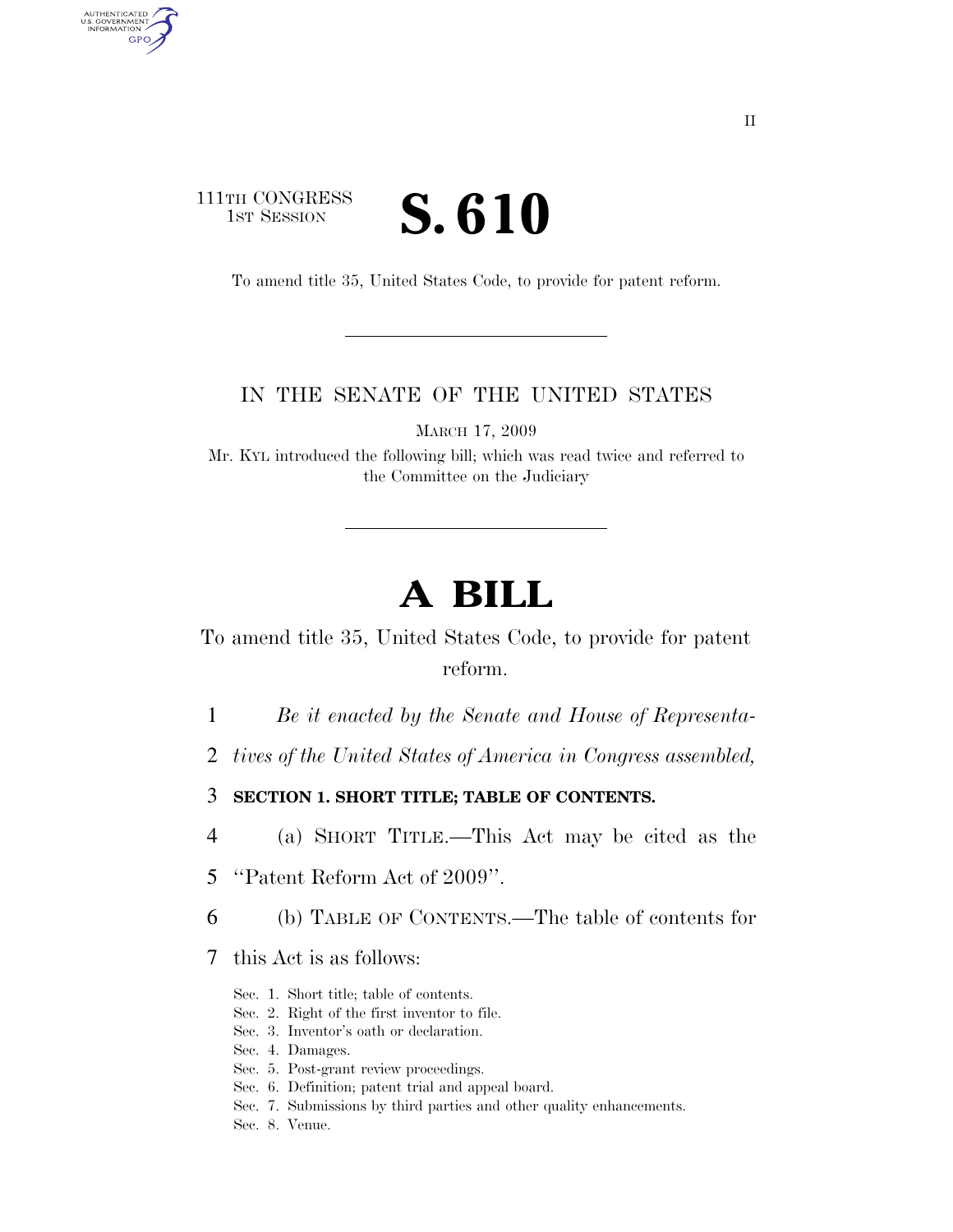2

Sec. 9. Patent and trademark office regulatory authority.

Sec. 10. Applicant quality submissions.

Sec. 11. Inequitable conduct.

Sec. 12. Conversion of deadlines.

Sec. 13. Check imaging patents.

Sec. 14. Patent and trademark office funding.

Sec. 15. Technical amendments.

Sec. 16. Effective date; rule of construction.

#### 1 **SEC. 2. RIGHT OF THE FIRST INVENTOR TO FILE.**

2 (a) DEFINITIONS.—Section 100 of title 35, United 3 States Code, is amended by adding at the end the fol-4 lowing:

5 ''(f) The term 'inventor' means the individual or, if 6 a joint invention, the individuals collectively who invented 7 or discovered the subject matter of the invention.

 $8$  ''(g) The terms 'joint inventor' and 'coinventor' mean 9 any 1 of the individuals who invented or discovered the 10 subject matter of a joint invention.

11 "(h) The 'effective filing date of a claimed invention' 12 is—

13 ''(1) the filing date of the patent or the applica-14 tion for patent containing the claim to the invention; 15 or

 $\frac{1}{2}$  if the patent or application for patent is entitled to a right of priority of any other applica-18 tion under section 119,  $365(a)$ , or  $365(b)$  or to the benefit of an earlier filing date in the United States 20 under section 120, 121, or  $365(c)$ , the filing date of the earliest such application in which the claimed in-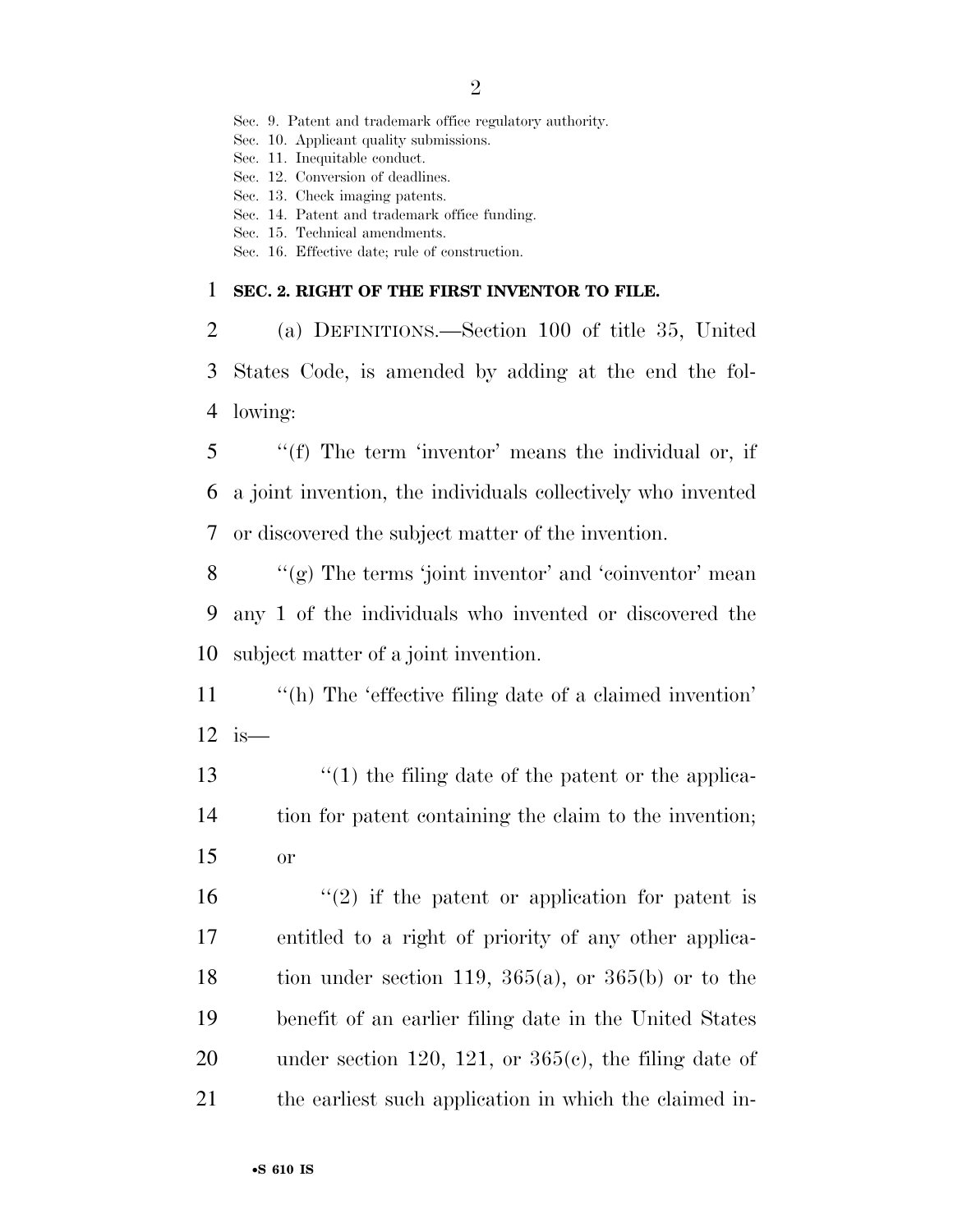| $\mathbf{1}$ | vention is disclosed in the manner provided by the      |
|--------------|---------------------------------------------------------|
| 2            | first paragraph of section 112.                         |
| 3            | "(i) The term 'claimed invention' means the subject     |
| 4            | matter defined by a claim in a patent or an application |
| 5            | for a patent.".                                         |
| 6            | (b) CONDITIONS FOR PATENTABILITY.-                      |
| 7            | (1) IN GENERAL.—Section $102$ of title 35,              |
| 8            | United States Code, is amended to read as follows:      |
| 9            | "§102. Conditions for patentability; novelty            |
| 10           | "(a) NOVELTY; PRIOR ART.—A patent for a claimed         |
| 11           | invention may not be obtained if—                       |
| 12           | $\lq(1)$ the claimed invention was patented, de-        |
| 13           | scribed in a printed publication, or otherwise made     |
| 14           | available to the public (other than through testing     |
| 15           | undertaken to reduce the invention to practice)—        |
| 16           | $\lq\lq$ more than 1 year before the effective          |
| 17           | filing date of the claimed invention; or                |
| 18           | $\lq\lq (B)$ 1 year or less before the effective fil-   |
| 19           | ing date of the claimed invention, other than           |
| 20           | through disclosures made by the inventor or a           |
| 21           | joint inventor or by others who obtained the            |
| 22           | subject matter disclosed directly or indirectly         |
| 23           | from the inventor or a joint inventor; or               |
| 24           | $(2)$ the claimed invention was described in a          |
| 25           | patent issued under section 151, or in an application   |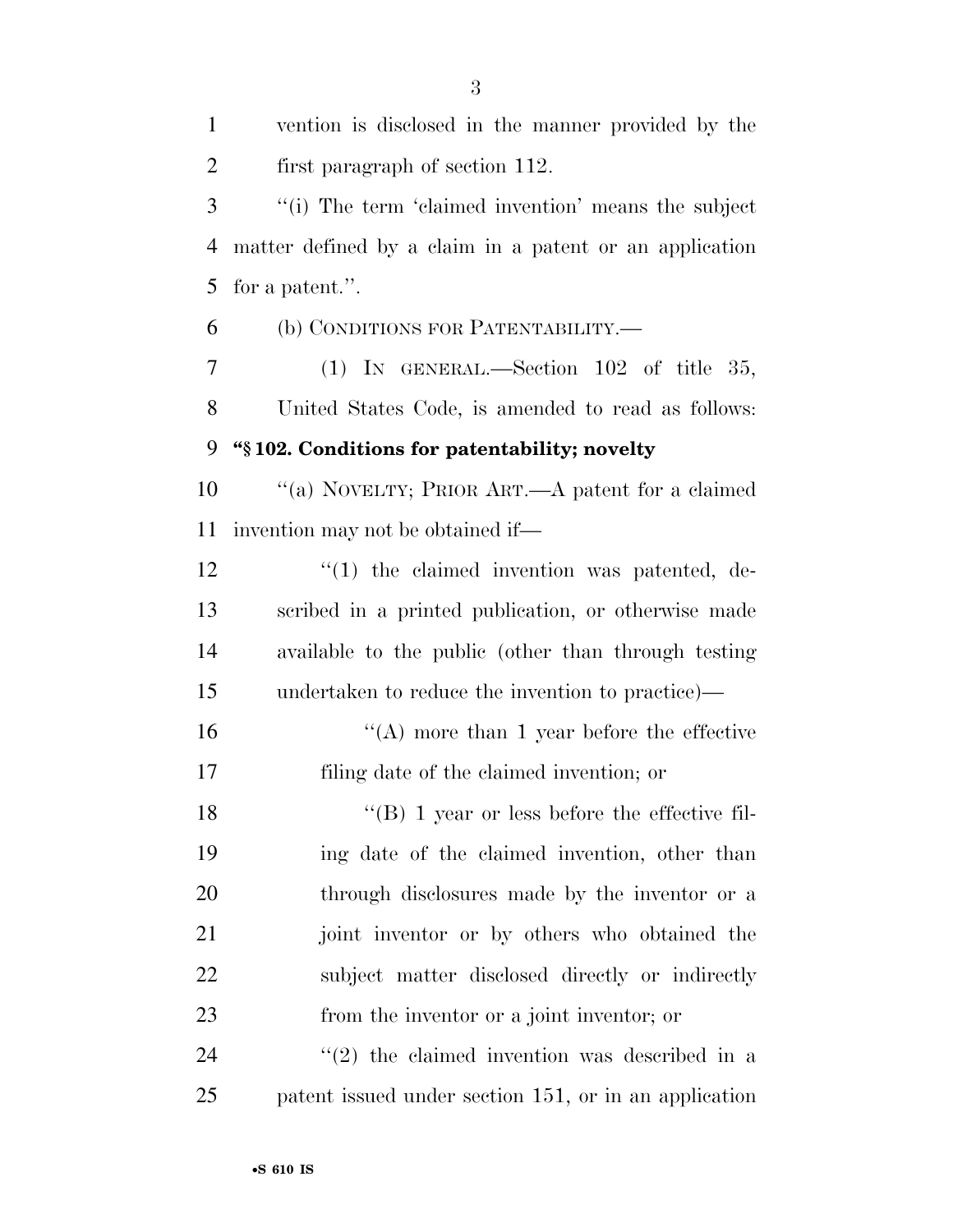for patent published or deemed published under sec- tion 122(b), in which the patent or application, as the case may be, names another inventor and was effectively filed before the effective filing date of the claimed invention.

"(b) EXCEPTIONS.—

7 "(1) PRIOR INVENTOR DISCLOSURE EXCEP- TION.—Subject matter that would otherwise qualify as prior art based upon a disclosure under subpara-10 graph  $(B)$  of subsection  $(a)(1)$  shall not be prior art to a claimed invention under that subparagraph if the subject matter had, before such disclosure, been publicly disclosed by the inventor or a joint inventor or others who obtained the subject matter disclosed directly or indirectly from the inventor or a joint in-ventor.

17 "(2) DERIVATION, PRIOR DISCLOSURE, AND COMMON ASSIGNMENT EXCEPTIONS.—Subject mat- ter that would otherwise qualify as prior art only under subsection (a)(2), after taking into account the exception under paragraph (1), shall not be prior art to a claimed invention if—

23  $\langle (A)$  the subject matter was obtained di- rectly or indirectly from the inventor or a joint inventor;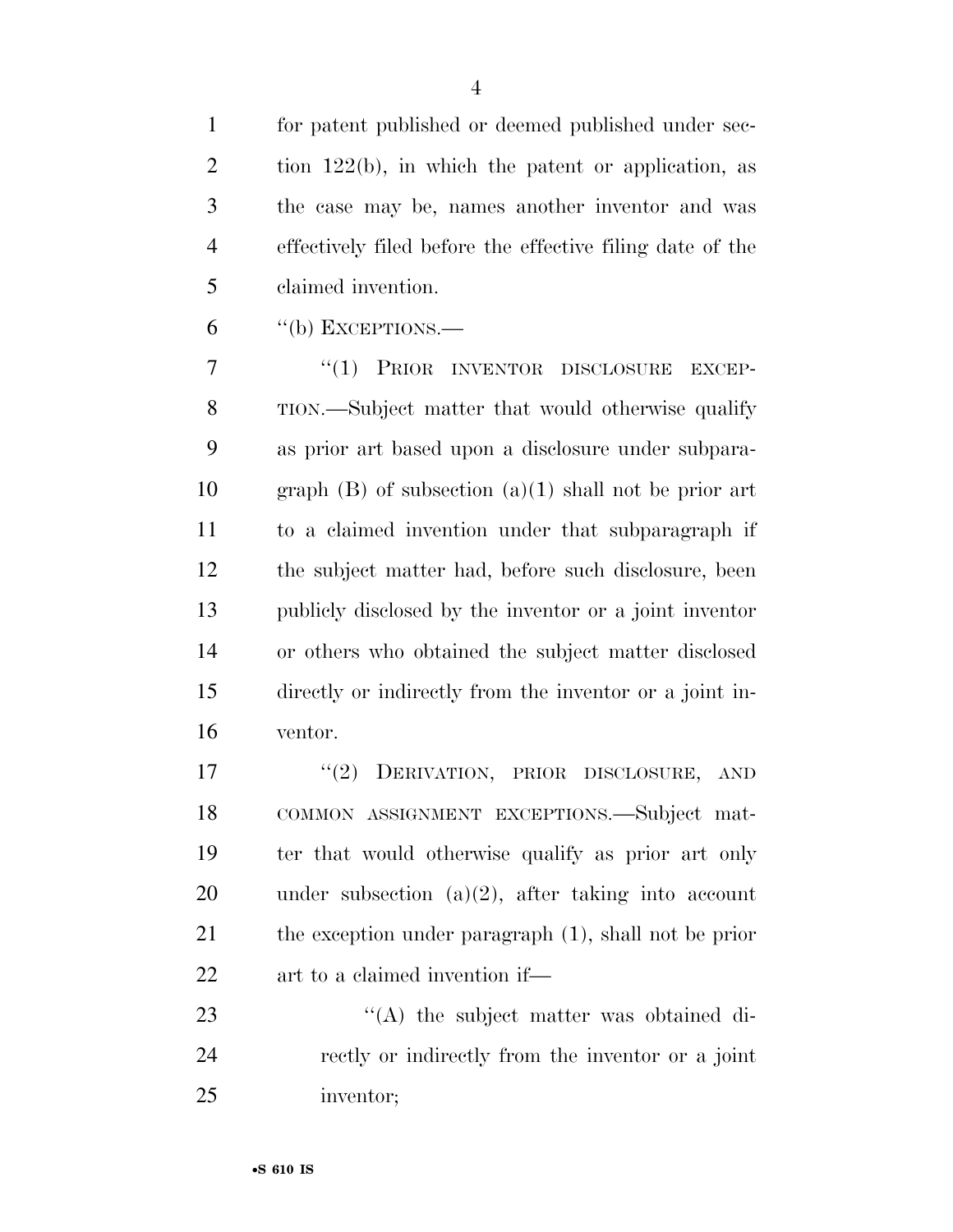| $\mathbf{1}$   | "(B) the subject matter had been publicly           |
|----------------|-----------------------------------------------------|
| $\overline{2}$ | disclosed by the inventor or a joint inventor or    |
| 3              | others who obtained the subject matter dis-         |
| $\overline{4}$ | closed, directly or indirectly, from the inventor   |
| 5              | or a joint inventor before the effective filing     |
| 6              | date of the application or patent set forth under   |
| 7              | subsection (a) $(2)$ ; or                           |
| 8              | "(C) the subject matter and the claimed             |
| 9              | invention, not later than the effective filing date |
| 10             | of the claimed invention, were owned by the         |
| 11             | same person or subject to an obligation of as-      |
| 12             | signment to the same person.                        |
| 13             | "(3) JOINT RESEARCH AGREEMENT EXCEP-                |
| 14             | TION.                                               |
| 15             | "(A) IN GENERAL.—Subject matter and a               |
| 16             | claimed invention shall be deemed to have been      |
| 17             | owned by the same person or subject to an obli-     |
| 18             | gation of assignment to the same person in ap-      |
| 19             | plying the provisions of paragraph $(2)$ if—        |
|                |                                                     |
| 20             | "(i) the subject matter and<br>the                  |
| 21             | claimed invention were made by or on be-            |
| 22             | half of 1 or more parties to a joint re-            |
| 23             | search agreement that was in effect on or           |
| 24             | before the effective filing date of the             |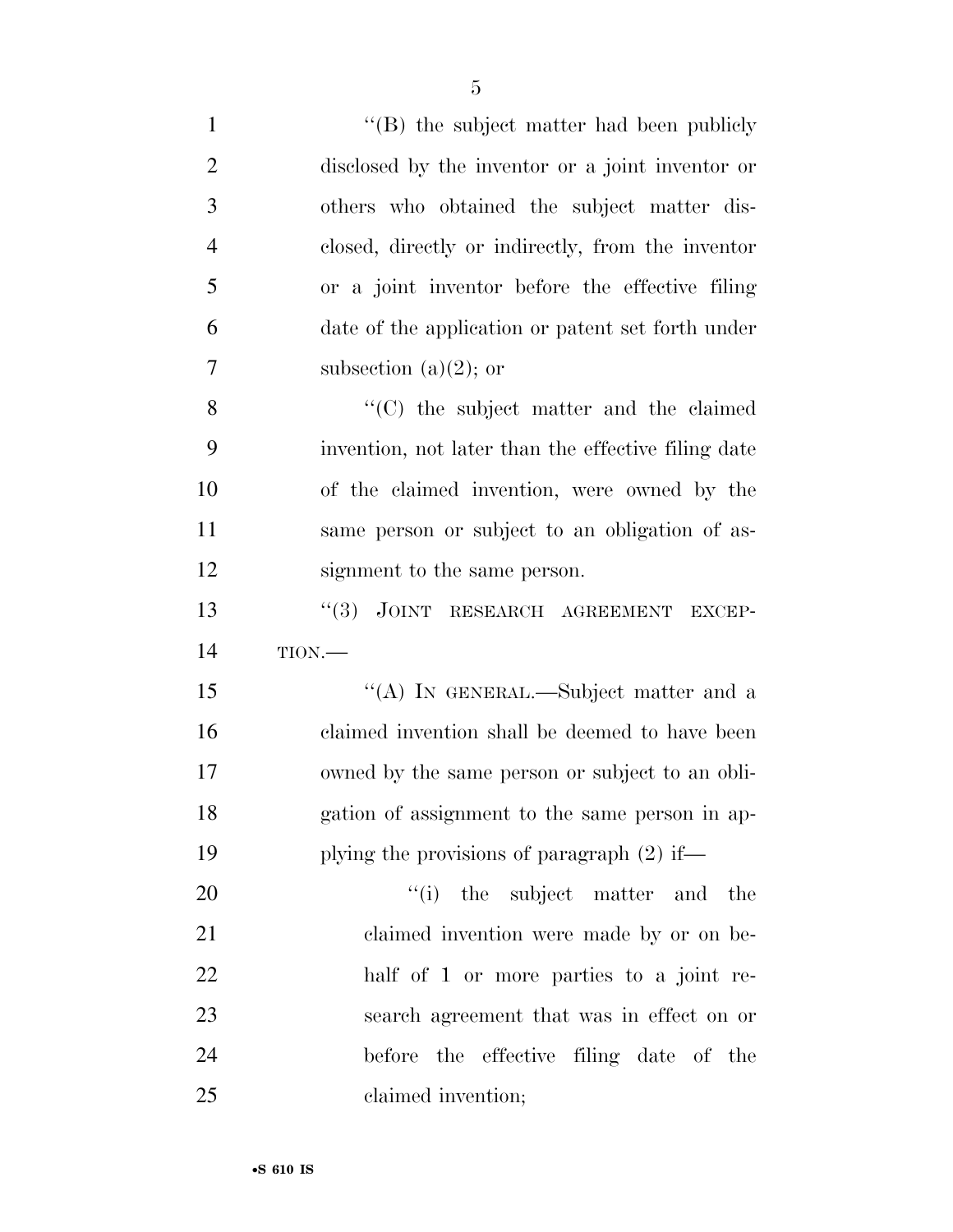- 1  $''(ii)$  the claimed invention was made as a result of activities undertaken within the scope of the joint research agreement; and ''(iii) the application for patent for
- the claimed invention discloses or is amended to disclose the names of the par-ties to the joint research agreement.

 $"$ (B) For purposes of subparagraph  $(A)$ , the term 'joint research agreement' means a written contract, grant, or cooperative agree- ment entered into by 2 or more persons or enti- ties for the performance of experimental, devel- opmental, or research work in the field of the claimed invention.

 ''(4) PATENTS AND PUBLISHED APPLICATIONS EFFECTIVELY FILED.—A patent or application for patent is effectively filed under subsection (a)(2) with respect to any subject matter described in the patent or application—

21  $\langle (A)$  as of the filing date of the patent or the application for patent; or

23 ''(B) if the patent or application for patent is entitled to claim a right of priority under sec-25 tion 119,  $365(a)$ , or  $365(b)$  or to claim the ben-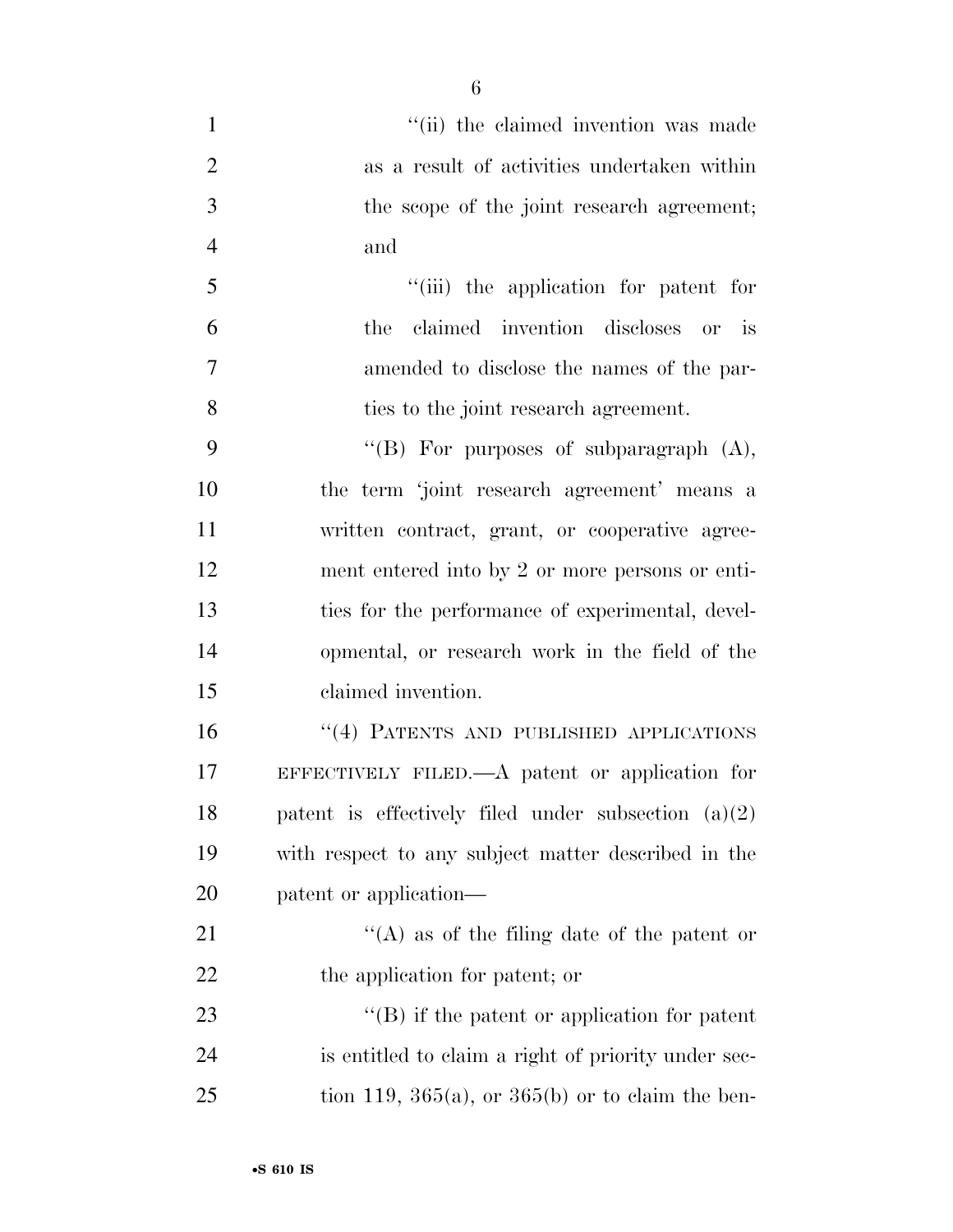efit of an earlier filing date under section 120, 2 121, or  $365(c)$ , based upon 1 or more prior filed applications for patent, as of the filing date of the earliest such application that de-5 seribes the subject matter.".

 (2) CONFORMING AMENDMENT.—The item re- lating to section 102 in the table of sections for chapter 10 of title 35, United States Code, is amended to read as follows:

''102. Conditions for patentability; novelty.''.

 (c) CONDITIONS FOR PATENTABILITY; NONOBVIOUS SUBJECT MATTER.—Section 103 of title 35, United States Code, is amended to read as follows:

### **''§ 103. Conditions for patentability; nonobvious sub-ject matter**

 ''A patent for a claimed invention may not be ob- tained though the claimed invention is not identically dis- closed as set forth in section 102, if the differences be- tween the claimed invention and the prior art are such that the claimed invention as a whole would have been ob- vious before the effective filing date of the claimed inven- tion to a person having ordinary skill in the art to which the claimed invention pertains. Patentability shall not be negated by the manner in which the invention was made.''. (d) REPEAL OF REQUIREMENTS FOR INVENTIONS MADE ABROAD.—Section 104 of title 35, United States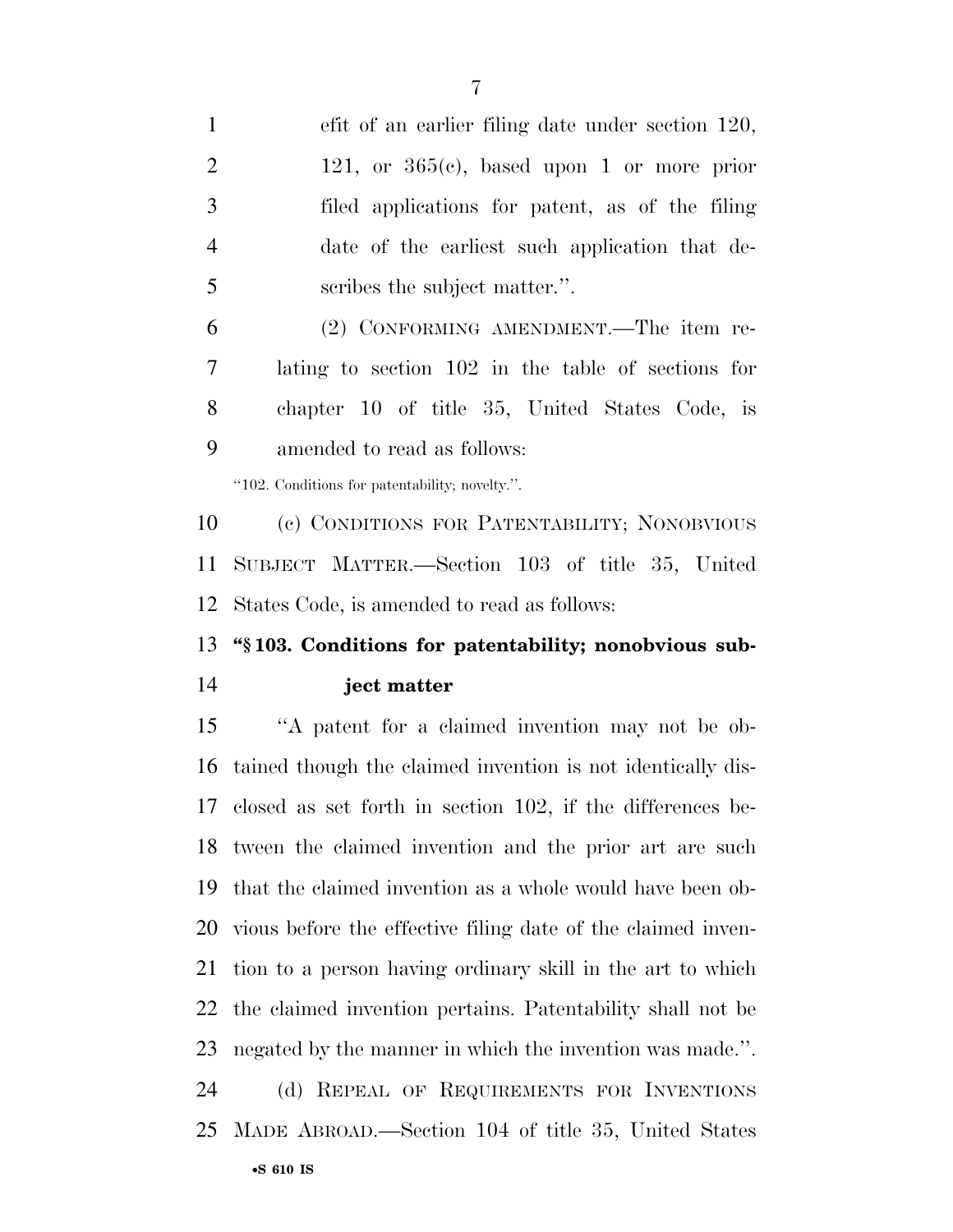Code, and the item relating to that section in the table of sections for chapter 10 of title 35, United States Code, are repealed.

 (e) REPEAL OF STATUTORY INVENTION REGISTRA-TION.—

6 (1) IN GENERAL.—Section 157 of title 35, United States Code, and the item relating to that section in the table of sections for chapter 14 of title 35, United States Code, are repealed.

 (2) REMOVAL OF CROSS REFERENCES.—Section 11 111(b)(8) of title 35, United States Code, is amend- ed by striking ''sections 115, 131, 135, and 157'' 13 and inserting "sections 131 and 135".

 (f) EARLIER FILING DATE FOR INVENTOR AND JOINT INVENTOR.—Section 120 of title 35, United States Code, is amended by striking ''which is filed by an inven- tor or inventors named'' and inserting ''which names an inventor or joint inventor''.

(g) CONFORMING AMENDMENTS.—

 (1) RIGHT OF PRIORITY.—Section 172 of title 35, United States Code, is amended by striking 22  $\ldots$  "and the time specified in section 102(d)".

23 (2) LIMITATION ON REMEDIES.—Section 287(c)(4) of title 35, United States Code, is amend-ed by striking ''the earliest effective filing date of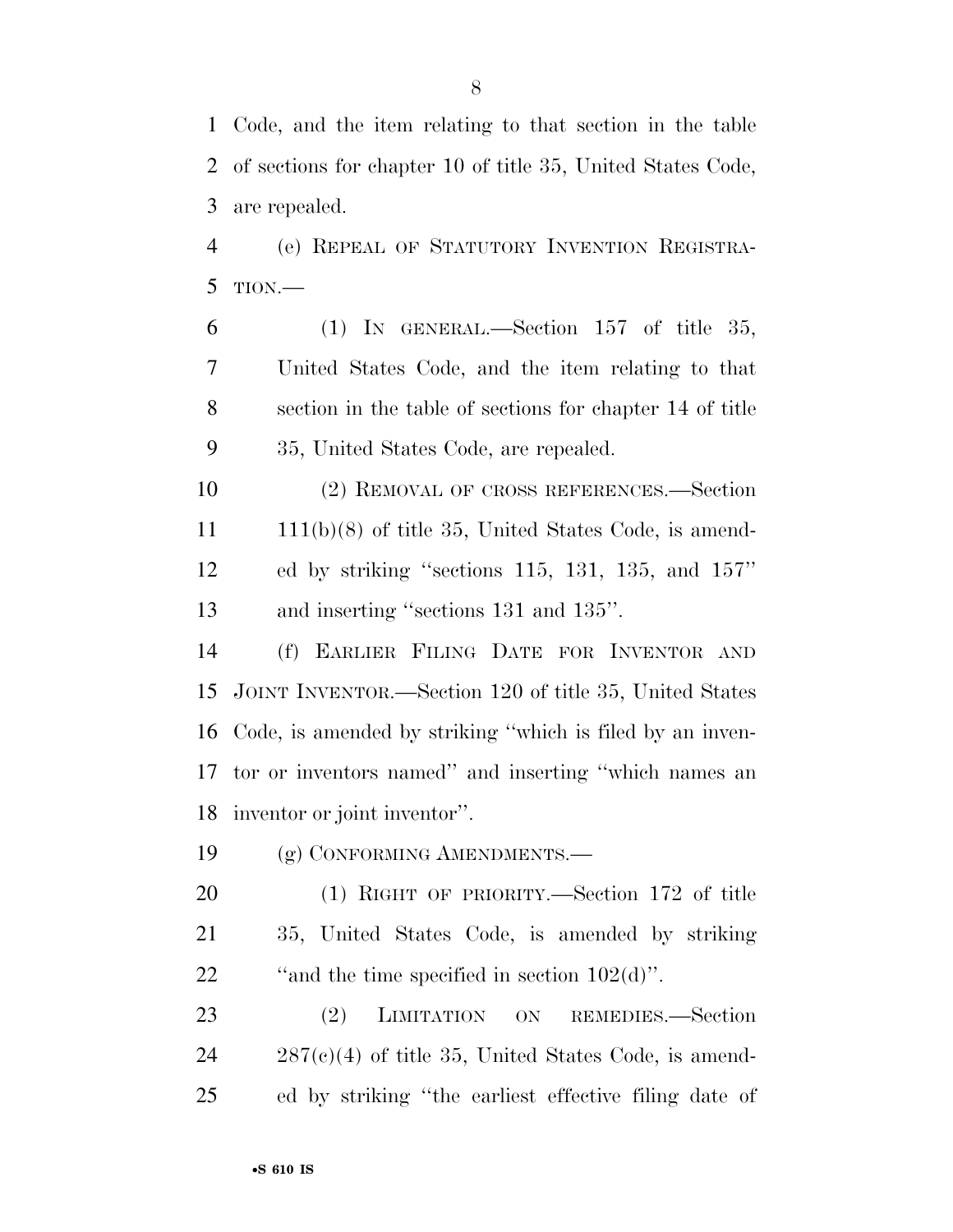which is prior to'' and inserting ''which has an effec-2 tive filing date before".

 (3) INTERNATIONAL APPLICATION DESIG- NATING THE UNITED STATES: EFFECT.—Section 363 of title 35, United States Code, is amended by striking ''except as otherwise provided in section  $7 \qquad 102(e)$  of this title".

8 (4) PUBLICATION OF INTERNATIONAL APPLICA- TION: EFFECT.—Section 374 of title 35, United States Code, is amended by striking ''sections 102(e) 11 and  $154(d)$ " and inserting "section  $154(d)$ ".

 (5) PATENT ISSUED ON INTERNATIONAL APPLI- CATION: EFFECT.—The second sentence of section 375(a) of title 35, United States Code, is amended by striking ''Subject to section 102(e) of this title, such'' and inserting ''Such''.

 (6) LIMIT ON RIGHT OF PRIORITY.—Section 119(a) of title 35, United States Code, is amended by striking ''; but no patent shall be granted'' and all that follows through ''one year prior to such fil-ing''.

22 (7) INVENTIONS MADE WITH FEDERAL ASSIST- ANCE.—Section 202(c) of title 35, United States Code, is amended—

25 (A) in paragraph  $(2)$ —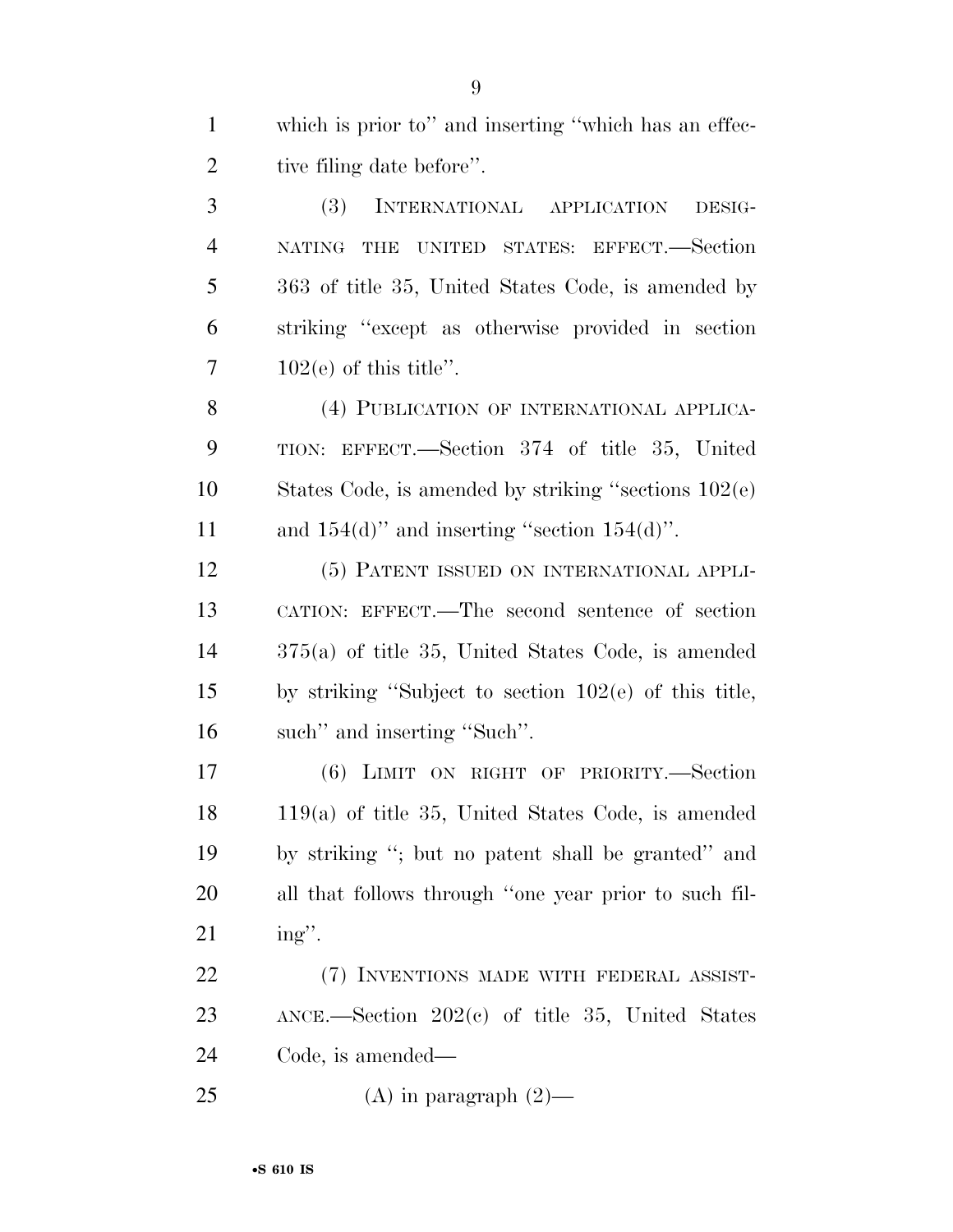| $\mathbf{1}$   | (i) by striking "publication, on sale,                        |
|----------------|---------------------------------------------------------------|
| $\overline{2}$ | or public use," and all that follows through                  |
| 3              | "obtained in the United States" and in-                       |
| $\overline{4}$ | serting "the 1-year period referred to in                     |
| 5              | section $102(a)$ would end before the end of                  |
| 6              | that 2-year period"; and                                      |
| $\overline{7}$ | (ii) by striking "the statutory" and                          |
| 8              | inserting "that 1-year"; and                                  |
| 9              | $(B)$ in paragraph $(3)$ , by striking "any                   |
| 10             | statutory bar date that may occur under this                  |
| 11             | title due to publication, on sale, or public use"             |
| 12             | and inserting "the expiration of the 1-year pe-               |
| 13             | riod referred to in section $102(a)$ ".                       |
| 14             | (h) REPEAL OF INTERFERING PATENT REMEDIES.—                   |
| 15             | Section 291 of title 35, United States Code, and the item     |
| 16             | relating to that section in the table of sections for chapter |
|                | 17 29 of title 35, United States Code, are repealed.          |
| 18             | (i) ACTION FOR CLAIM TO PATENT ON DERIVED IN-                 |
| 19             | VENTION.—Section 135(a) of title 35, United States Code,      |
| 20             | is amended to read as follows:                                |
| 21             | "(a) DISPUTE OVER RIGHT TO PATENT.—                           |
| 22             | INSTITUTION OF<br>``(1)<br><b>DERIVATION</b><br>PRO-          |
| 23             | CEEDING.—An applicant may request initiation of a             |
| 24             | derivation proceeding to determine the right of the           |
| 25             | applicant to a patent by filing a request which sets          |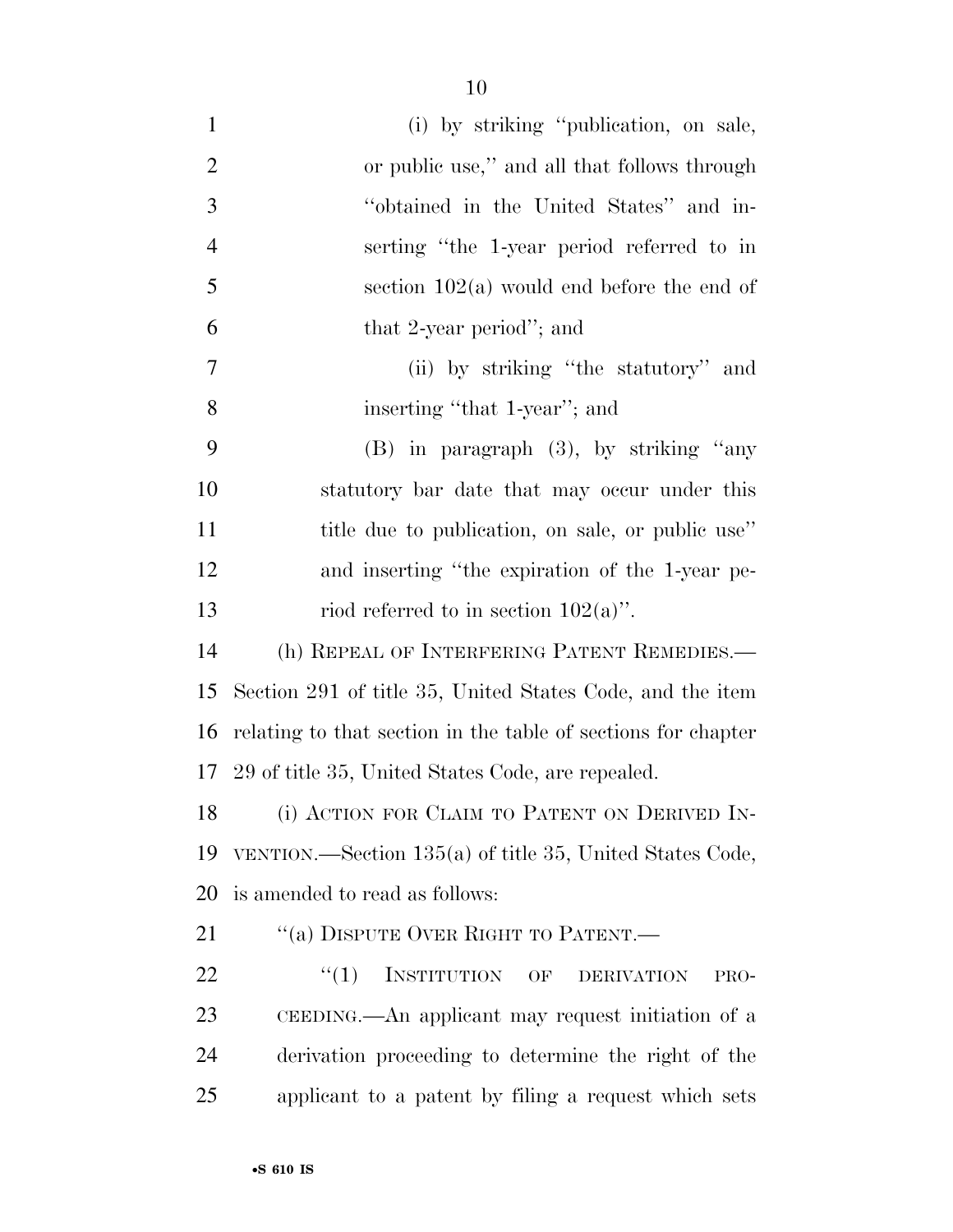| $\mathbf{1}$   | forth with particularity the basis for finding that an  |
|----------------|---------------------------------------------------------|
| $\mathfrak{2}$ | earlier applicant derived the claimed invention from    |
| 3              | the applicant requesting the proceeding and, without    |
| $\overline{4}$ | authorization, filed an application claiming such in-   |
| 5              | vention. Any such request may only be made within       |
| 6              | 1 year after the date of first publication of an appli- |
| 7              | cation or of the issuance of a patent, whichever is     |
| $8\,$          | earlier, containing a claim that is the same or is      |
| 9              | substantially the same as the claimed invention,        |
| 10             | must be made under oath, and must be supported          |
| 11             | by substantial evidence. Whenever the Director de-      |
| 12             | termines that patents or applications for patent        |
| 13             | naming different individuals as the inventor interfere  |
| 14             | with one another because of a dispute over the right    |
| 15             | to patent under section 101, the Director shall insti-  |
| 16             | tute a derivation proceeding for the purpose of de-     |
| 17             | termining which applicant is entitled to a patent.      |
| 18             | "(2) DETERMINATION BY PATENT TRIAL AND                  |
| 19             | APPEAL BOARD.—In any proceeding under this sub-         |
| 20             | section, the Patent Trial and Appeal Board—             |
| 21             | $\lq\lq$ shall determine the question of the            |
| 22             | right to patent;                                        |
| 23             | "(B) in appropriate circumstances, may                  |
| 24             | correct the naming of the inventor in any appli-        |

cation or patent at issue; and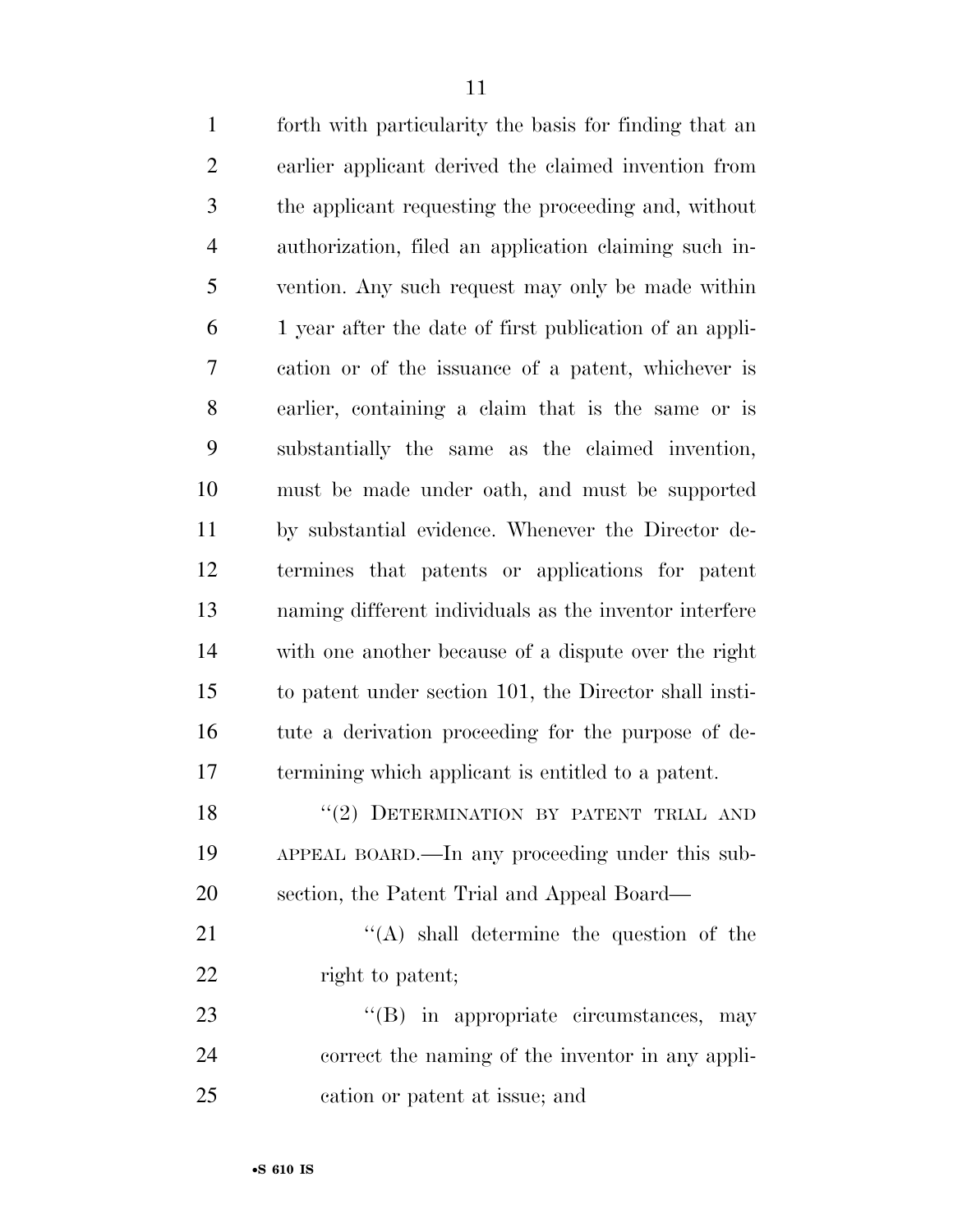1  $\lq(0)$  shall issue a final decision on the 2 right to patent.

 ''(3) DERIVATION PROCEEDING.—The Board may defer action on a request to initiate a derivation proceeding until 3 months after the date on which the Director issues a patent to the applicant whose application has the earlier effective filing date of the commonly claimed invention.

9 "(4) EFFECT OF FINAL DECISION.—The final decision of the Patent Trial and Appeal Board, if adverse to the claim of an applicant, shall constitute the final refusal by the United States Patent and Trademark Office on the claims involved. The Direc- tor may issue a patent to an applicant who is deter- mined by the Patent Trial and Appeal Board to have the right to patent. The final decision of the Board, if adverse to a patentee, shall, if no appeal or other review of the decision has been or can be taken or had, constitute cancellation of the claims involved in the patent, and notice of such cancellation shall be endorsed on copies of the patent distributed after such cancellation by the United States Patent and 23 Trademark Office.".

 (j) ELIMINATION OF REFERENCES TO INTER-FERENCES.—(1) Sections 6, 41, 134, 141, 145, 146, 154,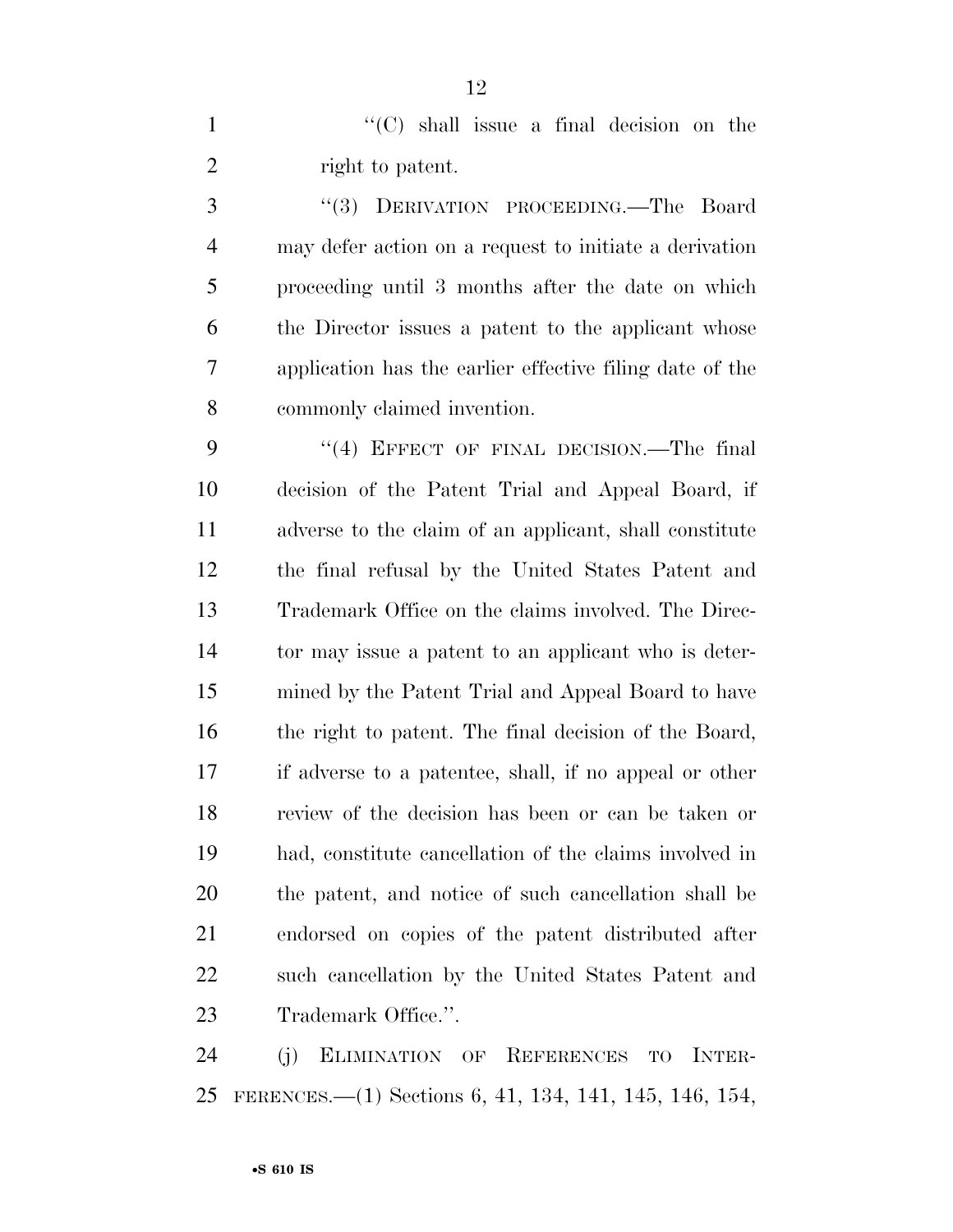305, and 314 of title 35, United States Code, are each amended by striking ''Board of Patent Appeals and Inter- ferences'' each place it appears and inserting ''Patent Trial and Appeal Board''.

 (2) Sections 141, 146, and 154 of title 35, United States Code, are each amended—

 (A) by striking ''an interference'' each place it appears and inserting ''a derivation proceeding''; and

 (B) by striking ''interference'' each additional place it appears and inserting ''derivation pro-ceeding''.

 (3) The section heading for section 134 of title 35, United States Code, is amended to read as follows:

#### **''§ 134. Appeal to the Patent Trial and Appeal Board''.**

 (4) The section heading for section 135 of title 35, United States Code, is amended to read as follows:

#### **''§ 135. Derivation proceedings''.**

 (5) The section heading for section 146 of title 35, United States Code, is amended to read as follows:

#### **''§ 146. Civil action in case of derivation proceeding''.**

22 (6) Section  $154(b)(1)(C)$  of title 35, United States Code, is amended by striking ''INTERFERENCES'' and in-serting ''DERIVATION PROCEEDINGS''.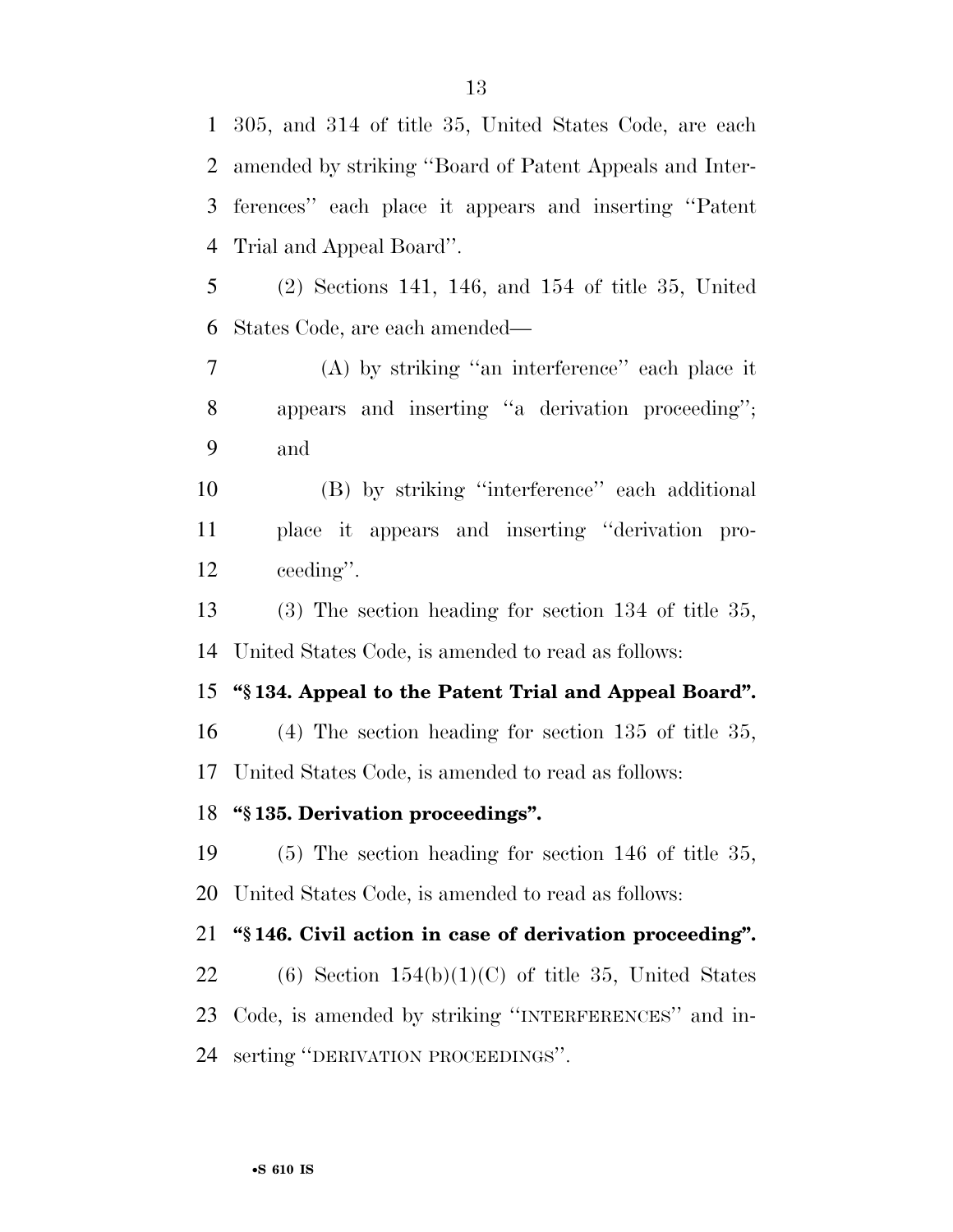(7) The item relating to section 6 in the table of sec- tions for chapter 1 of title 35, United States Code, is amended to read as follows: ''6. Patent Trial and Appeal Board.''. (8) The items relating to sections 134 and 135 in the table of sections for chapter 12 of title 35, United States Code, are amended to read as follows:

''134. Appeal to the Patent Trial and Appeal Board. ''135. Derivation proceedings.''.

 (9) The item relating to section 146 in the table of sections for chapter 13 of title 35, United States Code, is amended to read as follows:

''146. Civil action in case of derivation proceeding.''.

10  $(10)$  CERTAIN APPEALS.—Section  $1295(a)(4)(A)$  of title 28, United States Code, is amended to read as fol-lows:

 ''(A) the Patent Trial and Appeal Board of the United States Patent and Trademark Office with respect to patent applications, derivation proceedings, and post-grant review proceedings, at the instance of an applicant for a patent or any party to a patent interference (commenced before the effective date of the Patent Reform Act of 2009), derivation proceeding, or post- grant review proceeding, and any such appeal shall waive any right of such applicant or party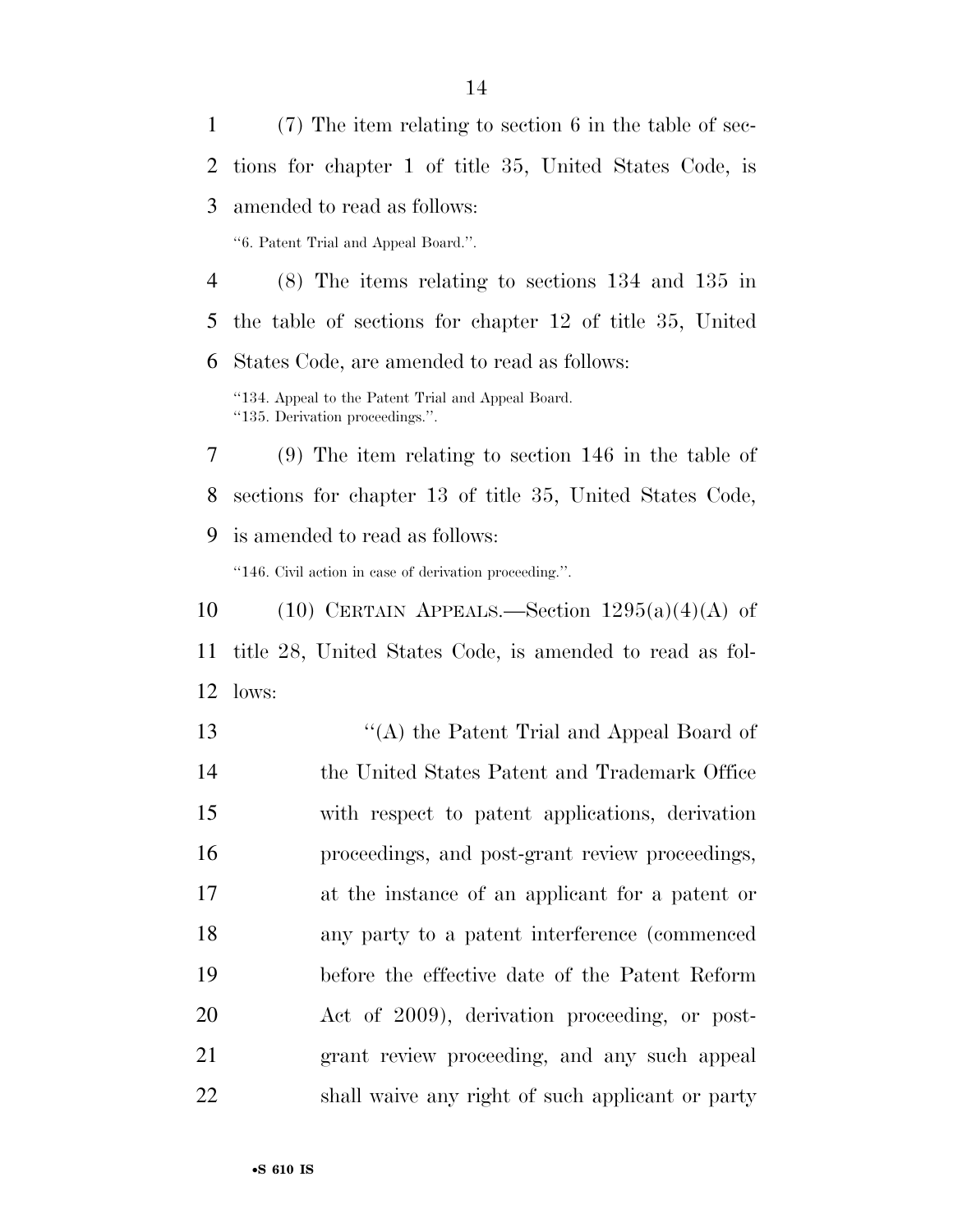to proceed under section 145 or 146 of title 2 ;".

#### **SEC. 3. INVENTOR'S OATH OR DECLARATION.**

(a) INVENTOR'S OATH OR DECLARATION.—

 (1) IN GENERAL.—Section 115 of title 35, United States Code, is amended to read as follows: **''§ 115. Inventor's oath or declaration** 

8 "(a) NAMING THE INVENTOR; INVENTOR'S OATH OR DECLARATION.—An application for patent that is filed under section 111(a) or that commences the national stage under section 371 (including an application under section 111 that is filed by an inventor for an invention for which an application has previously been filed under this title by that inventor) shall include, or be amended to include, the name of the inventor of any claimed invention in the application. Except as otherwise provided in this section, an individual who is the inventor or a joint inventor of a claimed invention in an application for patent shall exe- cute an oath or declaration in connection with the applica-tion.

 ''(b) REQUIRED STATEMENTS.—An oath or declara- tion under subsection (a) shall contain statements that—  $\frac{1}{2}$  (1) the application was made or was author-ized to be made by the affiant or declarant; and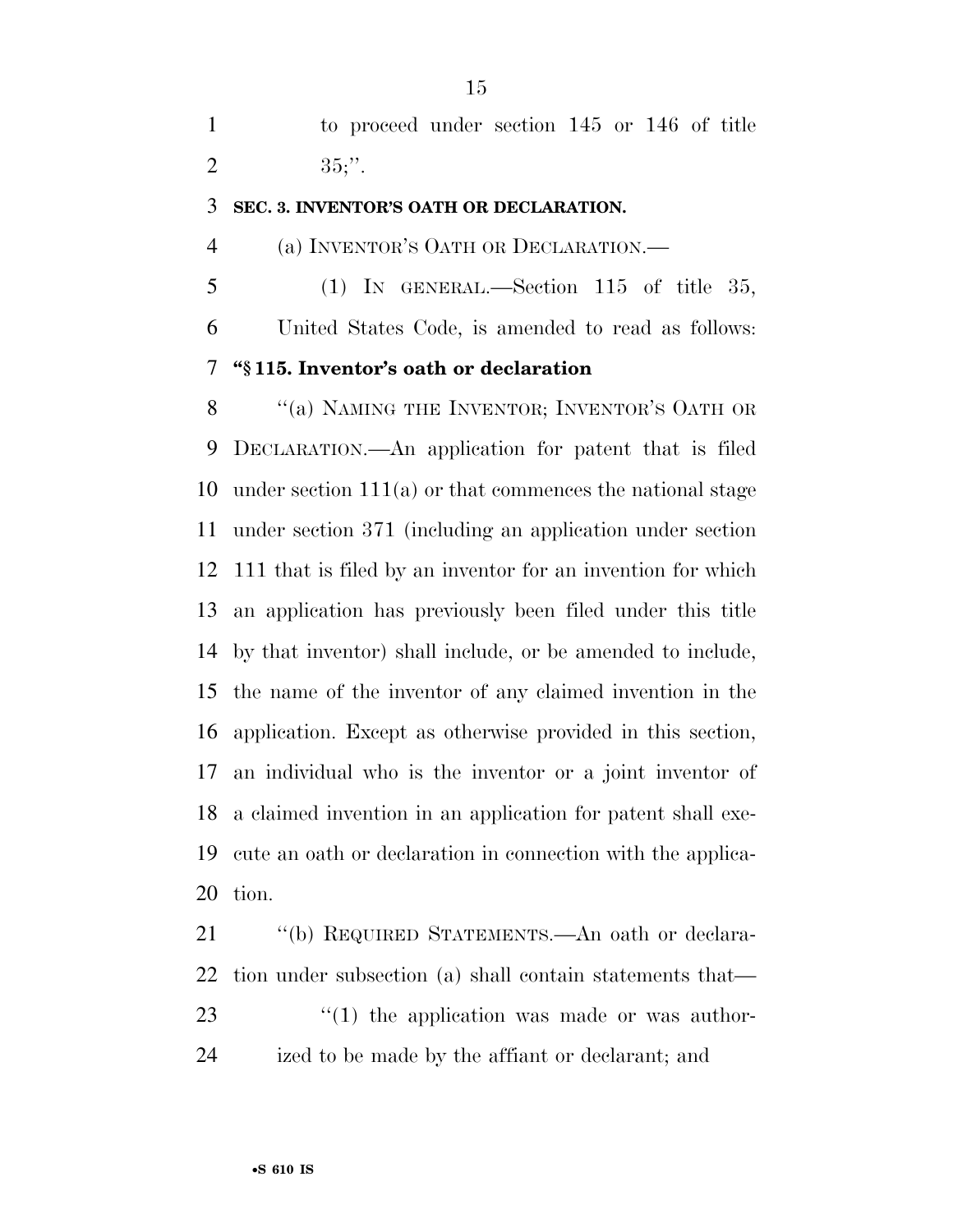| $\mathbf{1}$   | $\lq(2)$ such individual believes himself or herself        |
|----------------|-------------------------------------------------------------|
| $\overline{2}$ | to be the original inventor or an original joint inven-     |
| 3              | tor of a claimed invention in the application.              |
| $\overline{4}$ | "(c) ADDITIONAL REQUIREMENTS.—The Director                  |
| 5              | may specify additional information relating to the inventor |
| 6              | and the invention that is required to be included in an     |
| 7              | oath or declaration under subsection (a).                   |
| 8              | "(d) SUBSTITUTE STATEMENT.-                                 |
| 9              | "(1) IN GENERAL.—In lieu of executing an oath               |
| 10             | or declaration under subsection (a), the applicant for      |
| 11             | patent may provide a substitute statement under the         |
| 12             | circumstances described in paragraph (2) and such           |
| 13             | additional circumstances that the Director<br>may           |
| 14             | specify by regulation.                                      |
| 15             | PERMITTED CIRCUMSTANCES.—A<br>(2)<br>sub-                   |
| 16             | stitute statement under paragraph (1) is permitted          |
| 17             | with respect to any individual who—                         |
| 18             | $\lq($ A) is unable to file the oath or declara-            |
| 19             | tion under subsection (a) because the indi-                 |
| 20             | vidual—                                                     |
| 21             | $``(i)$ is deceased;                                        |
| 22             | "(ii) is under legal incapacity; or                         |
| 23             | "(iii) cannot be found or reached after                     |
| 24             | diligent effort; or                                         |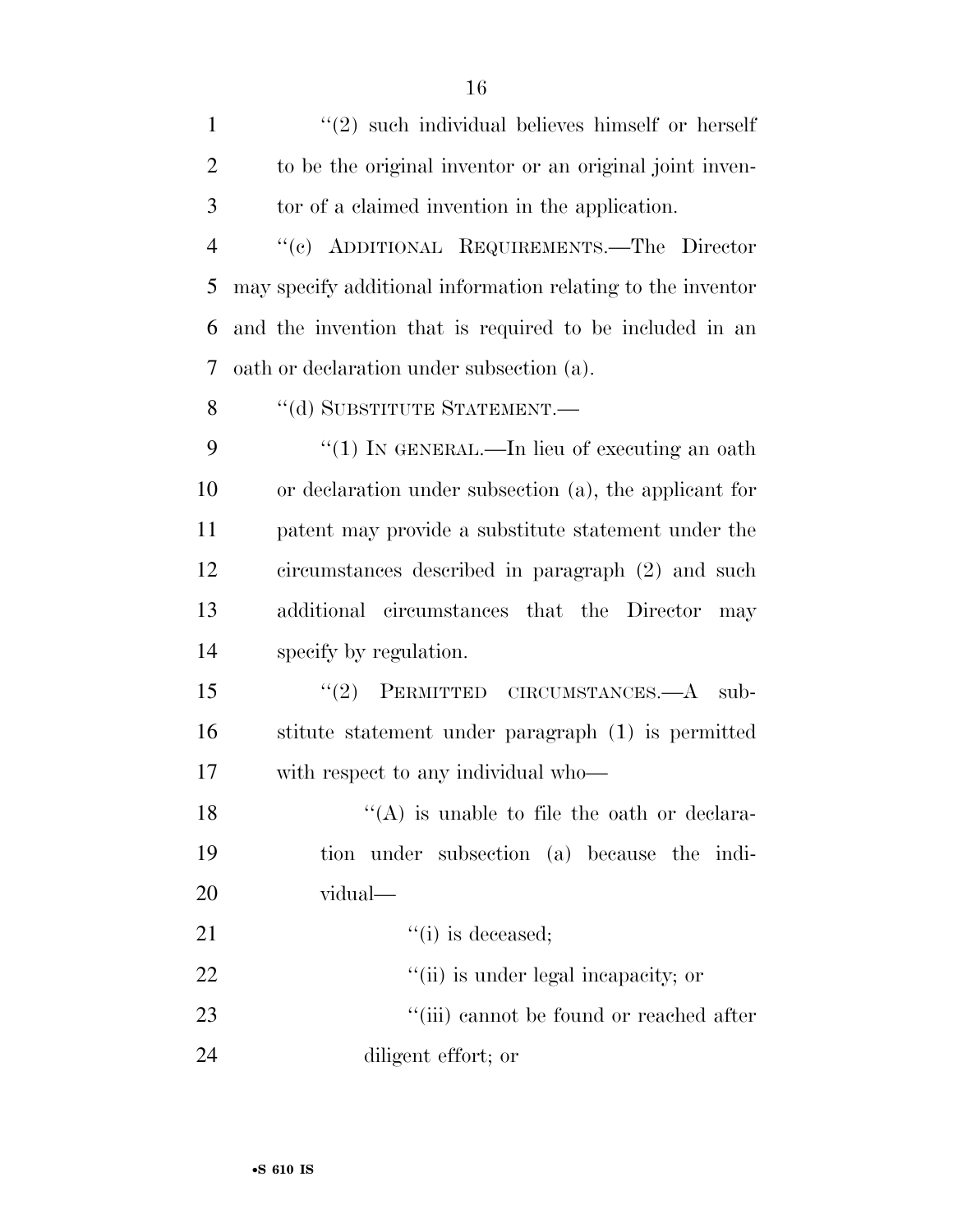| $\mathbf{1}$   | $\lq\lq (B)$ is under an obligation to assign the          |
|----------------|------------------------------------------------------------|
| $\overline{2}$ | invention but has refused to make the oath or              |
| 3              | declaration required under subsection (a).                 |
| $\overline{4}$ | "(3) CONTENTS.— $A$ substitute statement under             |
| 5              | this subsection shall—                                     |
| 6              | $\lq\lq$ identify the individual with respect to           |
| 7              | whom the statement applies;                                |
| 8              | $\lq\lq (B)$ set forth the circumstances<br>rep-           |
| 9              | resenting the permitted basis for the filing of            |
| 10             | the substitute statement in lieu of the oath or            |
| 11             | declaration under subsection (a); and                      |
| 12             | "(C) contain any additional information,                   |
| 13             | including any showing, required by the Direc-              |
| 14             | tor.                                                       |
| 15             | "(e) MAKING REQUIRED STATEMENTS IN ASSIGN-                 |
| 16             | MENT OF RECORD.—An individual who is under an obliga-      |
| 17             | tion of assignment of an application for patent may in-    |
|                | 18 clude the required statements under subsections (b) and |
| 19             | (c) in the assignment executed by the individual, in lieu  |
| 20             | of filing such statements separately.                      |
| 21             | "(f) TIME FOR FILING.—A notice of allowance under          |
| 22             | section 151 may be provided to an applicant for patent     |
| 23             | only if the applicant for patent has filed each required   |

oath or declaration under subsection (a) or has filed a sub-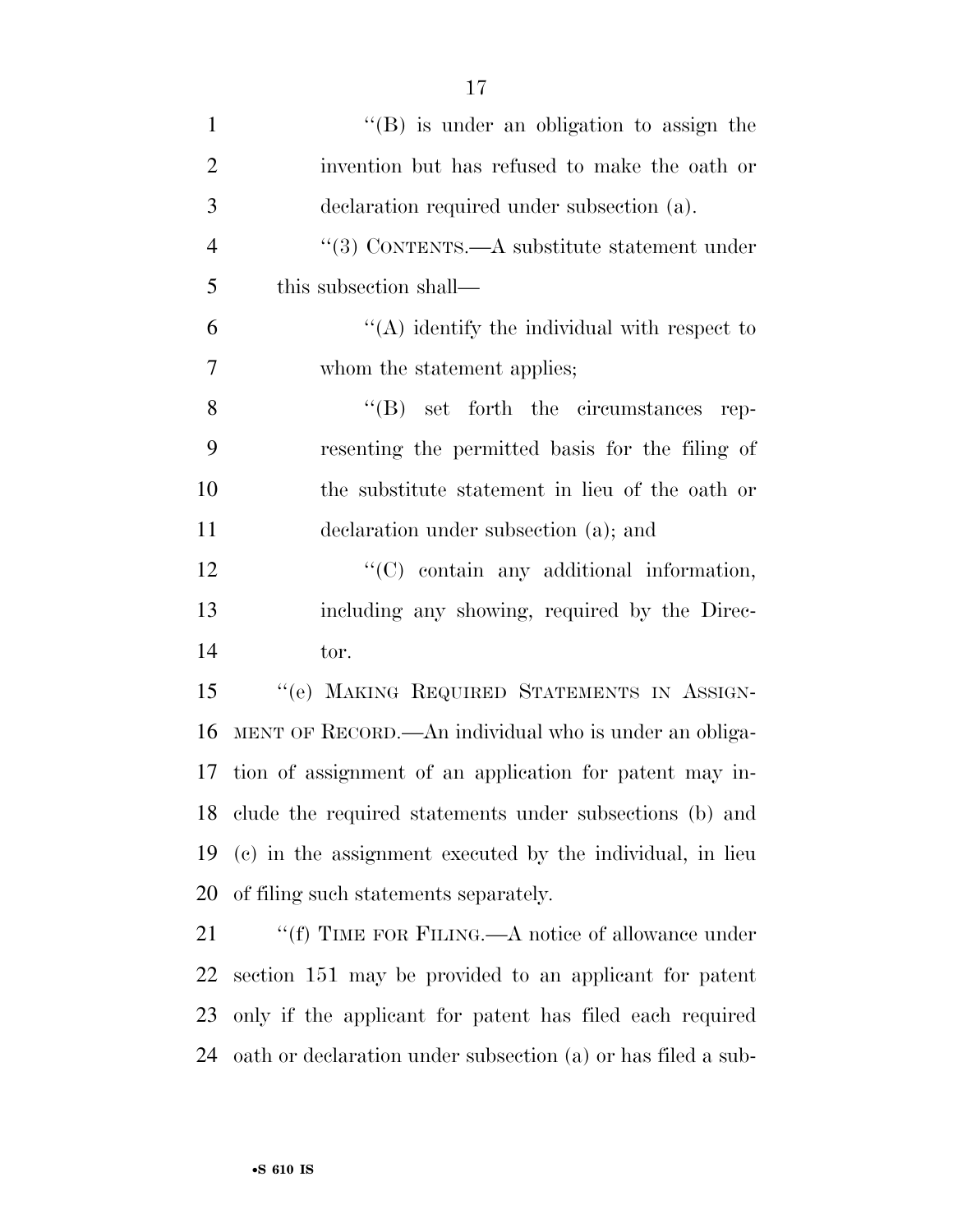stitute statement under subsection (d) or recorded an as-signment meeting the requirements of subsection (e).

 ''(g) EARLIER-FILED APPLICATION CONTAINING RE- QUIRED STATEMENTS OR SUBSTITUTE STATEMENT.— The requirements under this section shall not apply to an individual with respect to an application for patent in which the individual is named as the inventor or a joint inventor and that claims the benefit under section 120 or 365(c) of the filing of an earlier-filed application, if—

 $\mathcal{L}(1)$  an oath or declaration meeting the require- ments of subsection (a) was executed by the indi- vidual and was filed in connection with the earlier-filed application;

14  $(2)$  a substitute statement meeting the re- quirements of subsection (d) was filed in the earlier filed application with respect to the individual; or

 $\frac{17}{2}$  ''(3) an assignment meeting the requirements of subsection (e) was executed with respect to the earlier-filed application by the individual and was re- corded in connection with the earlier-filed applica-21 tion.

 ''(h) SUPPLEMENTAL AND CORRECTED STATE-MENTS; FILING ADDITIONAL STATEMENTS.—

24  $\frac{1}{2}$  (1) In GENERAL.—Any person making a state-ment required under this section may withdraw, re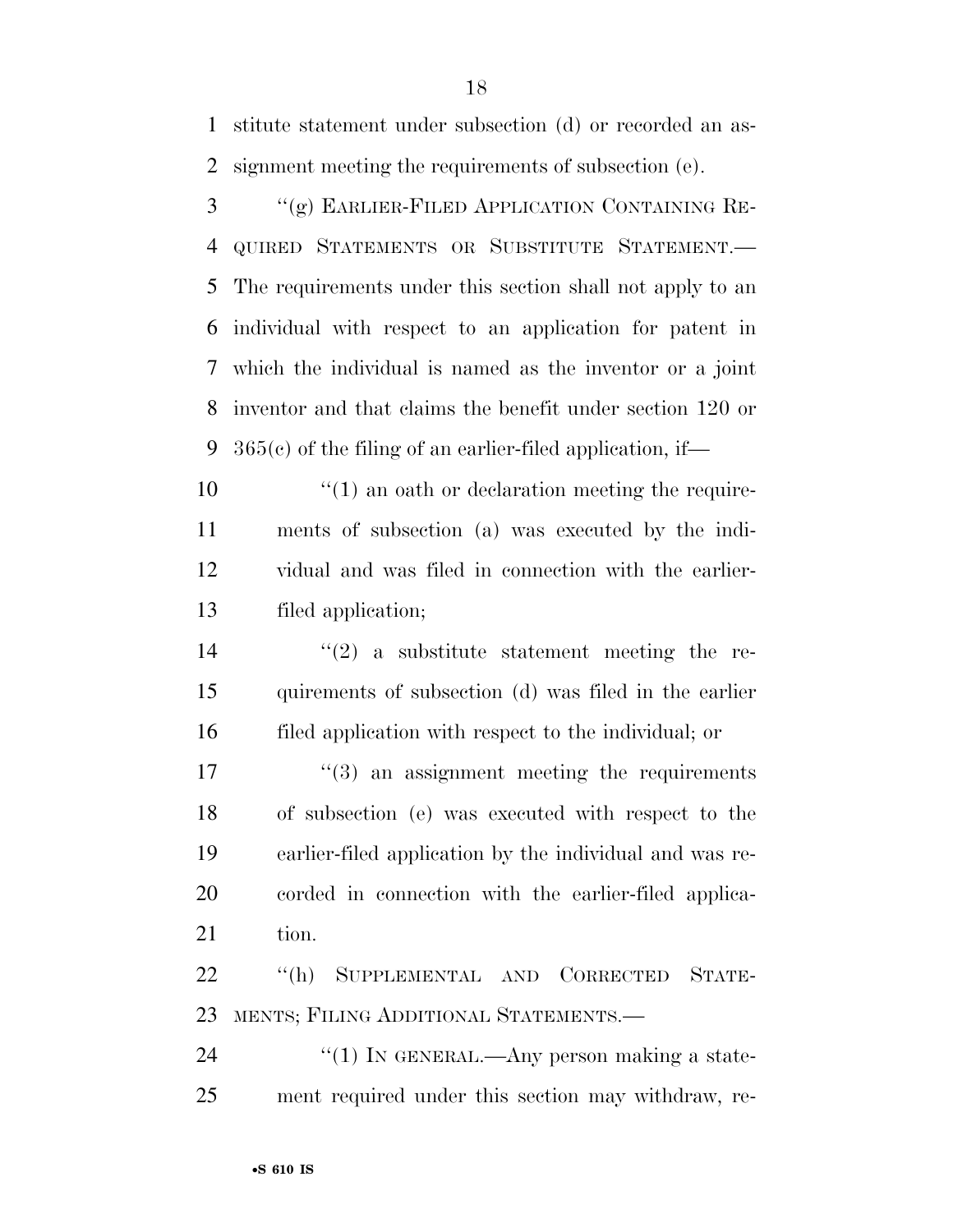place, or otherwise correct the statement at any time. If a change is made in the naming of the in- ventor requiring the filing of 1 or more additional statements under this section, the Director shall es- tablish regulations under which such additional statements may be filed.

7 "(2) SUPPLEMENTAL STATEMENTS NOT RE- QUIRED.—If an individual has executed an oath or declaration under subsection (a) or an assignment meeting the requirements of subsection (e) with re- spect to an application for patent, the Director may not thereafter require that individual to make any additional oath, declaration, or other statement equivalent to those required by this section in con- nection with the application for patent or any patent issuing thereon.

17 "(3) SAVINGS CLAUSE.—No patent shall be in- valid or unenforceable based upon the failure to comply with a requirement under this section if the failure is remedied as provided under paragraph (1). 21 "(i) ACKNOWLEDGMENT OF PENALTIES.—Any dec- laration or statement filed pursuant to this section shall contain an acknowledgment that any willful false state-

ment made in such declaration or statement is punishable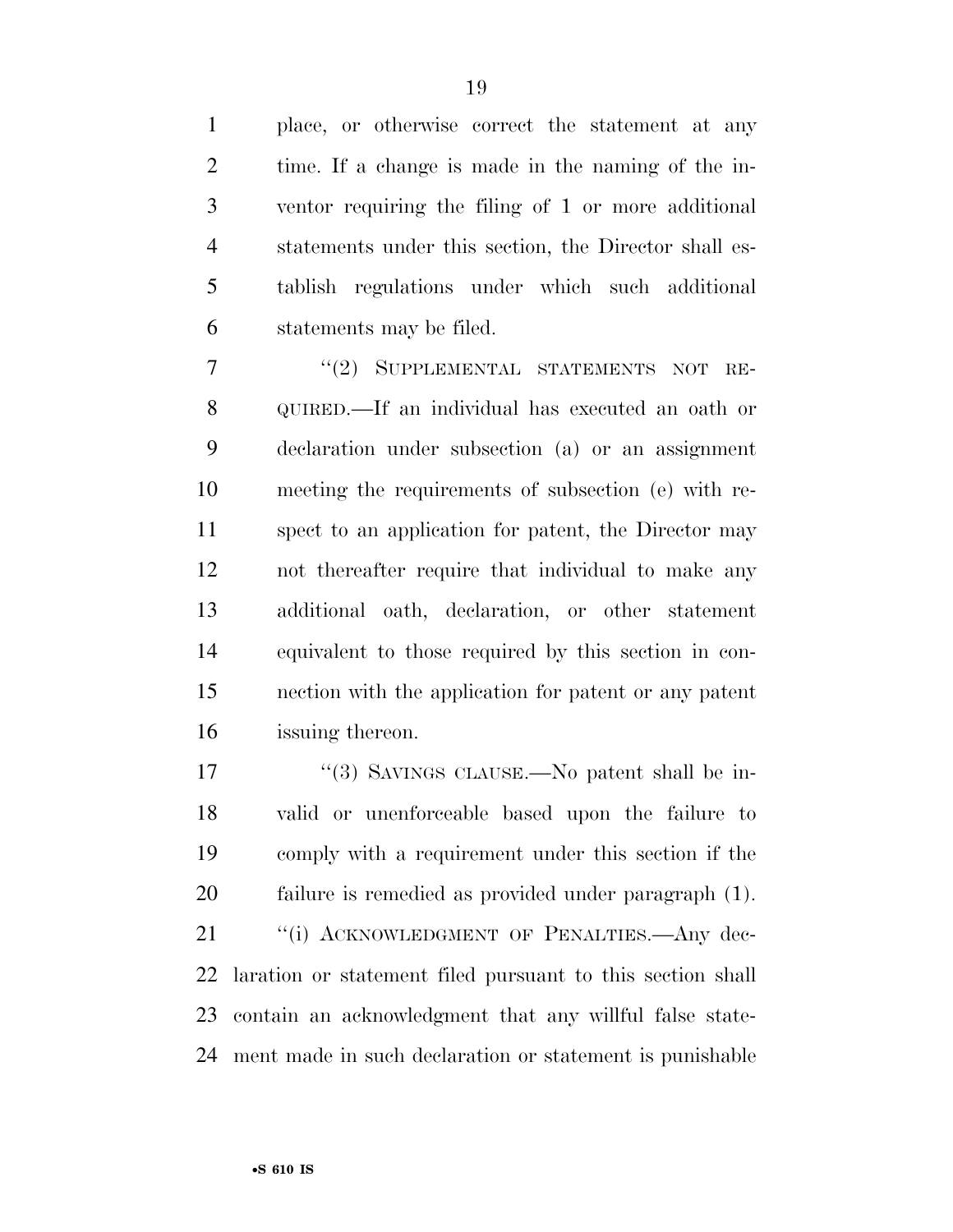| $\mathbf{1}$   | under section 1001 of title 18 by fine or imprisonment  |
|----------------|---------------------------------------------------------|
| $\overline{2}$ | of not more than 5 years, or both.".                    |
| 3              | (2)<br>RELATIONSHIP TO DIVISIONAL APPLICA-              |
| $\overline{4}$ | TIONS.—Section 121 of title 35, United States Code,     |
| 5              | is amended by striking "If a divisional application"    |
| 6              | and all that follows through "inventor.".               |
| 7              | (3) REQUIREMENTS FOR NONPROVISIONAL AP-                 |
| 8              | PLICATIONS.—Section $111(a)$ of title 35, United        |
| 9              | States Code, is amended—                                |
| 10             | (A) in paragraph $(2)(C)$ , by striking "by             |
| 11             | the applicant" and inserting "or declaration";          |
| 12             | $(B)$ in the heading for paragraph $(3)$ , by           |
| 13             | striking "AND OATH"; and                                |
| 14             | (C) by striking "and oath" each place it                |
| 15             | appears.                                                |
| 16             | (4) CONFORMING AMENDMENT.—The item re-                  |
| 17             | lating to section 115 in the table of sections for      |
| 18             | chapter 10 of title 35, United States Code, is          |
| 19             | amended to read as follows:                             |
|                | "115. Inventor's oath or declaration.".                 |
| 20             | (b) FILING BY OTHER THAN INVENTOR.—Section              |
| 21             | 118 of title 35, United States Code, is amended to read |
| 22             | as follows:                                             |
| 23             | "§118. Filing by other than inventor                    |
| 24             | "A person to whom the inventor has assigned or is       |
| 25             | under an obligation to assign the invention may make an |
|                | $\bullet$ S 610 IS                                      |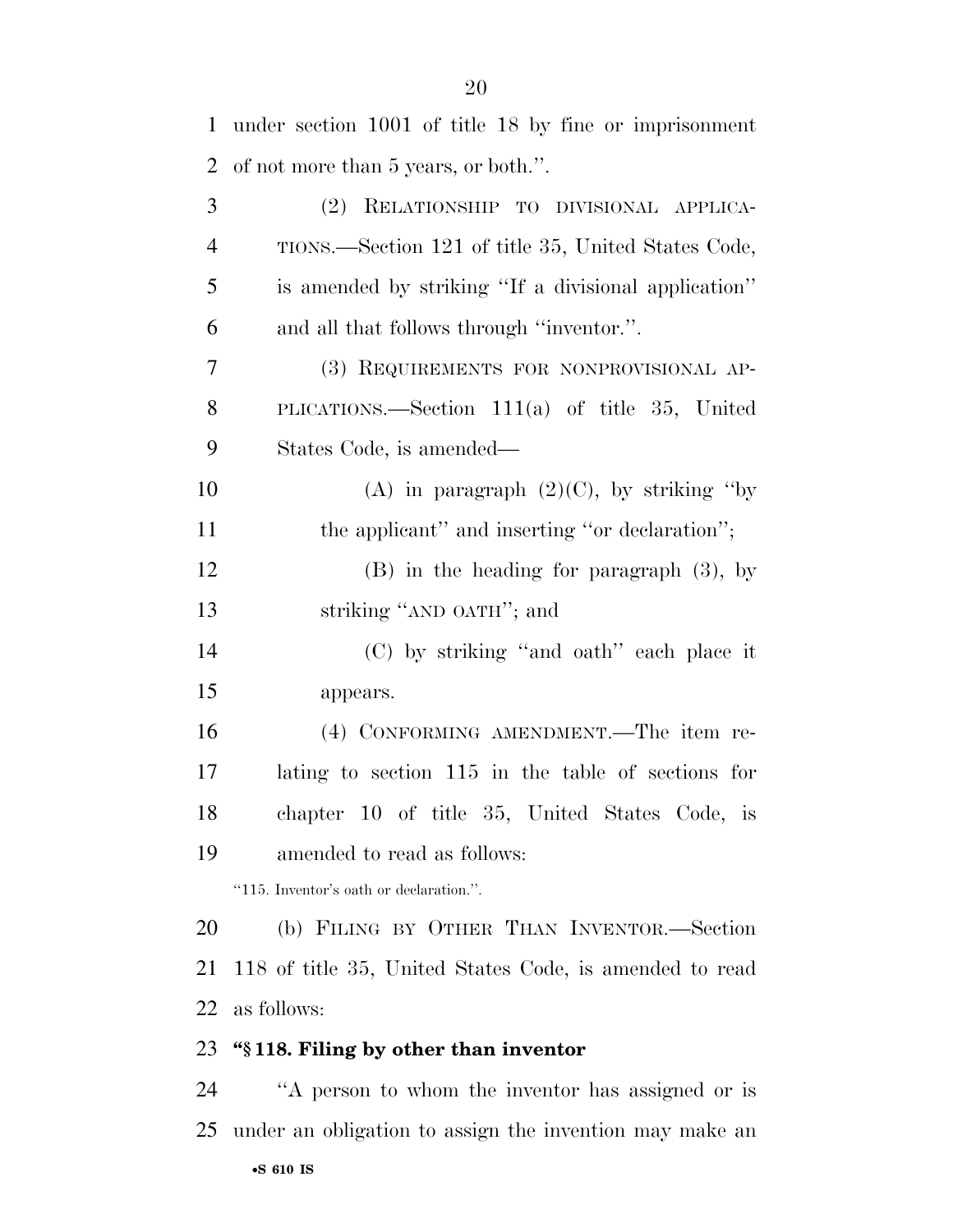application for patent. A person who otherwise shows suf- ficient proprietary interest in the matter may make an ap- plication for patent on behalf of and as agent for the in- ventor on proof of the pertinent facts and a showing that such action is appropriate to preserve the rights of the parties. If the Director grants a patent on an application filed under this section by a person other than the inven- tor, the patent shall be granted to the real party in inter- est and upon such notice to the inventor as the Director considers to be sufficient.''.

 (c) SPECIFICATION.—Section 112 of title 35, United States Code, is amended—

(1) in the first paragraph—

 (A) by striking ''The specification'' and in-15 serting "(a) IN GENERAL.—The specification"; and

 (B) by striking '', and shall set forth'' and all that follows through ''his invention''; and (2) in the second paragraph—

 (A) by striking ''The specifications'' and 21 inserting "(b) CONCLUSION.—The specifica-tions''; and

 (B) by striking ''applicant regards as his invention'' and inserting ''inventor or a joint in-ventor regards as the invention'';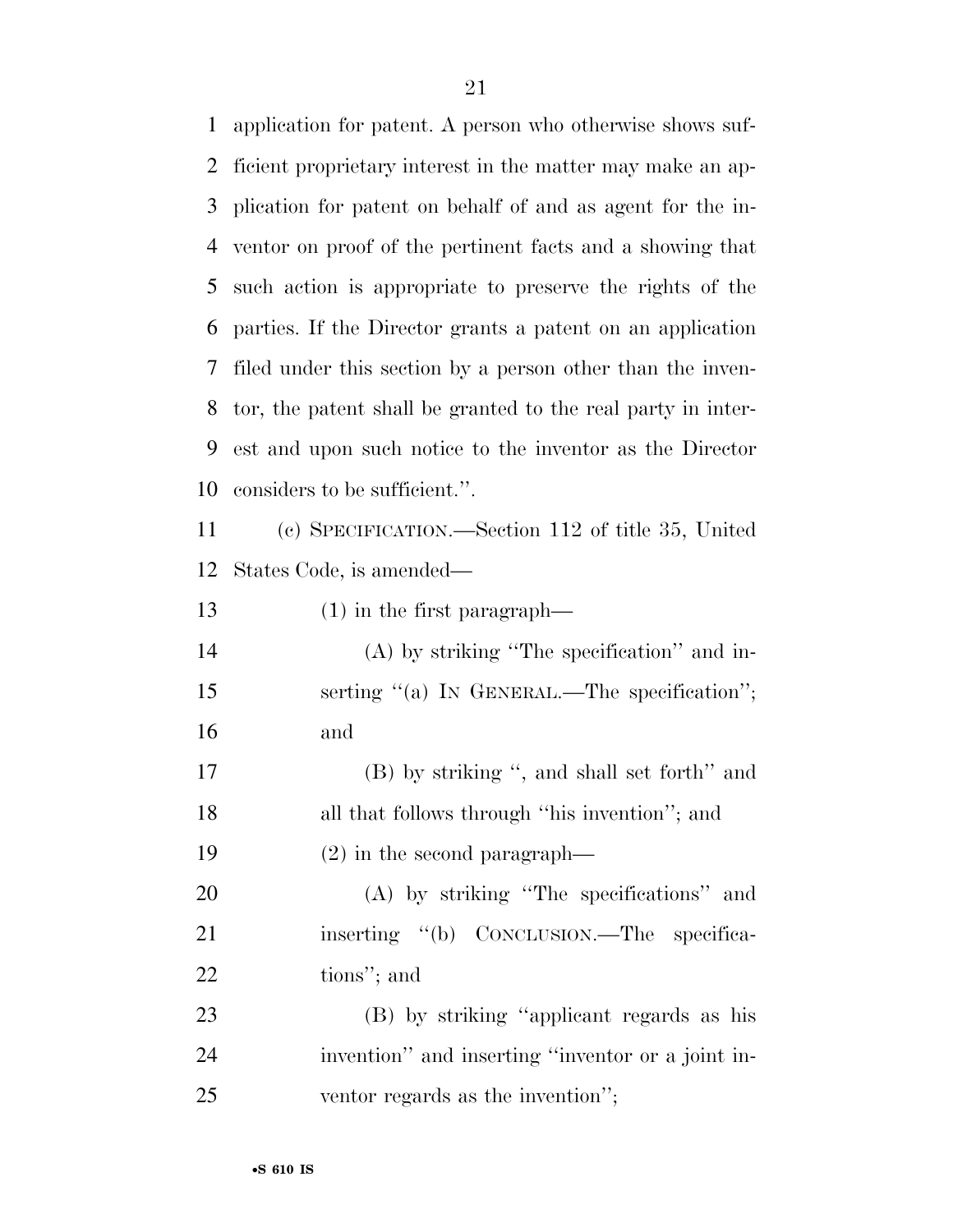| $\mathbf{1}$   | (3) in the third paragraph, by striking "A           |
|----------------|------------------------------------------------------|
| $\overline{2}$ | claim" and inserting "(c) FORM.—A claim";            |
| 3              | $(4)$ in the fourth paragraph, by striking "Sub-     |
| $\overline{4}$ | ject to the following paragraph," and inserting "(d) |
| 5              | REFERENCE IN DEPENDENT FORMS.—Subject to             |
| 6              | subsection $(e)$ ,";                                 |
| $\tau$         | $(5)$ in the fifth paragraph, by striking "A         |
| 8              | claim" and inserting "(e) REFERENCE IN MULTIPLE      |
| 9              | DEPENDENT FORM.—A claim"; and                        |
| 10             | $(6)$ in the last paragraph, by striking "An ele-    |
| 11             | ment" and inserting "(f) ELEMENT IN CLAIM FOR        |
| 12             | A COMBINATION.—An element".                          |
| 13             | SEC. 4. DAMAGES.                                     |
|                |                                                      |
| 14             | (a) DAMAGES.—Section 284 of title 35, United         |
| 15             | States Code, is amended to read as follows:          |
| 16             | "§284. Damages                                       |
| 17             | $\lq\lq$ (a) In GENERAL.—                            |
| 18             | "(1) COMPENSATORY DAMAGES.—Upon finding              |
| 19             | for a claimant, the court shall award the claimant   |
| 20             | damages adequate to compensate for the infringe-     |
| 21             | ment, but in no event less than a reasonable royalty |
| 22             | for the use made of the invention by the infringer,  |
| 23             | together with interest and costs as determined by    |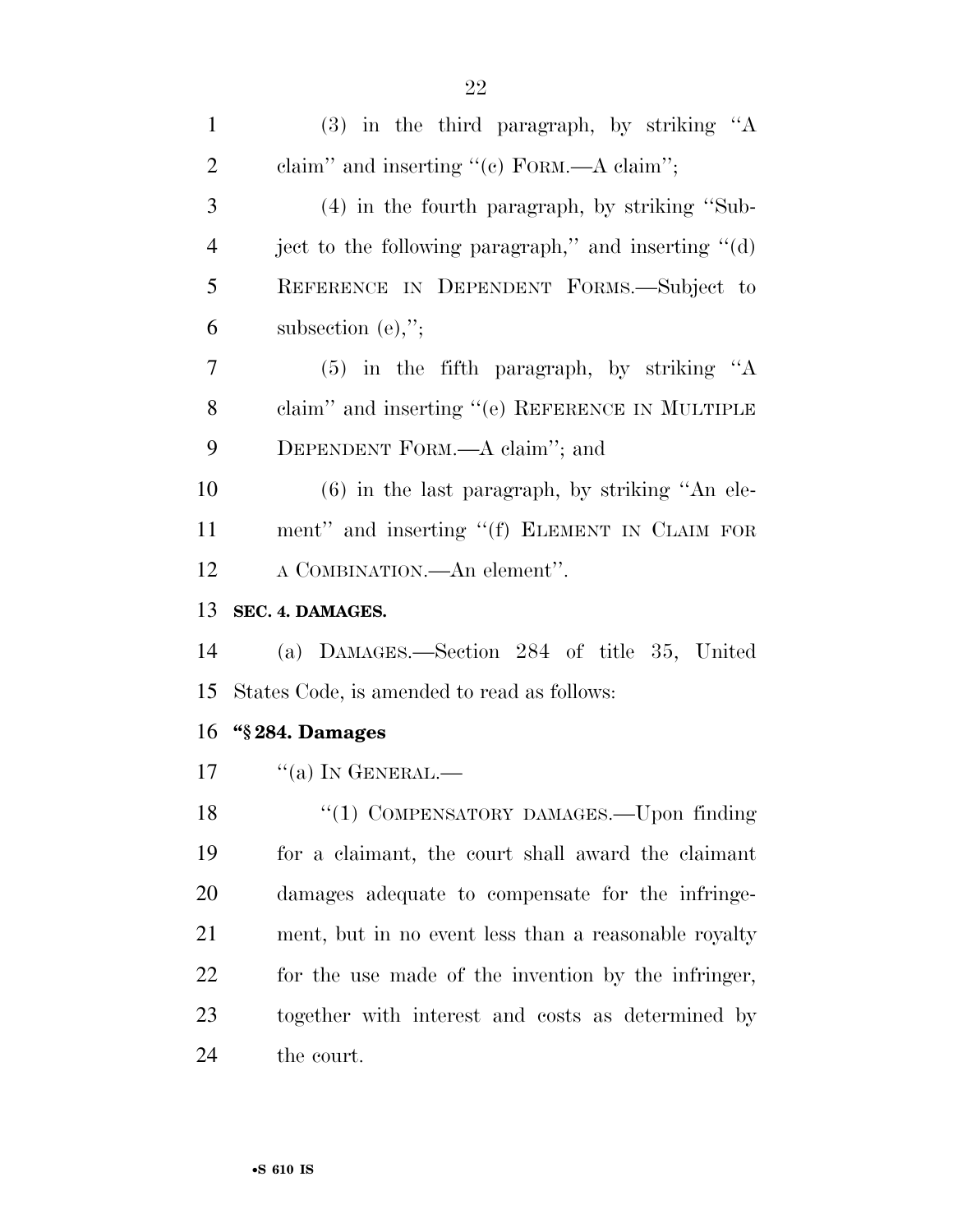1 ''(2) INCREASED DAMAGES.—When the dam- ages are not found by a jury, the court shall assess them. In either event the court may increase the damages up to 3 times the amount found or as- sessed. Increased damages under this paragraph shall not apply to provisional rights under section  $7 \qquad 154(d)$  of this title.

8 "(3) LIMITATION.—Subsections (b) through (h) of this section apply only to the determination of the amount of reasonable royalty and shall not apply to the determination of other types of damages.

12 "(b) HYPOTHETICAL NEGOTIATION.—For purposes of this section, the term 'reasonable royalty' means the amount that the infringer would have agreed to pay and the claimant would have agreed to accept if the infringer and claimant had voluntarily negotiated a license for use of the invention at the time just prior to when the infringe- ment began. The court or the jury, as the case may be, shall assume that the infringer and claimant would have agreed that the patent is valid, enforceable, and infringed.

21 "(c) APPROPRIATE FACTORS.—The court or the jury, as the case may be, may consider any factors that are rel- evant to the determination of the amount of a reasonable royalty.

25 "(d) COMPARABLE PATENTS.—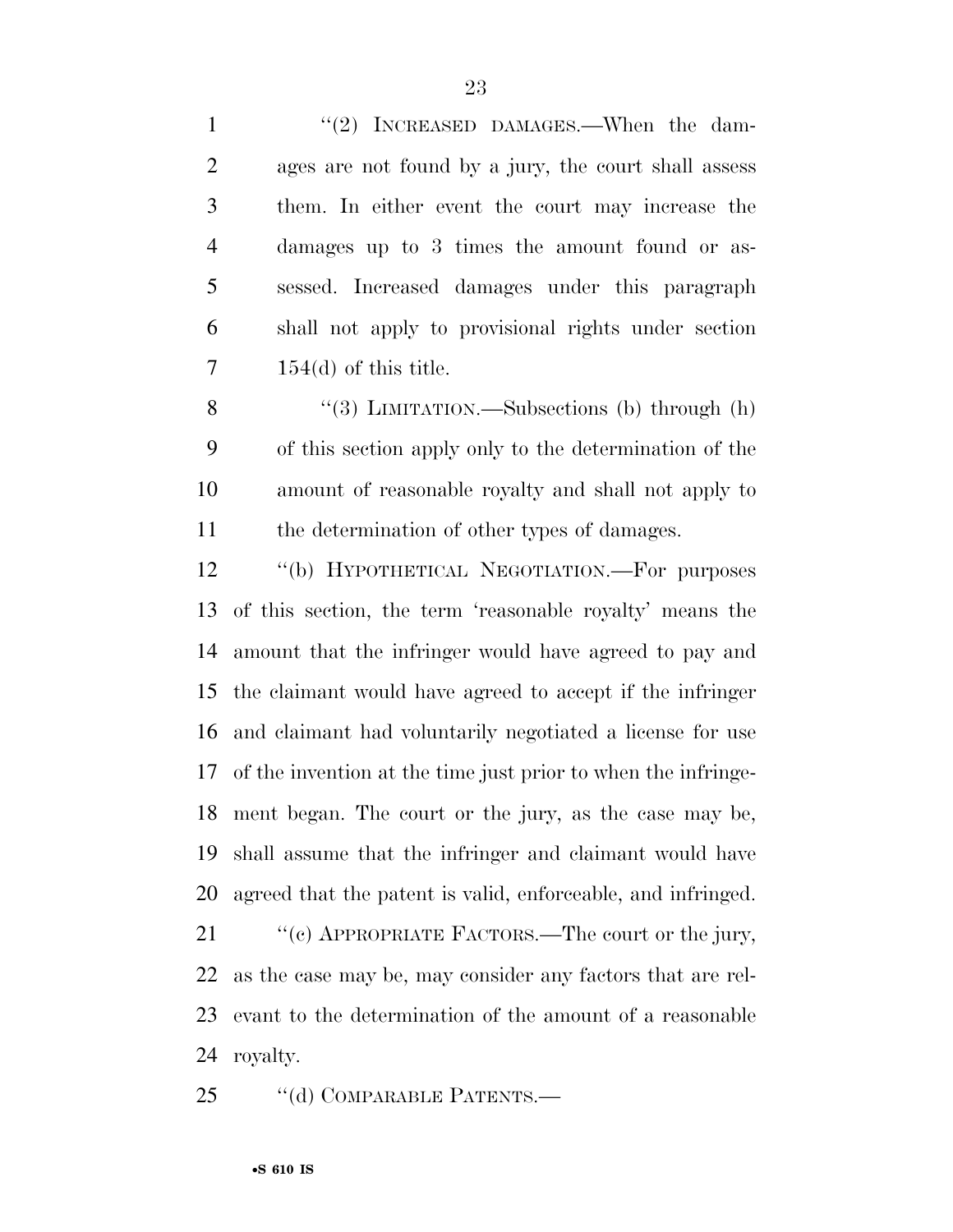| $\mathbf{1}$   | "(1) IN GENERAL.—The amount of a reason-            |
|----------------|-----------------------------------------------------|
| 2              | able royalty shall not be determined by comparison  |
| 3              | to royalties paid for patents other than the patent |
| $\overline{4}$ | in suit unless—                                     |
| 5              | $\lq\lq$ such other patents are used in the         |
| 6              | same or an analogous technological field;           |
| 7              | $\cdot$ (B) such other patents are found to be      |
| 8              | economically comparable to the patent in suit;      |
| 9              | and                                                 |
| 10             | $\lq\lq$ (C) evidence of the value of such other    |
| 11             | patents is presented in conjunction with or as      |
| 12             | confirmation of other evidence for determining      |
| 13             | the amount of a reasonable royalty.                 |
| 14             | "(2) FACTORS.—Factors that may be consid-           |
| 15             | ered to determine whether another patent is eco-    |
| 16             | nomically comparable to the patent in suit under    |
| 17             | paragraph $(1)(A)$ include whether—                 |
| 18             | $\lq($ A) the other patent is comparable to the     |
| 19             | patent in suit in terms of the overall signifi-     |
| 20             | cance of the other patent to the product or         |
| 21             | process licensed under such other patent; and       |
| 22             | "(B) the product or process that uses the           |
| 23             | other patent is comparable to the infringing        |
| 24             | product or process based upon its profitability     |
| 25             | or a like measure of value.                         |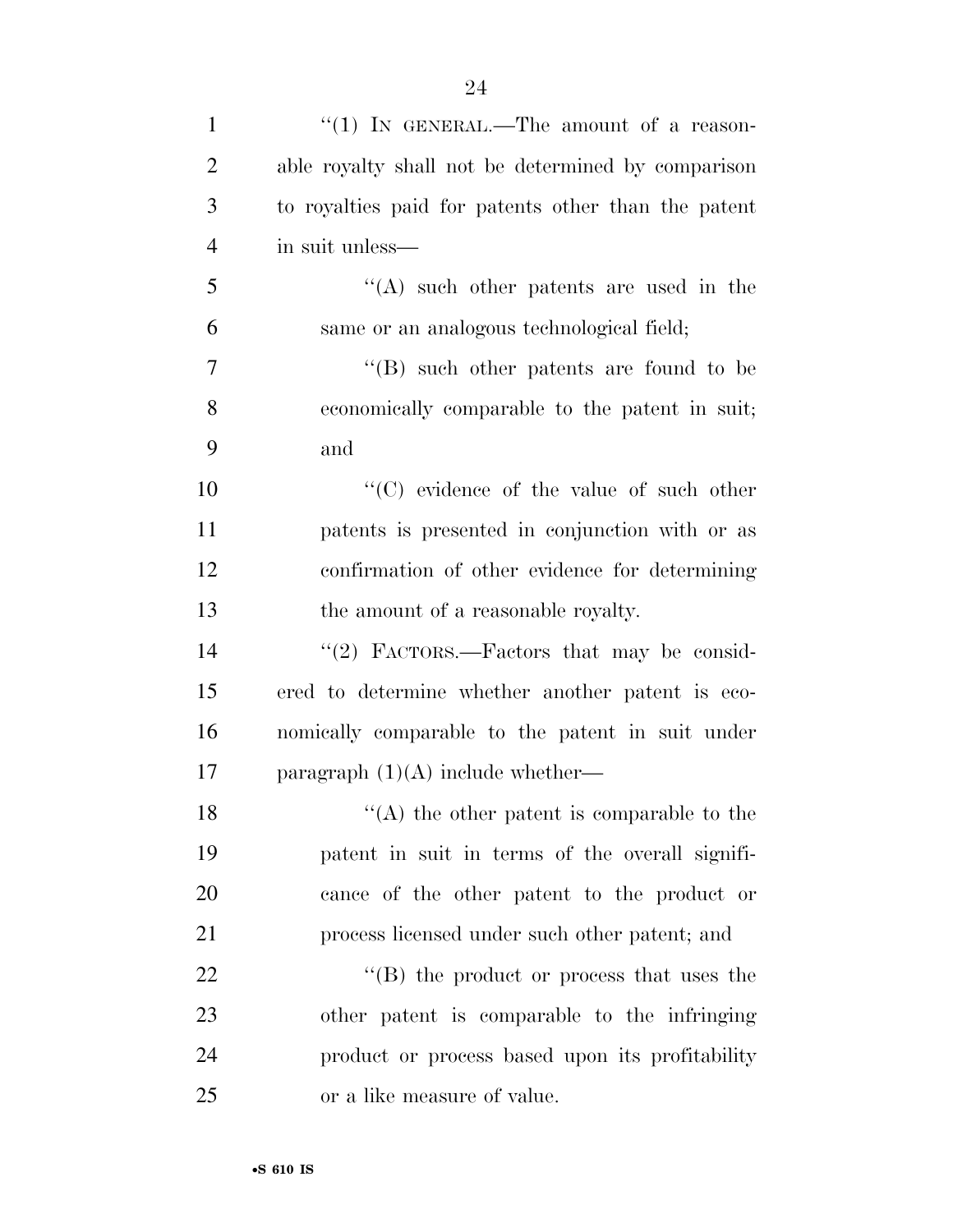''(e) FINANCIAL CONDITION.—The financial condi- tion of the infringer as of the time of the trial shall not be relevant to the determination of the amount of a rea-sonable royalty.

 ''(f) SEQUENCING.—Either party may request that a patent-infringement trial be sequenced so that the court or the jury, as the case may be, decides questions of the patent's infringement and validity before the issue of the amount of a reasonable royalty is presented to the court or the jury, as the case may be. The court shall grant such a request absent good cause to reject the request, such as the absence of issues of significant damages or infringement and validity. The sequencing of a trial pursu- ant to this subsection shall not affect other matters, such as the timing of discovery.

 ''(g) EXPERTS.—In addition to the expert disclosure requirements under rule 26(a)(2) of the Federal Rules of Civil Procedure, a party that intends to present the testi- mony of an expert relating to the amount of a reasonable royalty shall provide—

 $\frac{1}{2}$  (1) to the other parties to that civil action, the expert report relating to damages, including all data and other information considered by the expert in forming the opinions of the expert; and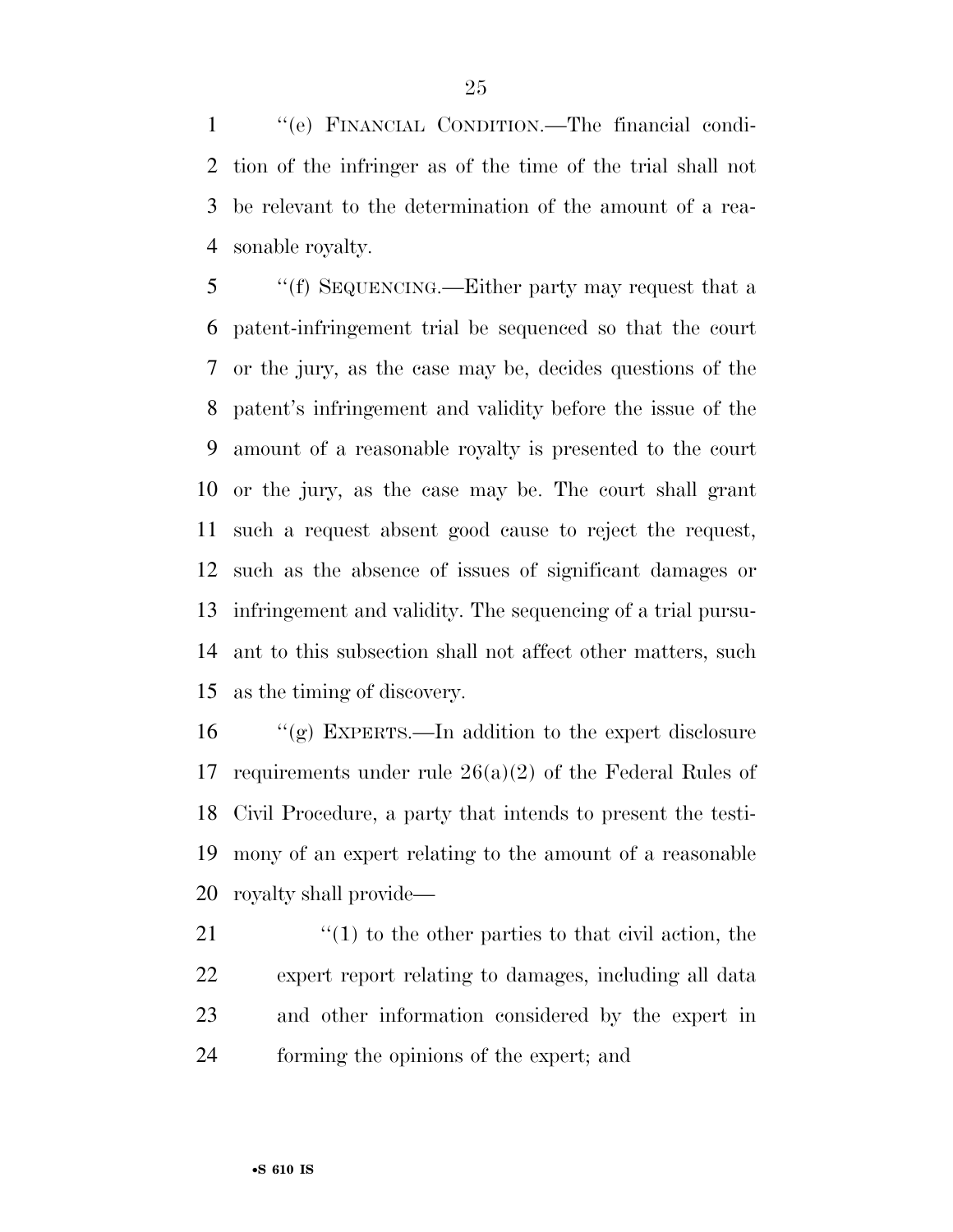$\frac{1}{2}$  to the court, at the same time as to the other parties, the complete statement of all opinions that the expert will express and the basis and rea-sons for those opinions.

 ''(h) JURY INSTRUCTIONS.—On the motion of any party and after allowing any other party to the civil action a reasonable opportunity to be heard, the court shall de- termine whether there is no legally sufficient evidence to support 1 or more of the contentions of a party relating to the amount of a reasonable royalty. The court shall identify for the record those factors that are supported by legally sufficient evidence, and shall instruct the jury to consider only those factors when determining the amount of a reasonable royalty. The jury may not consider any factor for which legally sufficient evidence has not been admitted at trial.''.

 (b) TESTIMONY BY EXPERTS.—Chapter 29 of title 35, United States Code, is amended by adding at the end the following:

#### **''§ 298. Testimony by experts**

 ''(a) FEDERAL RULE.—In a patent case, the court shall ensure that the testimony of a witness qualified as an expert by knowledge, skill, experience, training, or edu- cation meets the requirements set forth in rule 702 of the Federal Rules of Evidence.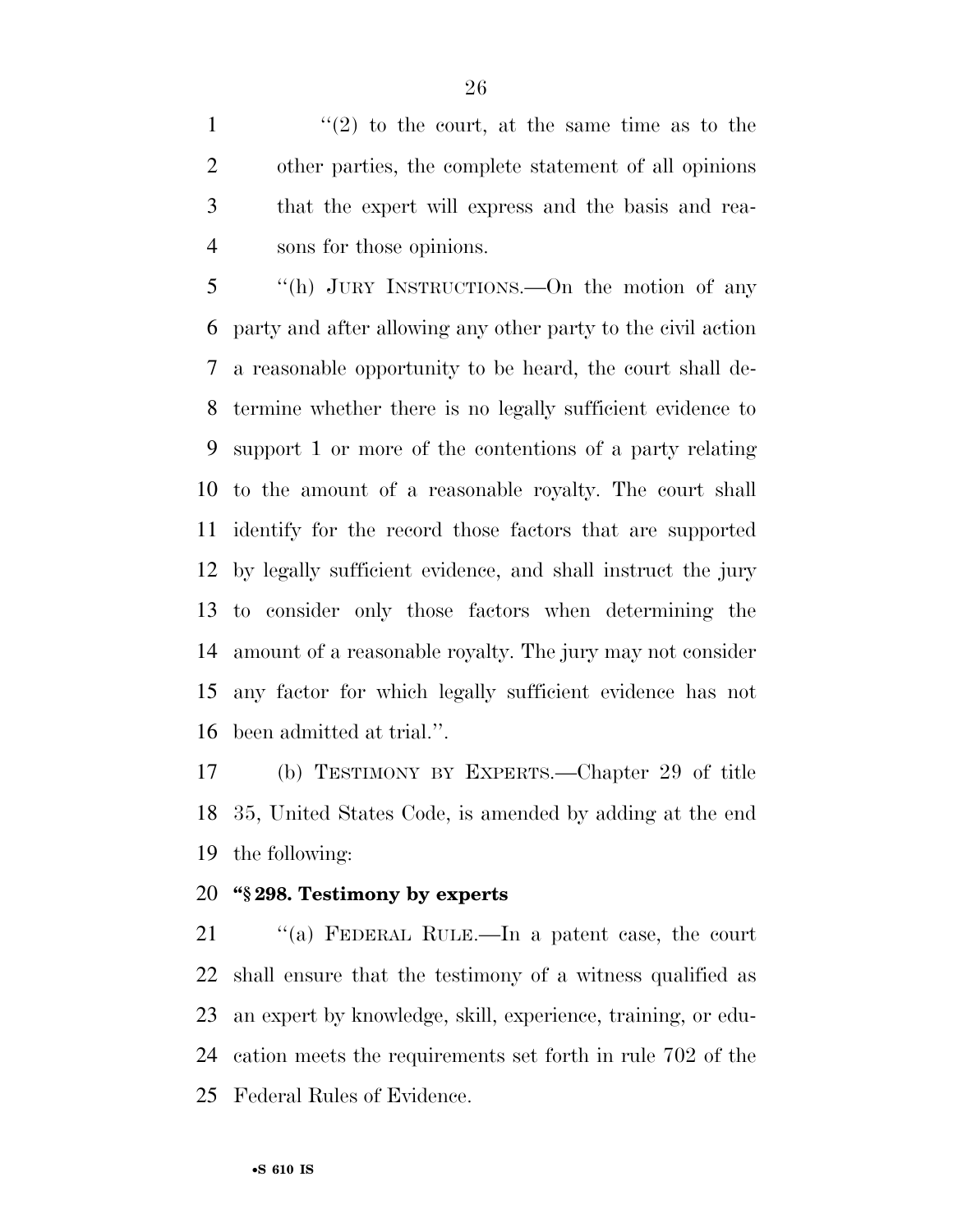| $\mathbf{1}$   | "(b) DETERMINATION OF RELIABILITY.-To deter-                    |
|----------------|-----------------------------------------------------------------|
| $\overline{2}$ | mine whether an expert's principles and methods are reli-       |
| 3              | able, the court may consider, among other factors-              |
| $\overline{4}$ | $\lq(1)$ whether the expert's theory or technique               |
| 5              | can be or has been tested;                                      |
| 6              | $\lq(2)$ whether the theory or technique has been               |
| 7              | subjected to peer review and publication;                       |
| 8              | $(3)$ the known or potential error rate of the                  |
| 9              | theory or technique, and the existence and mainte-              |
| 10             | nance of standards controlling the technique's oper-            |
| 11             | ation;                                                          |
| 12             | $(4)$ the degree of acceptance of the theory or                 |
| 13             | technique within the relevant scientific or specialized         |
| 14             | community;                                                      |
| 15             | $(5)$ whether the theory or technique is em-                    |
| 16             | ployed independently of litigation; or                          |
| 17             | $\cdot\cdot\cdot$ (6) whether the expert has adequately consid- |
| 18             | ered or accounted for readily available alternative             |
| 19             | theories or techniques.                                         |
| 20             | "(c) REQUIRED EXPLANATION.—The court shall ex-                  |
| 21             | plain its reasons for allowing or barring the introduction      |
| 22             | of an expert's proposed testimony under this section.".         |
| 23             | SEC. 5. POST-GRANT REVIEW PROCEEDINGS.                          |
| 24             | (a) REEXAMINATION.—Section $303(a)$ of title 35,                |
| 25             | United States Code, is amended to read as follows:              |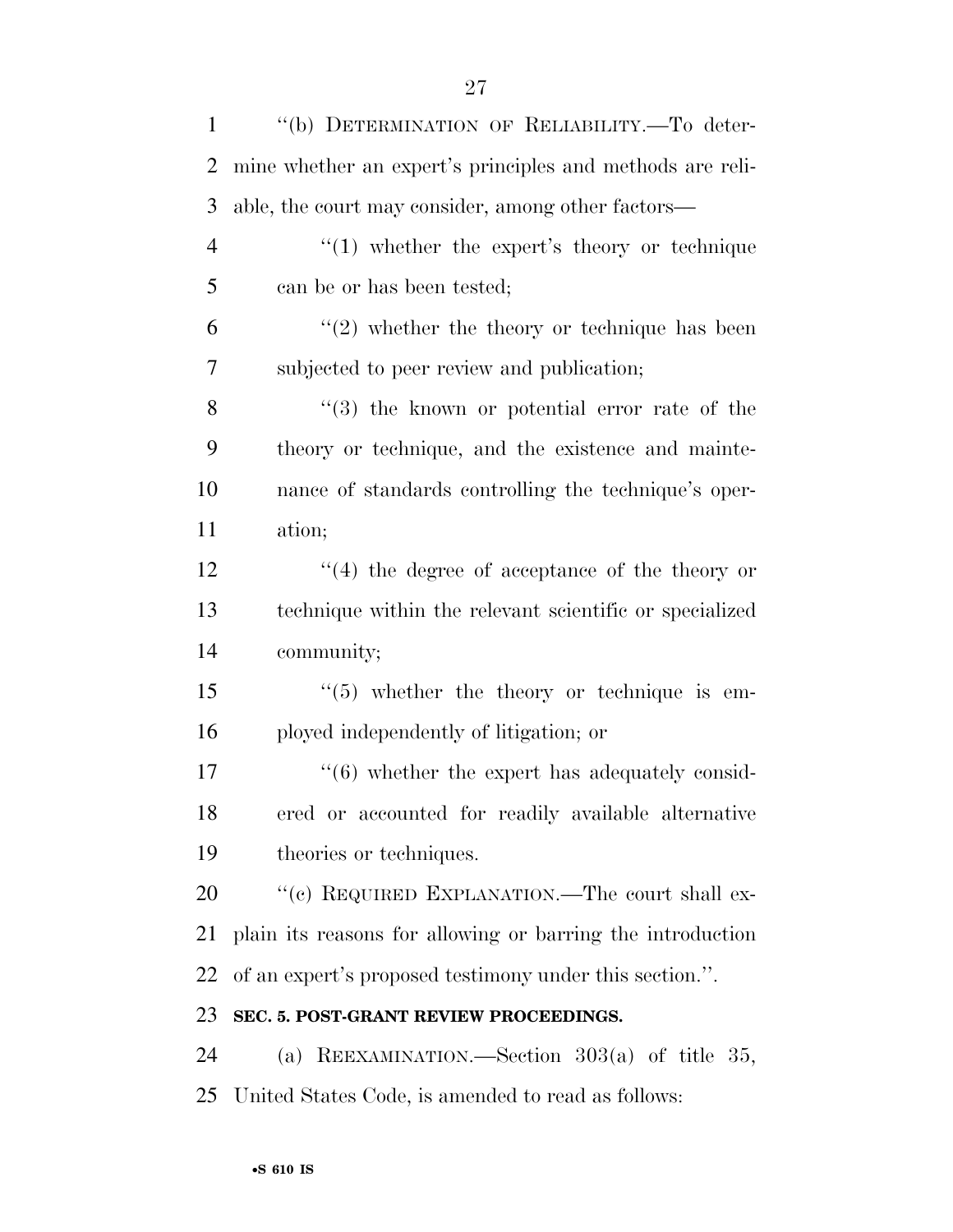''(a) Within 3 months after the owner of a patent files a request for reexamination under section 302, the Director shall determine whether a substantial new ques- tion of patentability affecting any claim of the patent con- cerned is raised by the request, with or without consider- ation of other patents or printed publications. The exist- ence of a substantial new question of patentability is not precluded by the fact that a patent or printed publication was previously cited by or to the Office or considered by the Office.''.

 (b) REPEAL OF OPTIONAL INTER PARTES REEXAM-INATION PROCEDURES.—

 (1) IN GENERAL.—Sections 311, 312, 313, 314, 315, 316, 317, and 318 of title 35, United States Code, and the items relating to those sections in the 16 table of sections, are repealed.

 (2) EFFECTIVE DATE.—Notwithstanding para- graph (1), the provisions of sections 311, 312, 313, 314, 315, 316, 317, and 318 of title 35, United States Code, shall continue to apply to any inter partes reexamination determination request filed on or before the effective date of subsection (c).

 (c) POST-GRANT REVIEW PROCEEDINGS.—Part III of title 35, United States Code, is amended by adding at the end the following: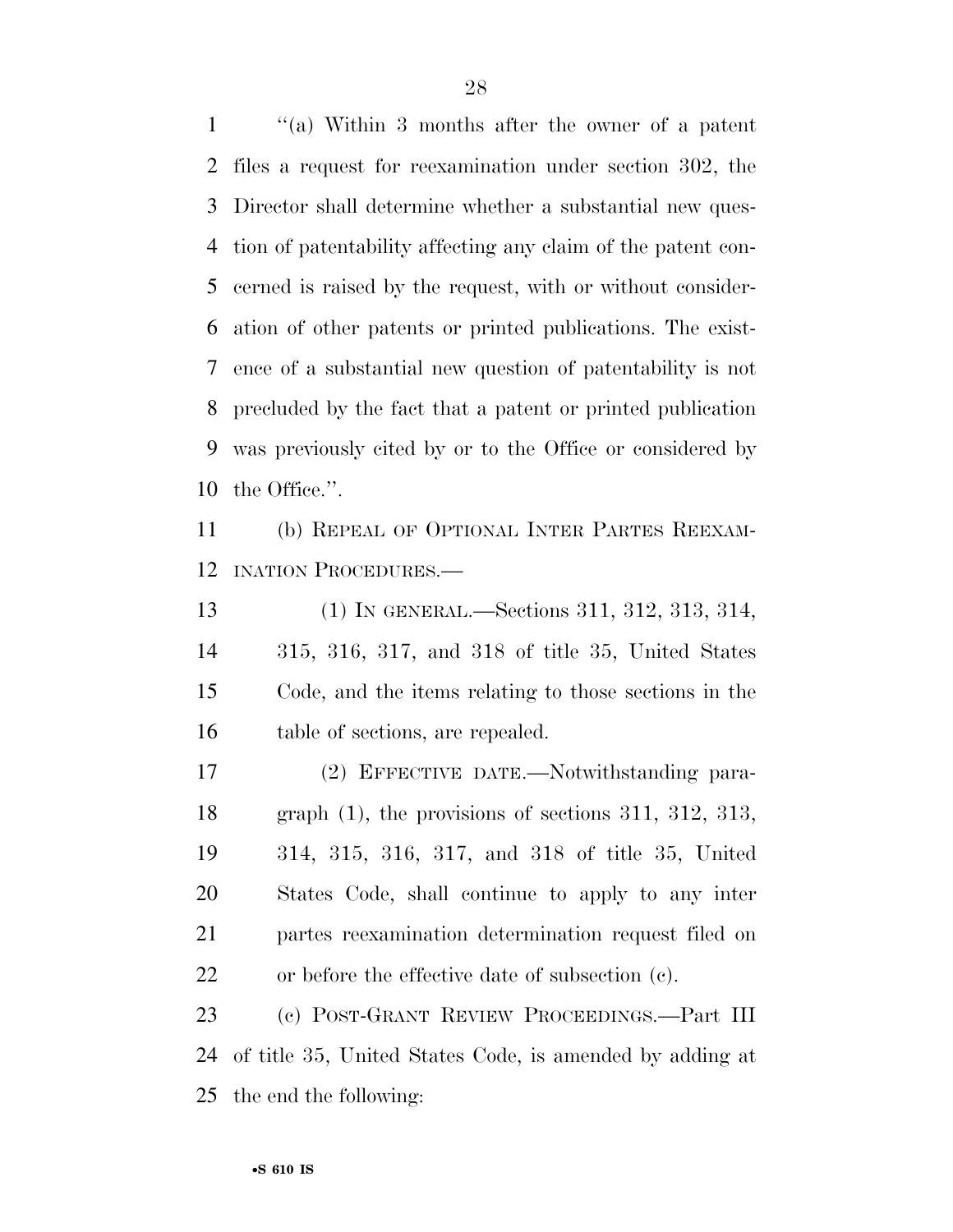## 1 **''CHAPTER 32—POST-GRANT REVIEW**  2 **PROCEEDINGS**

''Sec.

- ''321. Petition for post-grant review.
- ''322. Relation to other proceedings or actions.

''323. Requirements of petition.

- ''324. Publication and public availability of petition.
- ''325. Consolidation or stay of proceedings.
- ''326. Submission of additional information.
- ''327. Institution of post-grant review proceedings.
- ''328. Determination not appealable.
- ''329. Conduct of post-grant review proceedings.
- ''330. Patent owner response.
- ''331. Proof and evidentiary standards.
- ''332. Amendment of the patent.
- ''333. Settlement.
- ''334. Decision of the board.
- ''335. Effect of decision.
- ''336. Appeal.

#### 3 **''§ 321. Petition for post-grant review**

 ''(a) IN GENERAL.—Subject to the provisions of this chapter, a person who has a substantial economic interest adverse to a patent may file with the Office a petition to institute a post-grant review proceeding for that patent. If instituted, such a proceeding shall be deemed to be ei- ther a first-period proceeding or a second-period pro- ceeding. The Director shall establish, by regulation, fees to be paid by the person requesting the proceeding, in such amounts as the Director determines to be reasonable, con- sidering the aggregate costs of the post-grant review pro-ceeding and the status of the petitioner.

- 15 ''(b) FIRST-PERIOD PROCEEDING.—
- 16 ''(1) SCOPE.—A petitioner in a first-period pro-17 ceeding may request to cancel as unpatentable 1 or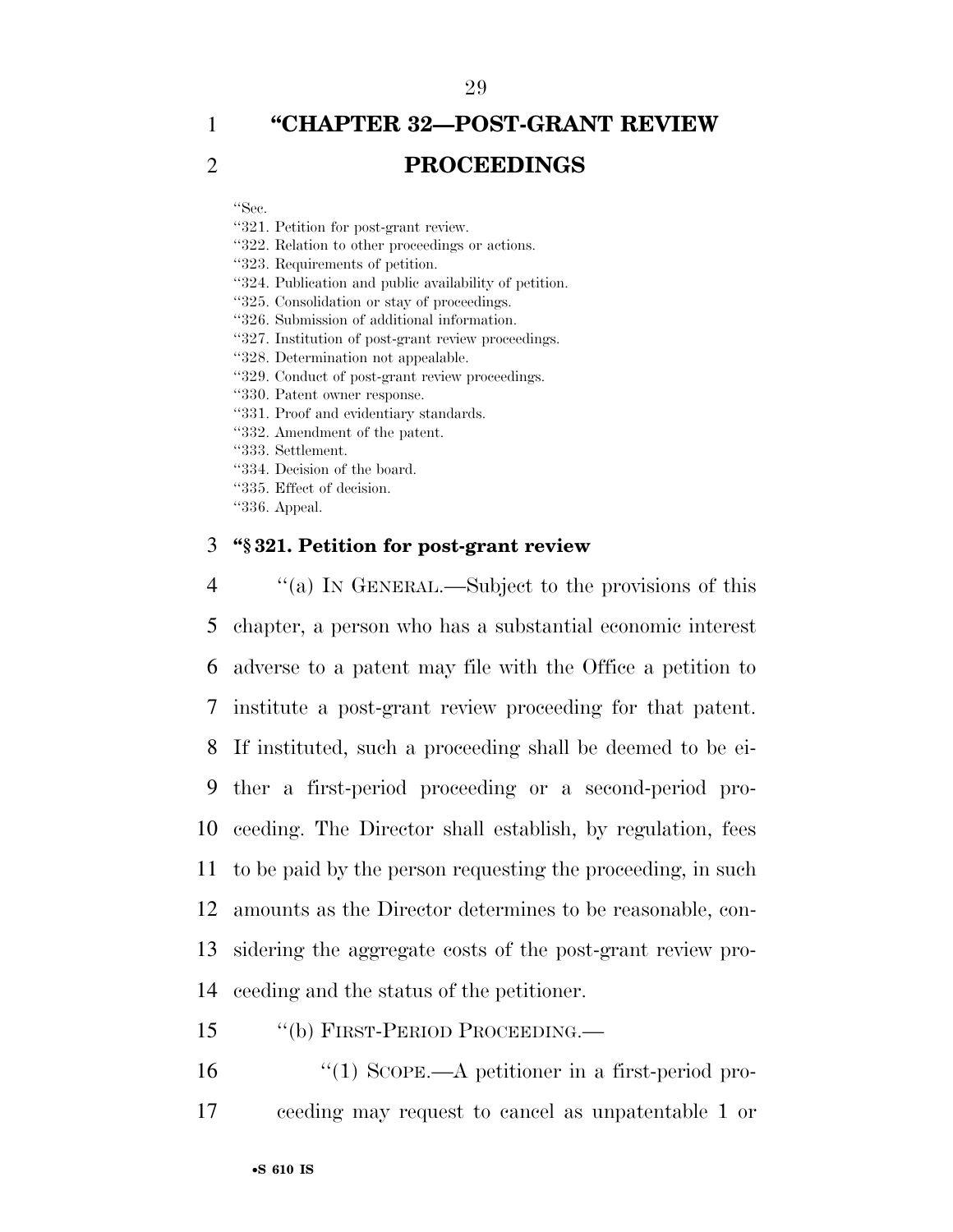more claims of a patent on any ground that could

| $\overline{2}$ | be raised under paragraph $(2)$ or $(3)$ of section     |
|----------------|---------------------------------------------------------|
| 3              | $282(b)$ (relating to invalidity of the patent or any   |
| $\overline{4}$ | claim).                                                 |
| 5              | "(2) FILING DEADLINE.—A petition for a first-           |
| 6              | period proceeding shall be filed not later than 9       |
| 7              | months after the grant of the patent or issuance of     |
| 8              | a reissue patent.                                       |
| 9              | "(c) SECOND-PERIOD PROCEEDING.                          |
| 10             | $\lq(1)$ SCOPE.—A petitioner in a second-period         |
| 11             | proceeding may request to cancel as unpatentable 1      |
| 12             | or more claims of a patent only on a ground that        |
| 13             | could be raised under section 102 or 103 and only       |
| 14             | on the basis of prior art consisting of patents or      |
| 15             | printed publications.                                   |
| 16             | "(2) FILING DEADLINE.—A petition for a sec-             |
| 17             | ond-period proceeding shall be filed after the later of |
| 18             | either—                                                 |
| 19             | "(A) 9 months after the grant of a patent               |
| 20             | or issuance of a reissue of a patent; or                |
| 21             | $\lq\lq (B)$ if a first-period proceeding is insti-     |
| 22             | tuted under section 327, the date of the termi-         |
| 23             | nation of such first-period proceeding.                 |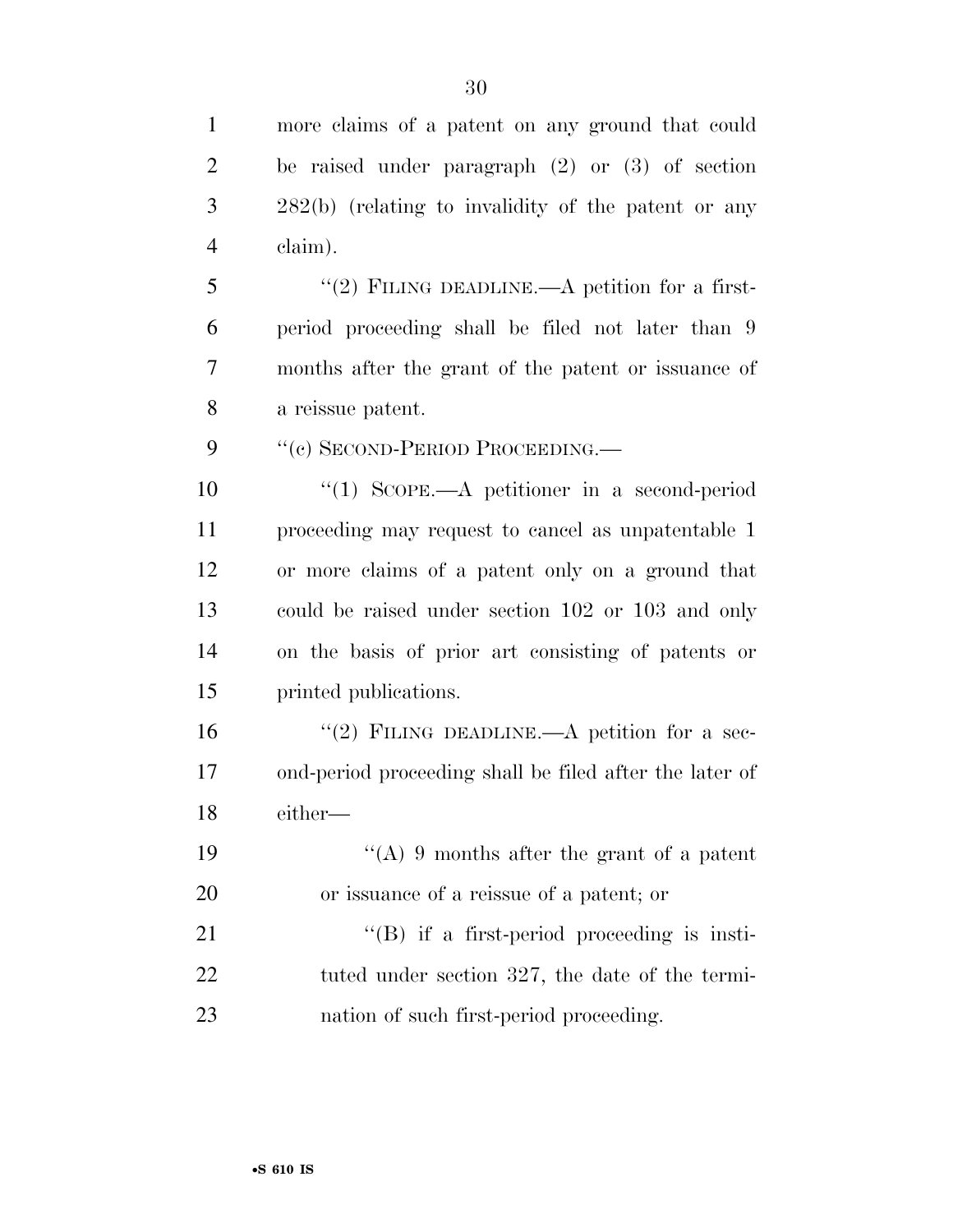| $\mathbf{1}$   | "§322. Relation to other proceedings or actions               |
|----------------|---------------------------------------------------------------|
| $\overline{2}$ | "(a) EARLY ACTIONS.—A first-period proceeding                 |
| 3              | may not be instituted until after a civil action alleging in- |
| 4              | fringement of the patent is finally concluded if—             |
| 5              | $(1)$ the infringement action is filed within 3               |
| 6              | months after the grant of the patent;                         |
| 7              | $f'(2)$ a stay of the proceeding is requested by              |
| 8              | the patent owner;                                             |
| 9              | $\lq(3)$ the Director determines that the infringe-           |
| 10             | ment action is likely to address the same or substan-         |
| 11             | tially the same questions of patentability that would         |
| 12             | be addressed in the proceeding; and                           |
| 13             | $\cdot$ (4) the Director determines that a stay of the        |
| 14             | proceeding would not be contrary to the interests of          |
| 15             | justice.                                                      |
| 16             | "(b) PENDING CIVIL ACTIONS.—                                  |
| 17             | "(1) INFRINGER'S ACTION. $-A$ post-grant re-                  |
| 18             | view proceeding may not be instituted or maintained           |
| 19             | if the petitioner or real party in interest has filed a       |
| 20             | civil action challenging the validity of a claim of the       |
| 21             | patent.                                                       |
| 22             | "(2) PATENT OWNER'S ACTION. A second-pe-                      |
| 23             | riod proceeding may not be instituted if the petition         |
| 24             | requesting the proceeding is filed more than 3                |
| 25             | months after the date on which the petitioner, real           |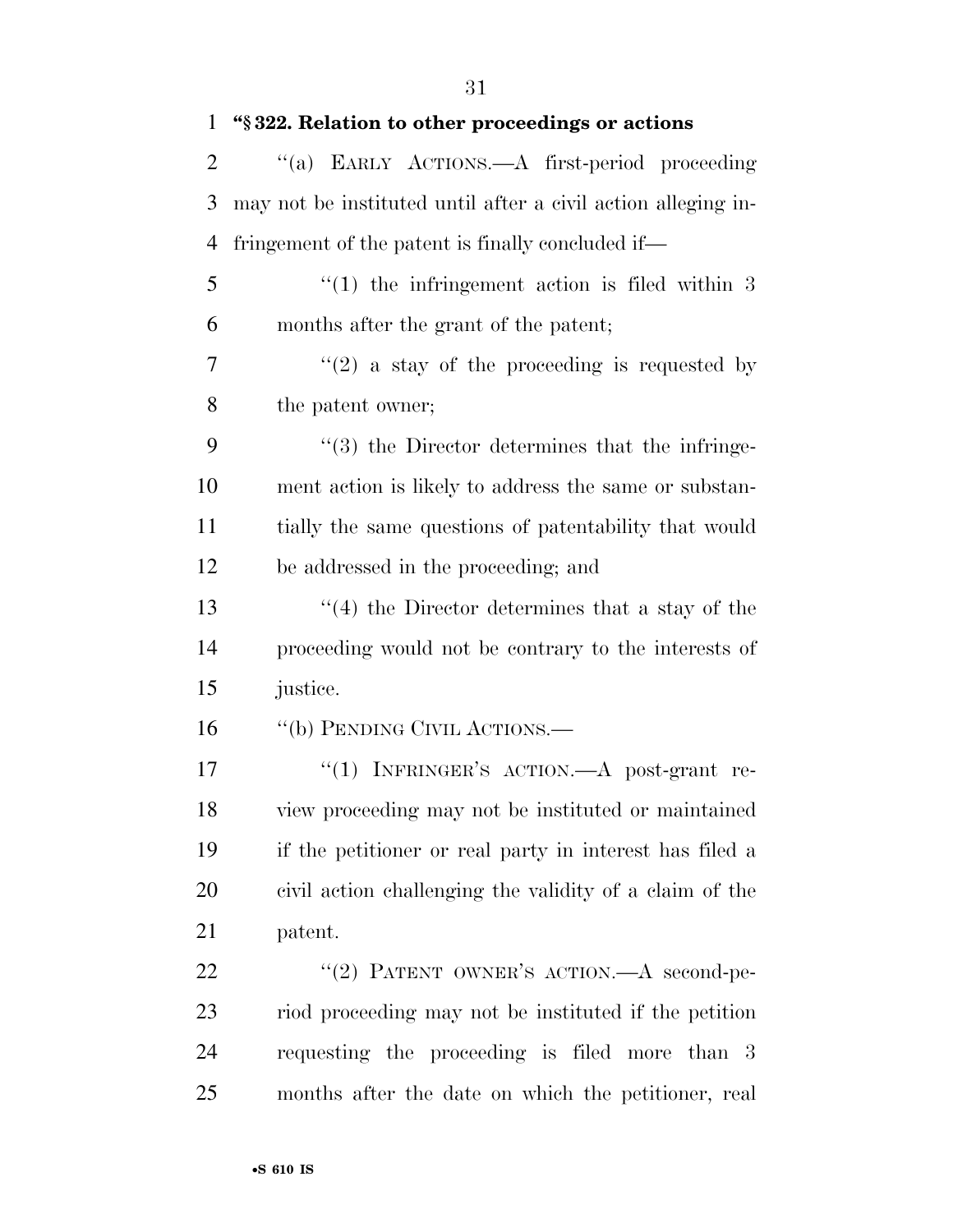| $\mathbf{1}$   | party in interest, or his privy is required to respond   |
|----------------|----------------------------------------------------------|
| $\overline{2}$ | to a civil action alleging infringement of the patent.   |
| 3              | "(3) STAY OR DISMISSAL.—The Director may                 |
| $\overline{4}$ | stay or dismiss a second-period proceeding if the pe-    |
| 5              | titioner or real party in interest challenges the valid- |
| 6              | ity of a claim of the patent in a civil action.          |
| 7              | "(c) DUPLICATIVE PROCEEDINGS.—                           |
| 8              | PROHIBITION ON POST-GRANT<br>``(1)<br><b>REVIEW</b>      |
| 9              | AND REEXAMINATION PROCEEDINGS. A post-grant              |
| 10             | review or reexamination proceeding may not be insti-     |
| 11             | tuted if the petition requesting the proceeding iden-    |
| 12             | tifies the same petitioner or real party in interest     |
| 13             | and the same patent as a previous petition request-      |
| 14             | ing a post-grant review proceeding.                      |
| 15             | PROHIBITION ON FIRST-PERIOD<br>(2)<br>PRO-               |
| 16             | CEEDINGS.—A first-period proceeding may not be           |
| 17             | instituted if the petition requests cancellation of a    |
| 18             | claim in a reissue patent that is identical to or nar-   |
| 19             | rower than a claim in the original patent from which     |
| 20             | the reissue patent was issued, and the time limita-      |
| 21             | tions in section $321(b)(2)$ would bar filing a post-    |
| 22             | grant review petition for such original patent.          |
| 23             | "(d) ESTOPPEL.—The petitioner in any post-grant          |
| 24             | review proceeding under this chapter may not request or  |

maintain a proceeding before the Office with respect to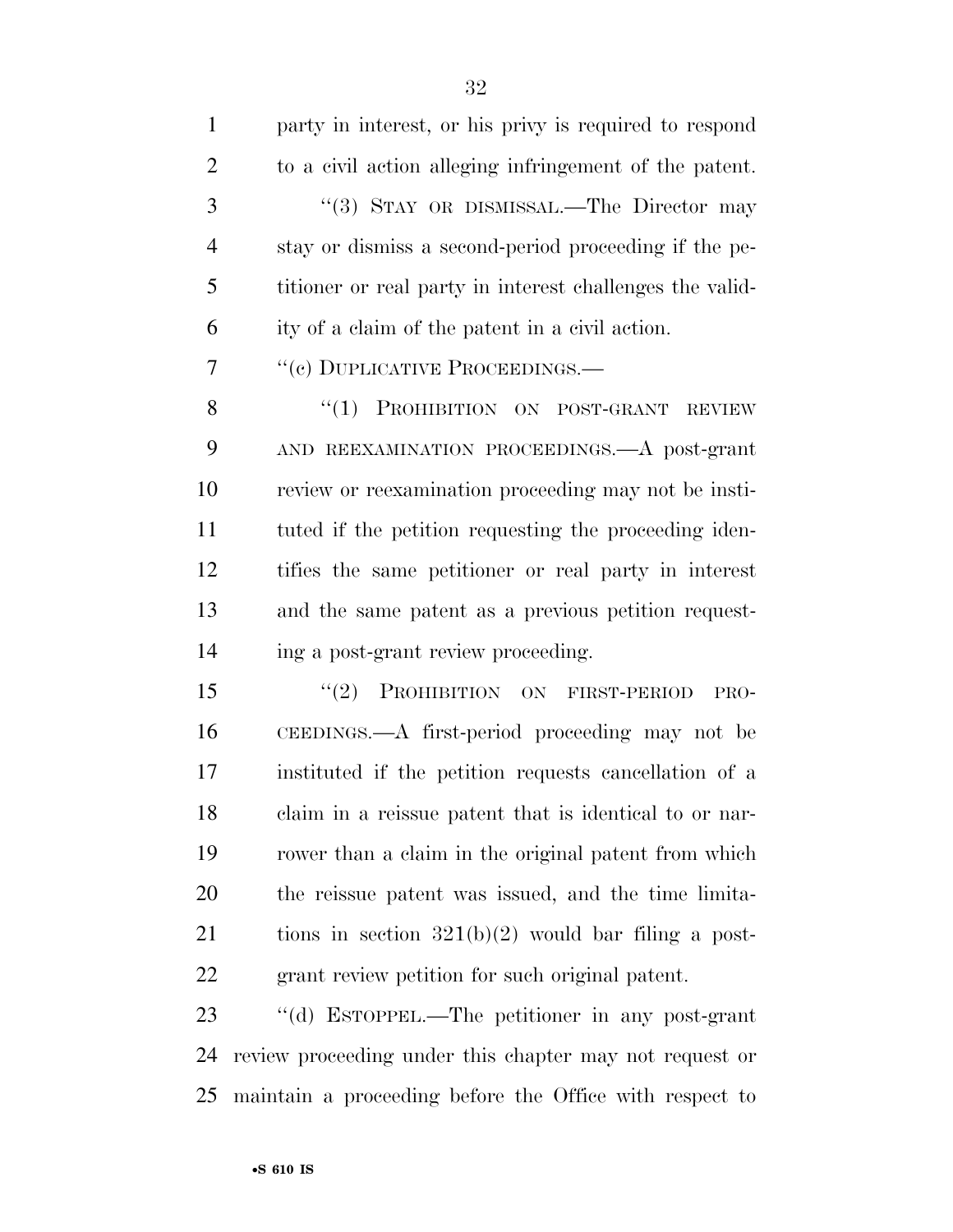a claim, or assert either in a civil action arising in whole or in part under section 1338 of title 28 or in a proceeding before the International Trade Commission that a claim in a patent is invalid, on any ground that—

 ''(1) the petitioner, real party in interest, or his privy raised during a post-grant review proceeding resulting in a final decision under section 334; or

 $\langle (2)$  the petitioner, real party in interest, or his privy could have raised during a second-period pro- ceeding resulting in a final decision under section 334.

#### **''§ 323. Requirements of petition**

 ''A petition filed under section 321 may be considered only if—

15 ''(1) the petition is accompanied by payment of the fee established by the Director under section 321;

18  $\frac{1}{2}$  the petition identifies all real parties in in-terest;

 $\frac{1}{20}$  (3) the petition identifies, in writing and with particularity, each claim challenged, the grounds on which the challenge to each claim is based, and the evidence that supports the grounds for each chal-lenged claim, including—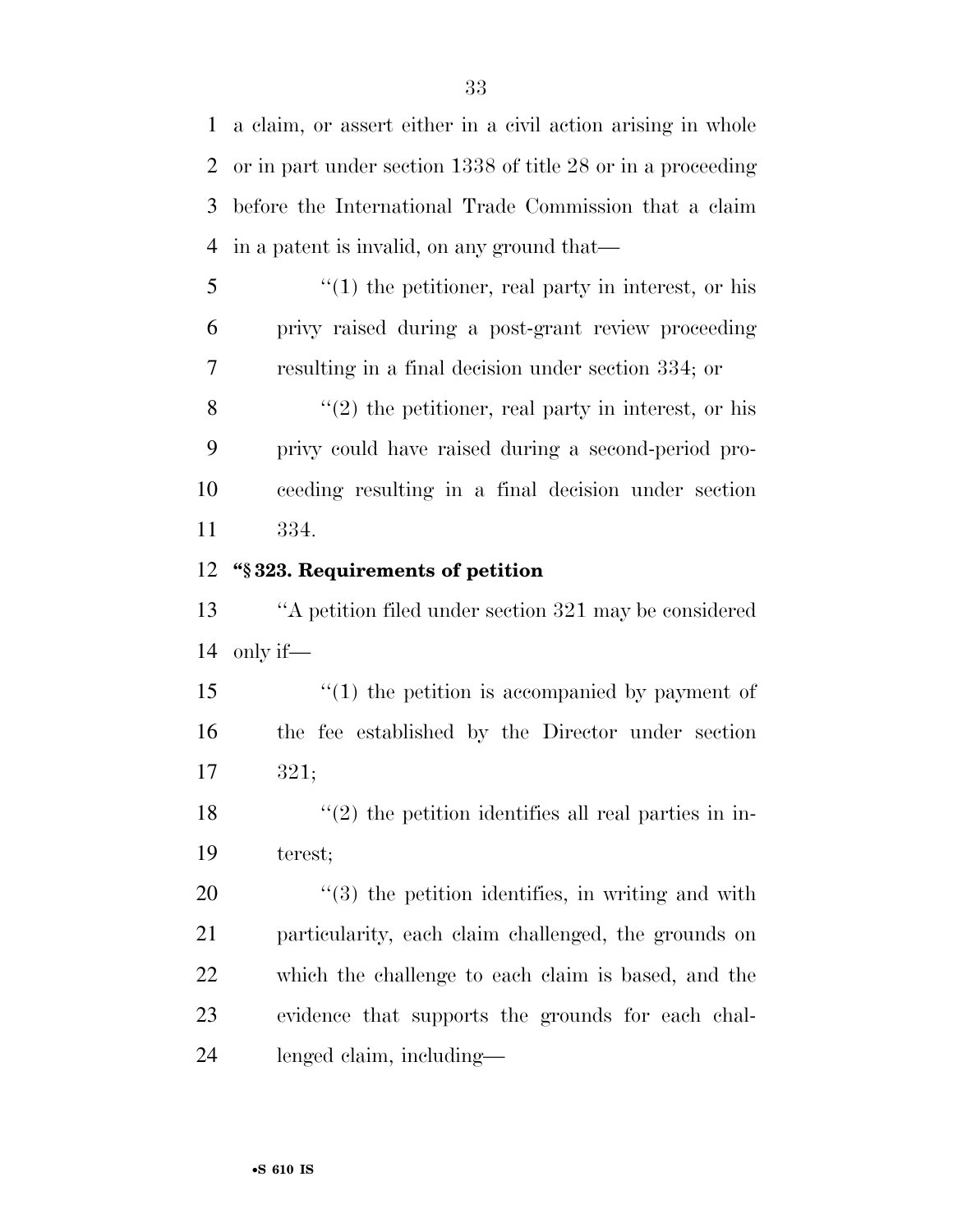| $\mathbf{1}$   | $\lq\lq$ copies of patents and printed publica-            |
|----------------|------------------------------------------------------------|
| $\overline{2}$ | tions that the petitioner relies upon in support           |
| 3              | of the petition; and                                       |
| $\overline{4}$ | "(B) affidavits or declarations of sup-                    |
| 5              | porting evidence and opinions, if the petitioner           |
| 6              | relies on other factual evidence or on expert              |
| 7              | opinions;                                                  |
| 8              | $\cdot$ (4) the petition provides such other informa-      |
| 9              | tion as the Director may require by regulation; and        |
| 10             | $\cdot$ (5) the petitioner provides copies of any of the   |
| 11             | documents required under paragraphs $(3)$ and $(4)$ to     |
| 12             | the patent owner or, if applicable, the designated         |
| 13             | representative of the patent owner.                        |
| 14             | "§324. Publication and public availability of petition     |
| 15             | "(a) IN GENERAL.—As soon as practicable after the          |
| 16             | receipt of a petition under section 321, the Director      |
| 17             | shall—                                                     |
| 18             | $\lq(1)$ publish the petition in the Federal Reg-          |
| 19             | ister; and                                                 |
| 20             | $\lq(2)$ make that petition available on the website       |
| 21             | of the United States Patent and Trademark Office.          |
| 22             | "(b) PUBLIC AVAILABILITY.—The file of any pro-             |
| 23             | ceeding under this chapter shall be made available to the  |
| 24             | public except that any petition or document filed with the |
| 25             | intent that it be sealed shall be accompanied by a motion  |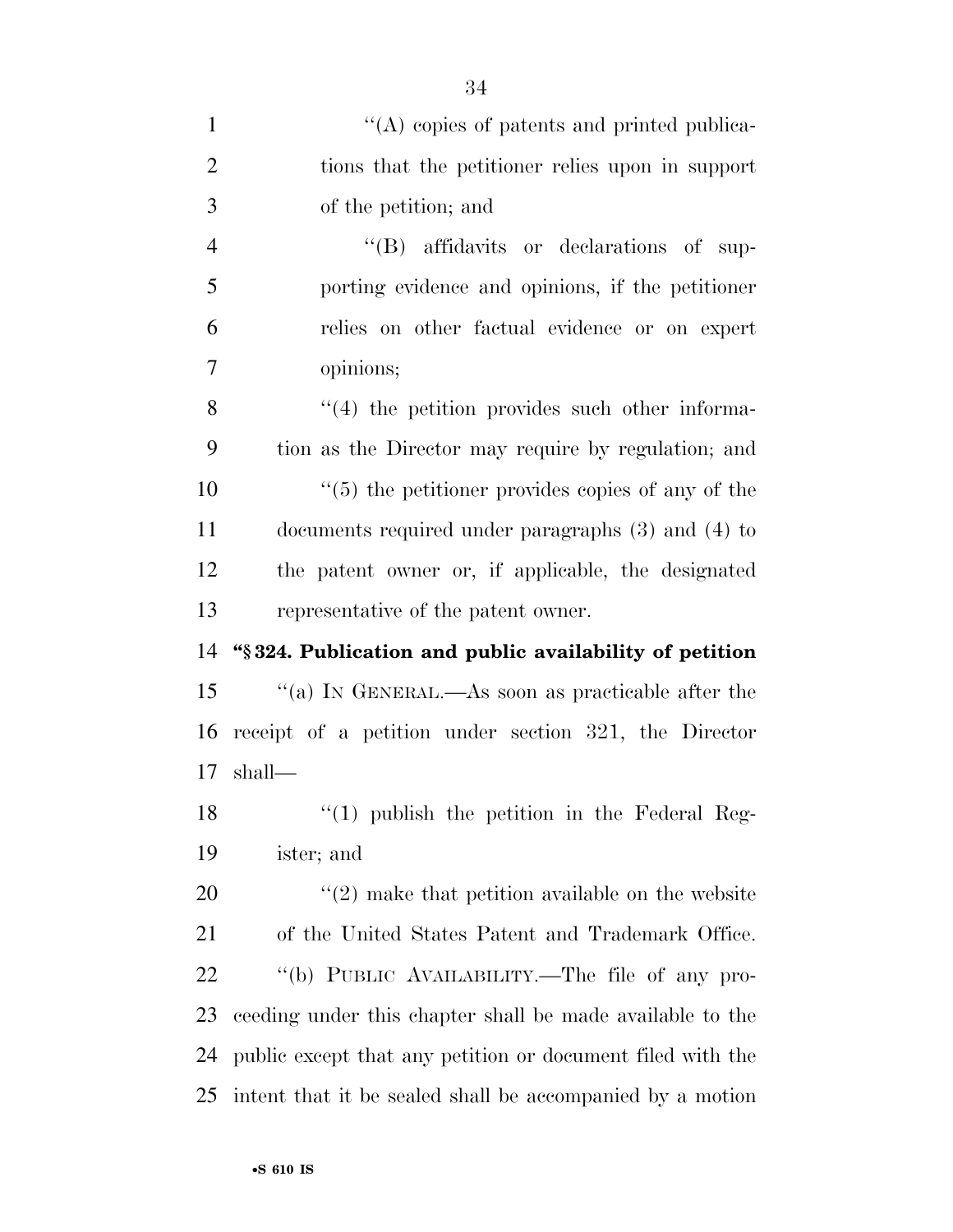to seal. Such petition or document shall be treated as sealed, pending the outcome of the ruling on the motion. Failure to file a motion to seal will result in the pleadings being placed in the public record.

#### **''§ 325. Consolidation or stay of proceedings**

 ''(a) FIRST-PERIOD PROCEEDINGS.—If more than 1 petition for a first-period proceeding is properly filed against the same patent and the Director determines that more than 1 of these petitions warrants the instituting of a first-period proceeding under section 327, the Director shall consolidate such proceedings into a single first-period proceeding.

 ''(b) SECOND-PERIOD PROCEEDINGS.—If the Direc- tor institutes a second-period proceeding, the Director, in his discretion, may join as a party to that second-period proceeding any person who properly files a petition under section 321 that the Director, after receiving a preliminary response under section 330 or the expiration of the time for filing such a response, determines warrants the insti-tuting of a second-period proceeding under section 327.

21 " (c) OTHER PROCEEDINGS.—Notwithstanding sec-22 tions  $135(a)$ ,  $251$ , and  $252$ , and chapter 30, during the pendency of any post-grant review proceeding the Director may determine the manner in which any proceeding or matter involving the patent that is before the Office may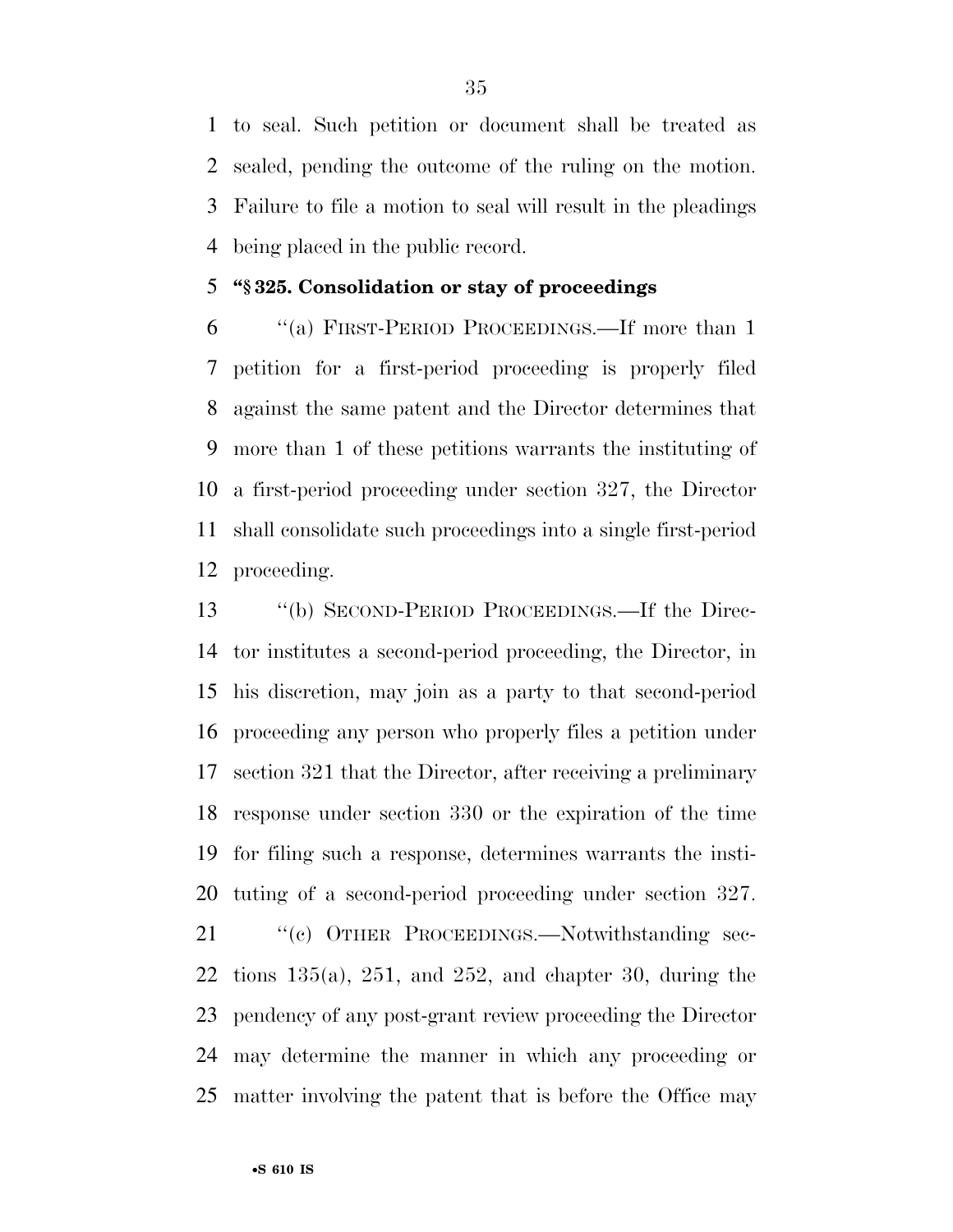proceed, including providing for stay, transfer, consolida-

tion, or termination of any such proceeding or matter.

#### **''§ 326. Submission of additional information**

 ''A petitioner under this chapter shall file such addi- tional information with respect to the petition as the Di-rector may require by regulation.

#### **''§ 327. Institution of post-grant review proceedings**

8 "(a) THRESHOLD.—The Director may not authorize a post-grant review proceeding to commence unless the Di- rector determines that the information presented in the petition, if such information is not rebutted, would provide a sufficient basis to conclude that at least 1 of the claims challenged in the petition is unpatentable.

 ''(b) ADDITIONAL GROUNDS.—In the case of a peti- tion for a first-period proceeding, the determination re- quired under subsection (a) may be satisfied by a showing that the petition raises a novel or unsettled legal question that is important to other patents or patent applications.

 ''(c) SUCCESSIVE PETITIONS.—The Director may not institute an additional second-period proceeding if a prior second-period proceeding has been instituted and the time period established under section 329(b)(2) for requesting joinder under section 325(b) has expired, unless the Direc-tor determines that—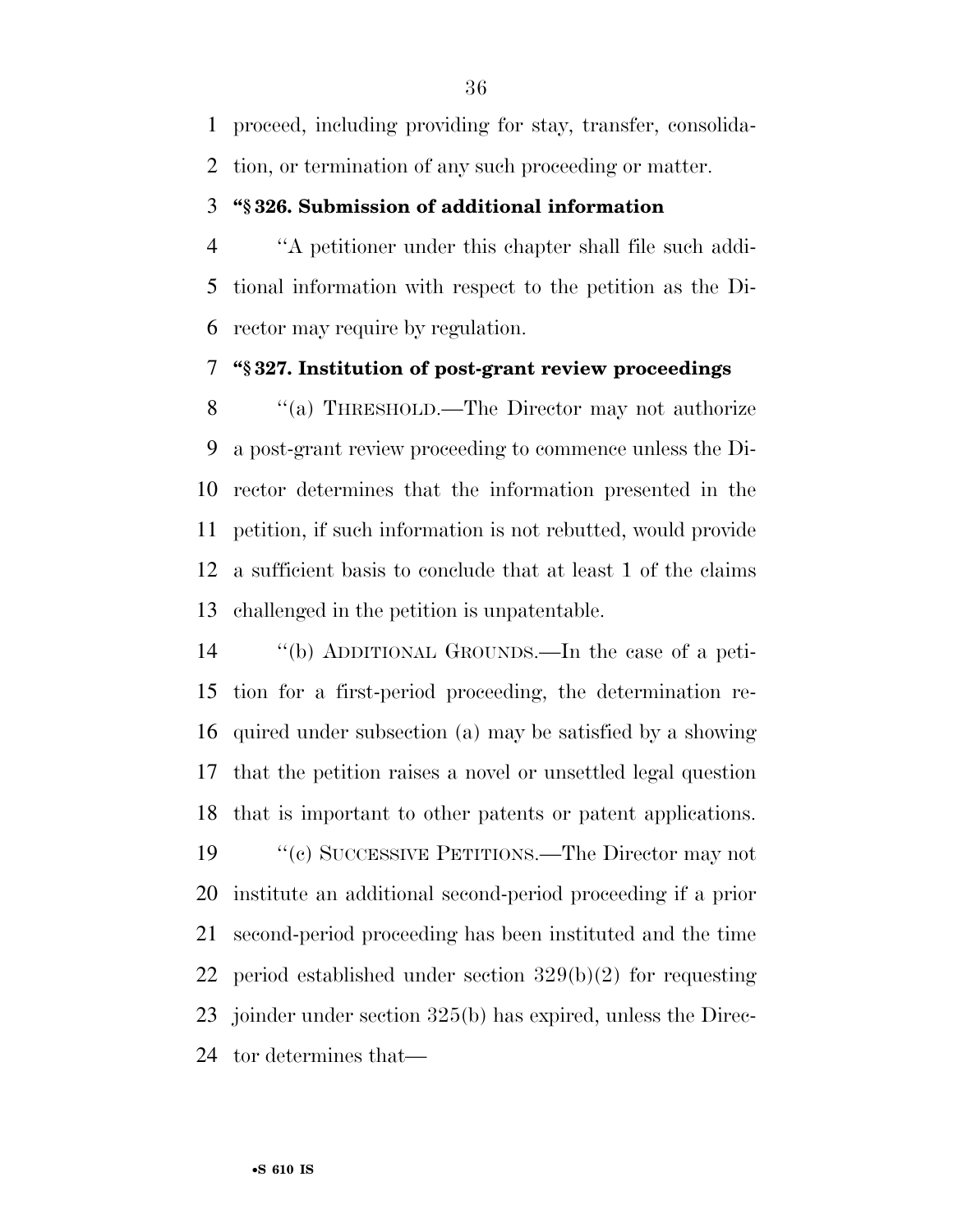| $\mathbf{1}$   | $\lq(1)$ the additional petition satisfies the require-     |
|----------------|-------------------------------------------------------------|
| $\overline{2}$ | ments under subsection (a); and                             |
| 3              | $"(2)$ either—                                              |
| $\overline{4}$ | $\lq\lq$ the additional petition presents excep-            |
| 5              | tional circumstances; or                                    |
| 6              | $\lq\lq (B)$ such an additional proceeding is rea-          |
| 7              | sonably required in the interests of justice.               |
| 8              | "(d) TIMING.—The Director shall determine whether           |
| 9              | to institute a post-grant review proceeding under this      |
| 10             | chapter within 3 months after receiving a preliminary re-   |
| 11             | sponse under section 330 or the expiration of the time for  |
| 12             | filing such a response.                                     |
| 13             | "(e) NOTICE.—The Director shall notify the peti-            |
| 14             | tioner and patent owner, in writing, of the Director's de-  |
| 15             | termination under subsection (a). The Director shall pub-   |
| 16             | lish each notice of institution of a post-grant review pro- |
| 17             | ceeding in the Federal Register and make such notice        |
| 18             | available on the website of the United States Patent and    |
| 19             | Trademark Office. Such notice shall list the date on which  |
| 20             | the proceeding shall commence.                              |
| 21             | "§328. Determination not appealable                         |

 ''The determination by the Director regarding wheth- er to institute a post-grant review proceeding under sec-tion 327 shall not be appealable.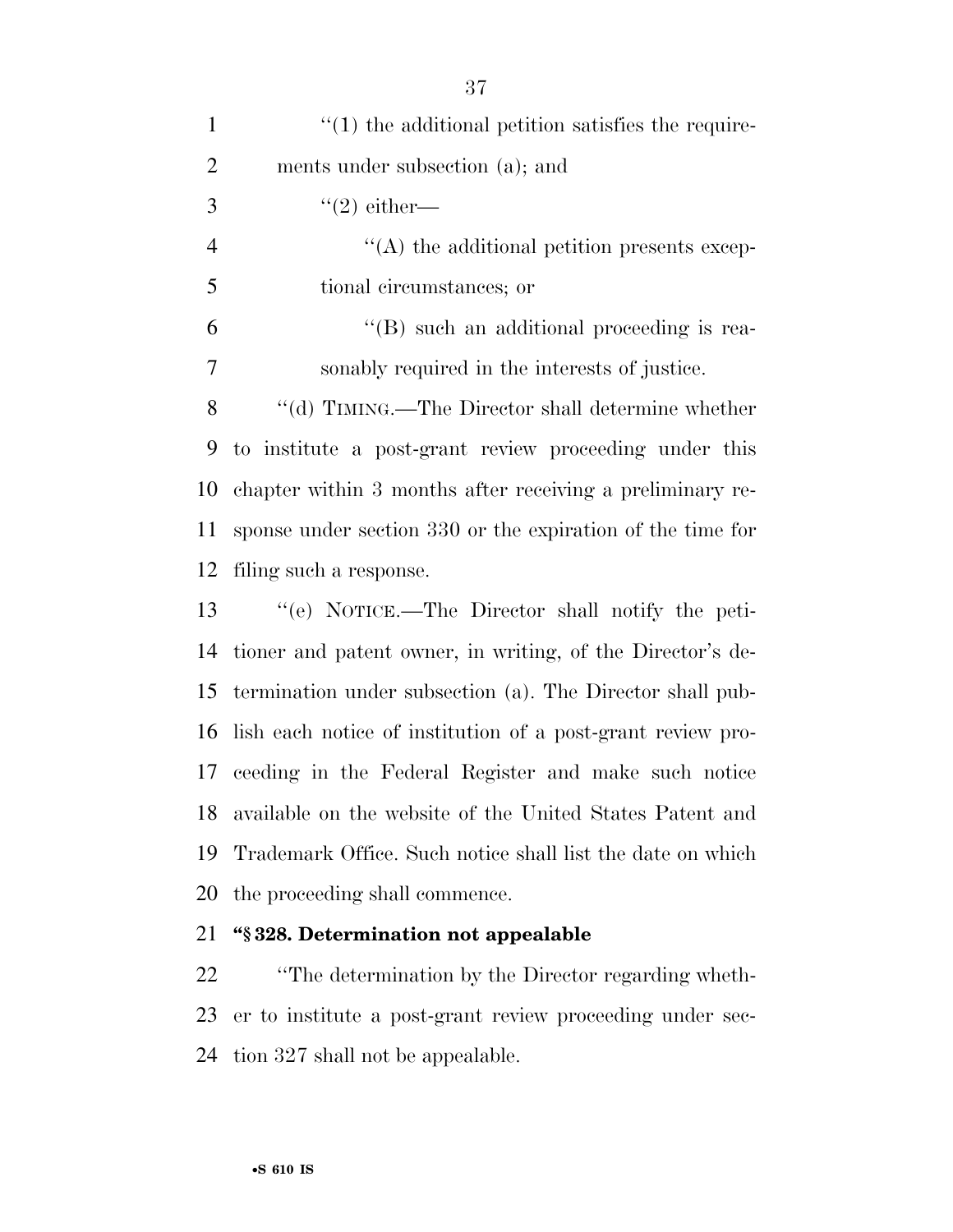# **''§ 329. Conduct of post-grant review proceedings**

2  $\text{``(a)}$  IN GENERAL.—The Director shall prescribe reg-ulations—

 $\frac{4}{1}$  in accordance with section 2(b)(2), estab- lishing and governing post-grant review proceedings under this chapter and their relationship to other proceedings under this title;

 ''(2) for setting forth the standards for showings of sufficient grounds to institute a pro- ceeding under section 321(a) and subsections (a), (b), and (c) of section 327;

 ''(3) providing for the publication in the Fed- eral Register all requests for the institution of post-grant proceedings;

 ''(4) establishing procedures for the submission of supplemental information after the petition is filed; and

18 ''(5) setting forth procedures for discovery of relevant evidence, including that such discovery shall be limited to evidence directly related to factual as- sertions advanced by either party in the proceeding. ''(b) POST-GRANT REVIEW REGULATIONS.—The reg-ulations required under subsection (a)(1) shall—

•**S 610 IS**  $\frac{4}{1}$  require that the final determination in any post-grant review proceeding be issued not later 26 than 1 year after the date on which the Director no-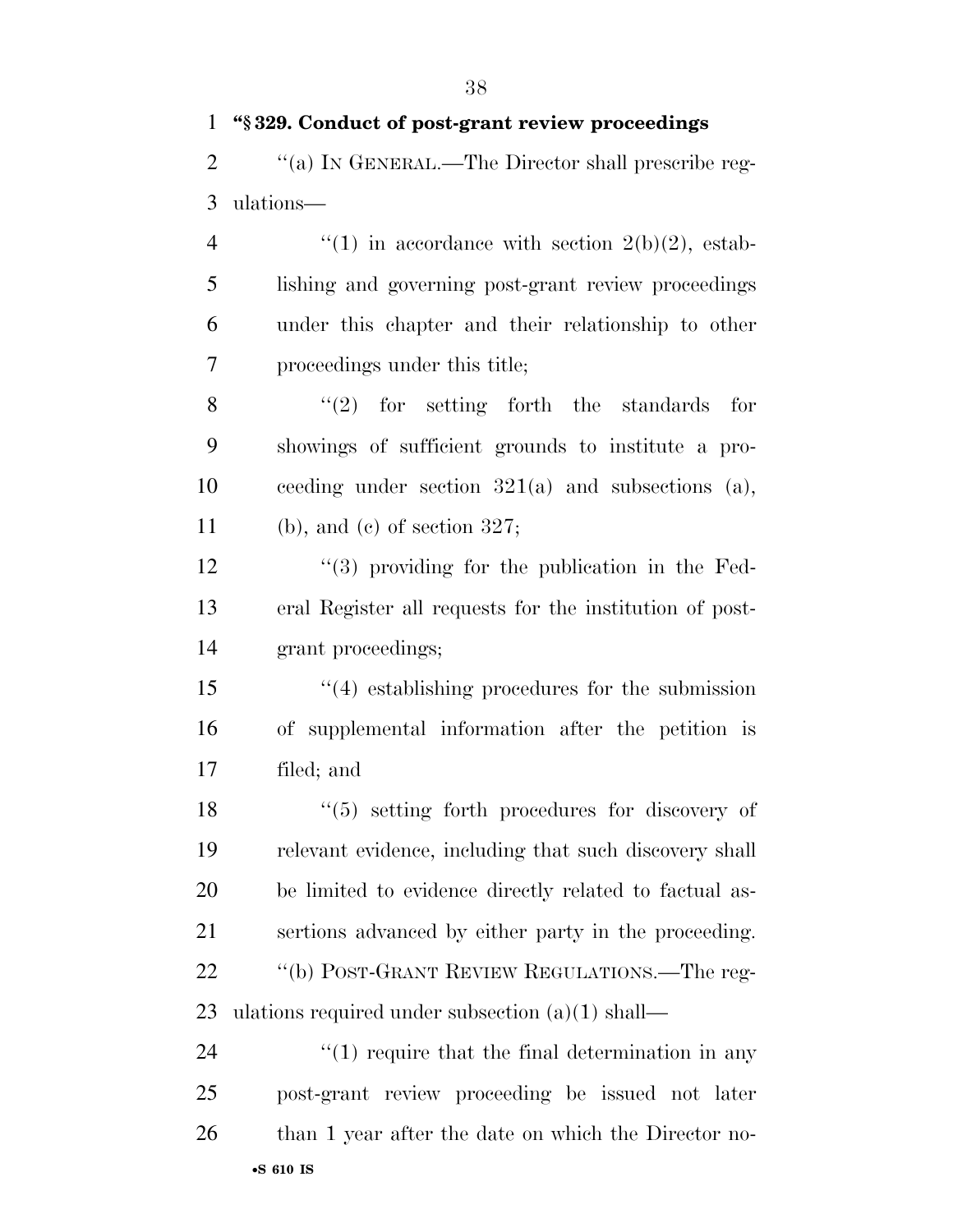| $\mathbf{1}$   | tices the institution of a post-grant proceeding under        |
|----------------|---------------------------------------------------------------|
| $\overline{2}$ | this chapter, except that the Director may, for good          |
| 3              | cause shown, extend the 1-year period by not more             |
| $\overline{4}$ | than 6 months, and may adjust the time periods in             |
| 5              | this paragraph in the case of joinder under section           |
| 6              | 325(b);                                                       |
| 7              | $"(2)$ set a time period for requesting joinder               |
| 8              | under section $325(b)$ ;                                      |
| 9              | $\lq(3)$ allow for discovery upon order of the Di-            |
| 10             | rector, provided that in a second-period proceeding           |
| 11             | discovery shall be limited to-                                |
| 12             | $\cdot$ (A) the deposition of witnesses submitting            |
| 13             | affidavits or declarations; and                               |
| 14             | $\lq\lq (B)$ what is otherwise necessary in the in-           |
| 15             | terest of justice;                                            |
| 16             | $"(4)$ prescribe sanctions for abuse of discovery,            |
| 17             | abuse of process, or any other improper use of the            |
| 18             | proceeding, such as to harass or to cause unneces-            |
| 19             | sary delay or unnecessary increase in the cost of the         |
| 20             | proceeding;                                                   |
| 21             | $\cdot$ (5) provide for protective orders governing the       |
| 22             | exchange and submission of confidential information;          |
| 23             | $\cdot\cdot\cdot(6)$ ensure that any information submitted by |
| 24             | the patent owner in support of any amendment en-              |
| 25             | tered under section 332 is made available to the              |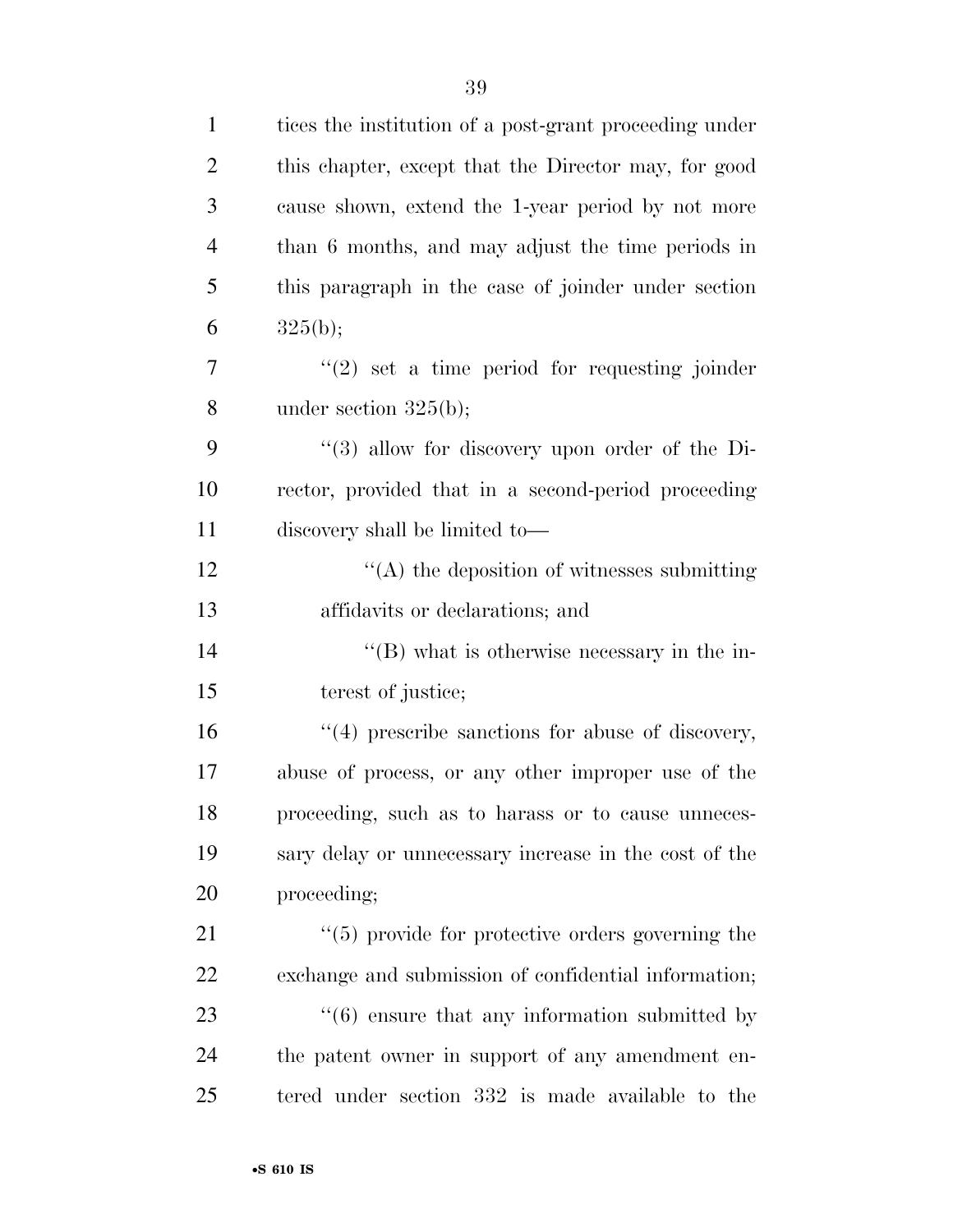public as part of the prosecution history of the pat-ent; and

3 "(7) provide either party with the right to an oral hearing as part of the proceeding.

 ''(c) CONSIDERATIONS.—In prescribing regulations under this section, the Director shall consider the effect on the economy, the integrity of the patent system, and the efficient administration of the Office.

9 "(d) CONDUCT OF PROCEEDING.—The Patent Trial and Appeal Board shall, in accordance with section 6(b), conduct each proceeding authorized by the Director.

### **''§ 330. Patent owner response**

 ''(a) PRELIMINARY RESPONSE.—If a post-grant re- view petition is filed under section 321, the patent owner shall have the right to file a preliminary response—

16  $\frac{1}{2}$  (1) in the case of a first-period proceeding, within 2 months of the expiration of the time for fil-ing a petition for a first-period proceeding; and

19  $\frac{1}{2}$  in the case of a second-period proceeding, within a time period set by the Director.

 ''(b) CONTENT OF RESPONSE.—A preliminary re- sponse to a petition for a post-grant review proceeding shall set forth reasons why no post-grant review pro- ceeding should be instituted based upon the failure of the petition to meet any requirement of this chapter.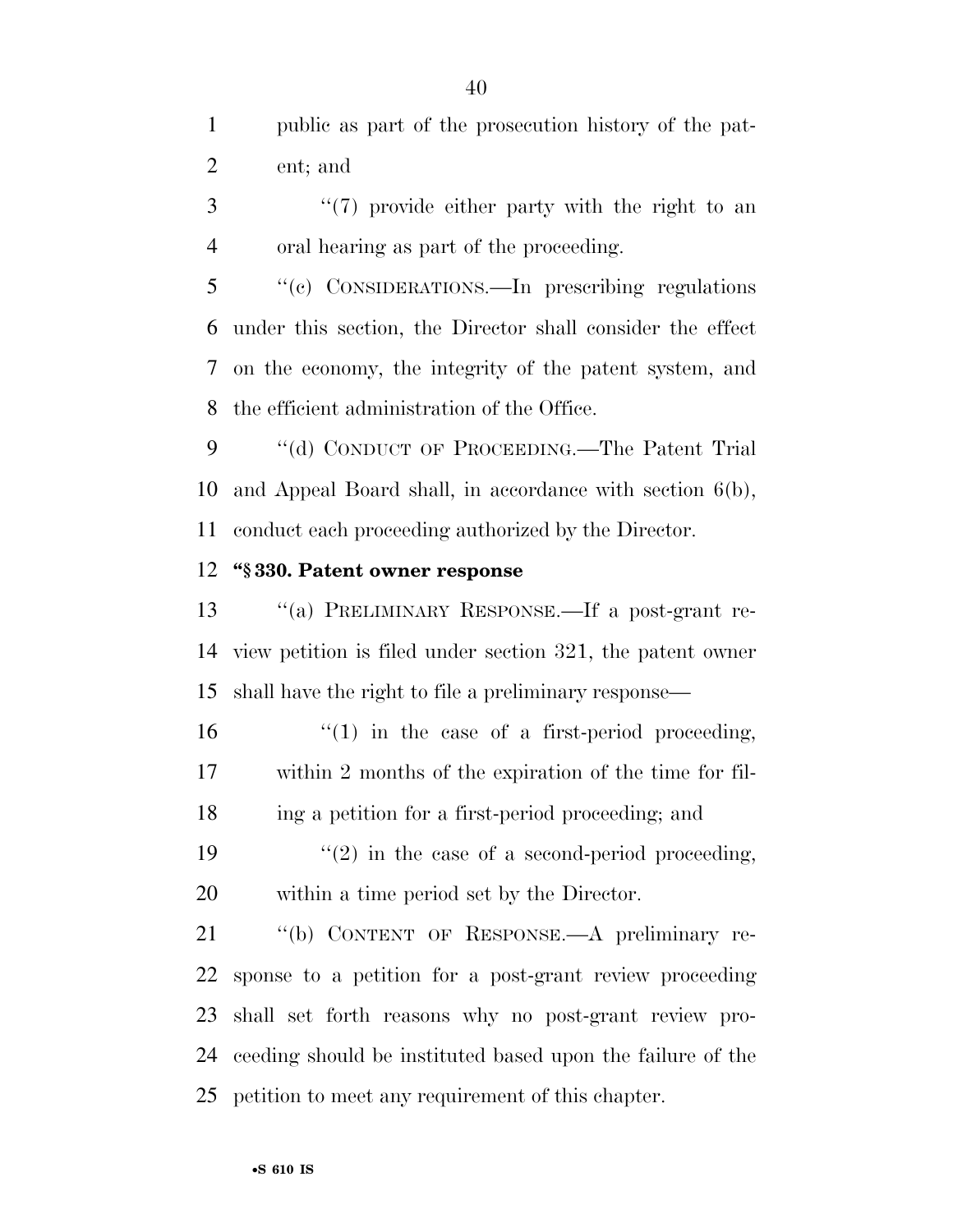''(c) ADDITIONAL RESPONSE.—After a post-grant re- view proceeding under this chapter has been instituted with respect to a patent, the patent owner shall have the right to file, within a time period set by the Director, a response to the petition. The patent owner shall file with the response, through affidavits or declarations, any addi- tional factual evidence and expert opinions on which the patent owner relies in support of the response.

# **''§ 331. Proof and evidentiary standards**

 ''(a) IN GENERAL.—The presumption of validity set forth in section 282 of this title shall apply in post-grant review proceedings instituted under this chapter.

 ''(b) BURDEN OF PROOF.—The petitioner shall have the burden of proving a proposition of invalidity by a pre- ponderance of the evidence in a first-period proceeding and by clear and convincing evidence in a second-period proceeding.

# **''§ 332. Amendment of the patent**

 ''(a) IN GENERAL.—During a post-grant review pro- ceeding instituted under this chapter, the patent owner may file 1 motion to amend the patent in 1 or more of the following ways:

- 23  $\frac{1}{2}$  (1) Cancel any challenged patent claim.
- 24  $(2)$  For each challenged claim, propose a rea-sonable number of substitute claims.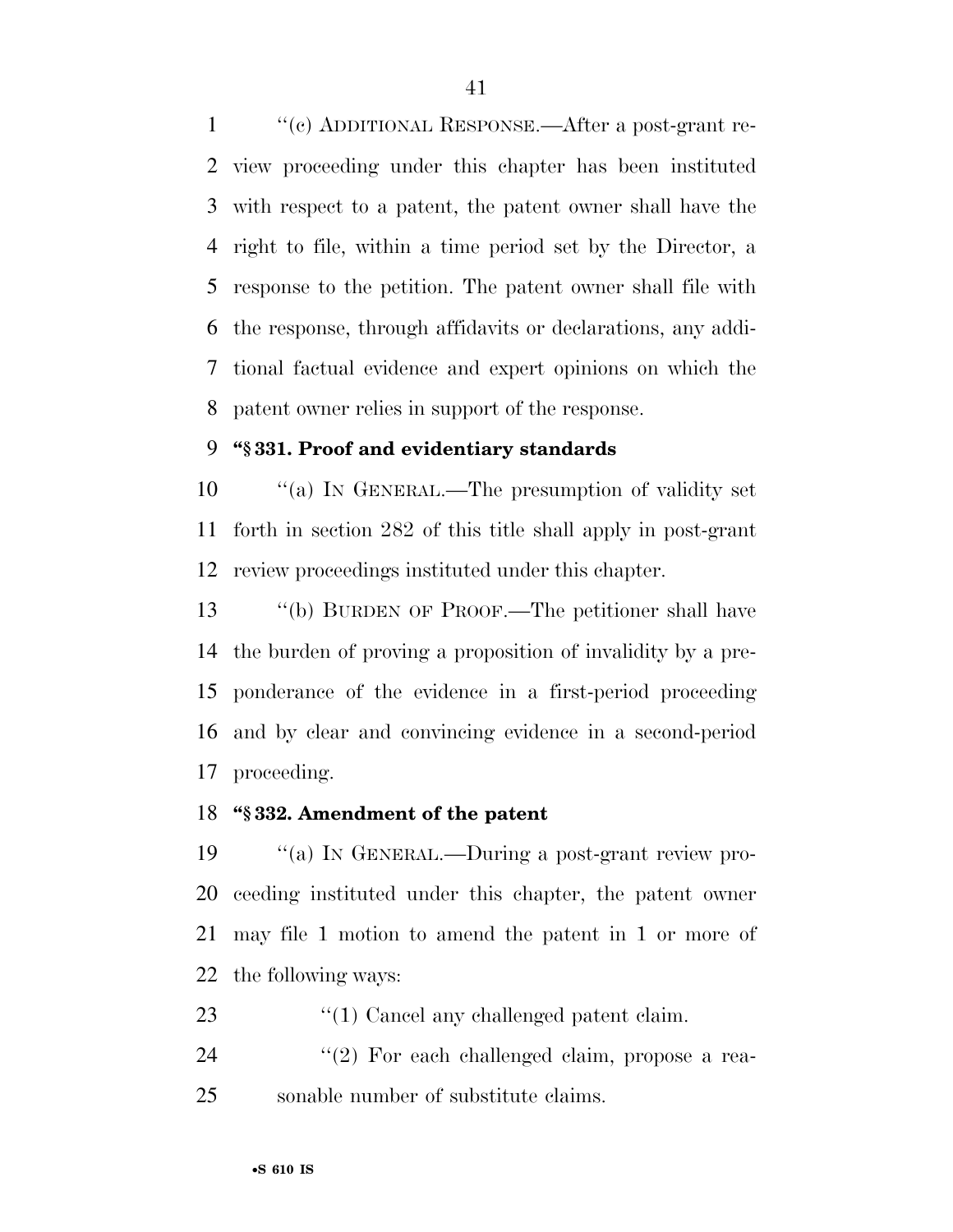''(b) ADDITIONAL MOTIONS.—Additional motions to amend may be permitted upon the joint request of the pe- titioner and the patent owner to materially advance the settlement of a proceeding under section 333, or upon the request of the patent owner for good cause shown.

 ''(c) SCOPE OF CLAIMS.—An amendment under this section may not enlarge the scope of the claims of the pat-ent or introduce new matter.

### **''§ 333. Settlement**

10 "(a) In GENERAL.—A post-grant review proceeding instituted under this chapter shall be terminated with re- spect to any petitioner upon the joint request of the peti- tioner and the patent owner, unless the Office has decided the matter before the request for termination is filed. If the post-grant review proceeding is terminated with re- spect to a petitioner under this section, no estoppel under this chapter shall apply to that petitioner. If no petitioner remains in the post-grant review proceeding, the Office may terminate the post-grant review proceeding or pro-ceed to a final written decision under section 334.

 ''(b) AGREEMENTS IN WRITING.—Any agreement or understanding between the patent owner and a petitioner, including any collateral agreements referred to in such agreement or understanding, made in connection with, or in contemplation of, the termination of a post-grant review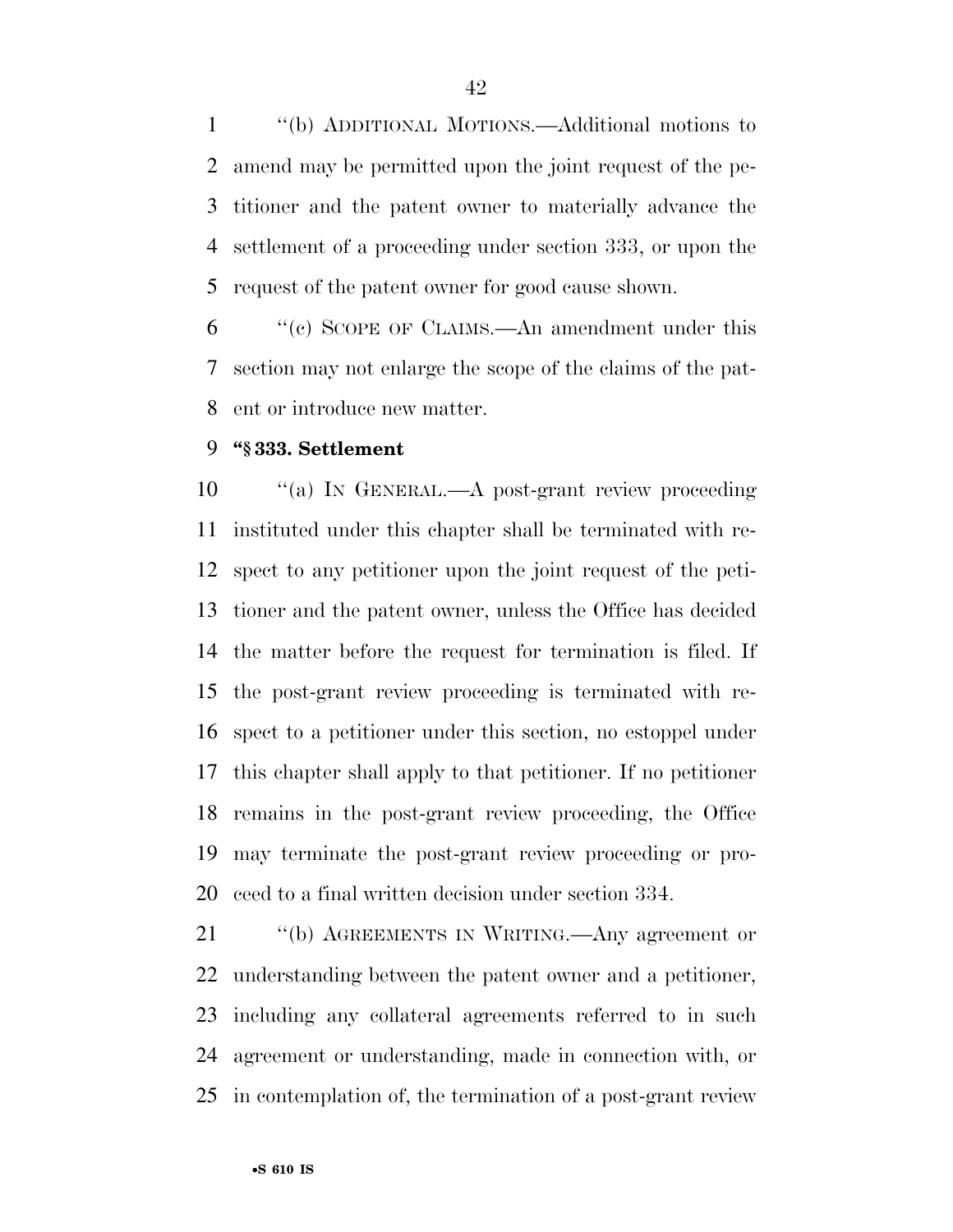proceeding under this section shall be in writing and a true copy of such agreement or understanding shall be filed in the United States Patent and Trademark Office before the termination of the post-grant review proceeding as between the parties to the agreement or understanding. If any party filing such agreement or understanding so requests, the copy shall be kept separate from the file of the post-grant review proceeding, and shall be made avail- able only to Federal Government agencies upon written request, or to any other person on a showing of good cause.

### **''§ 334. Decision of the board**

 ''If the post-grant review proceeding is instituted and not dismissed under this chapter, the Patent Trial and Appeal Board shall issue a final written decision with re- spect to the patentability of any patent claim challenged and any new claim added under section 332.

# **''§ 335. Effect of decision**

 ''If the Patent Trial and Appeal Board issues a final decision under section 334 and the time for appeal has expired or any appeal proceeding has terminated, the Di- rector shall issue and publish a certificate canceling any claim of the patent finally determined to be unpatentable and incorporating in the patent by operation of the certifi-cate any new claim determined to be patentable.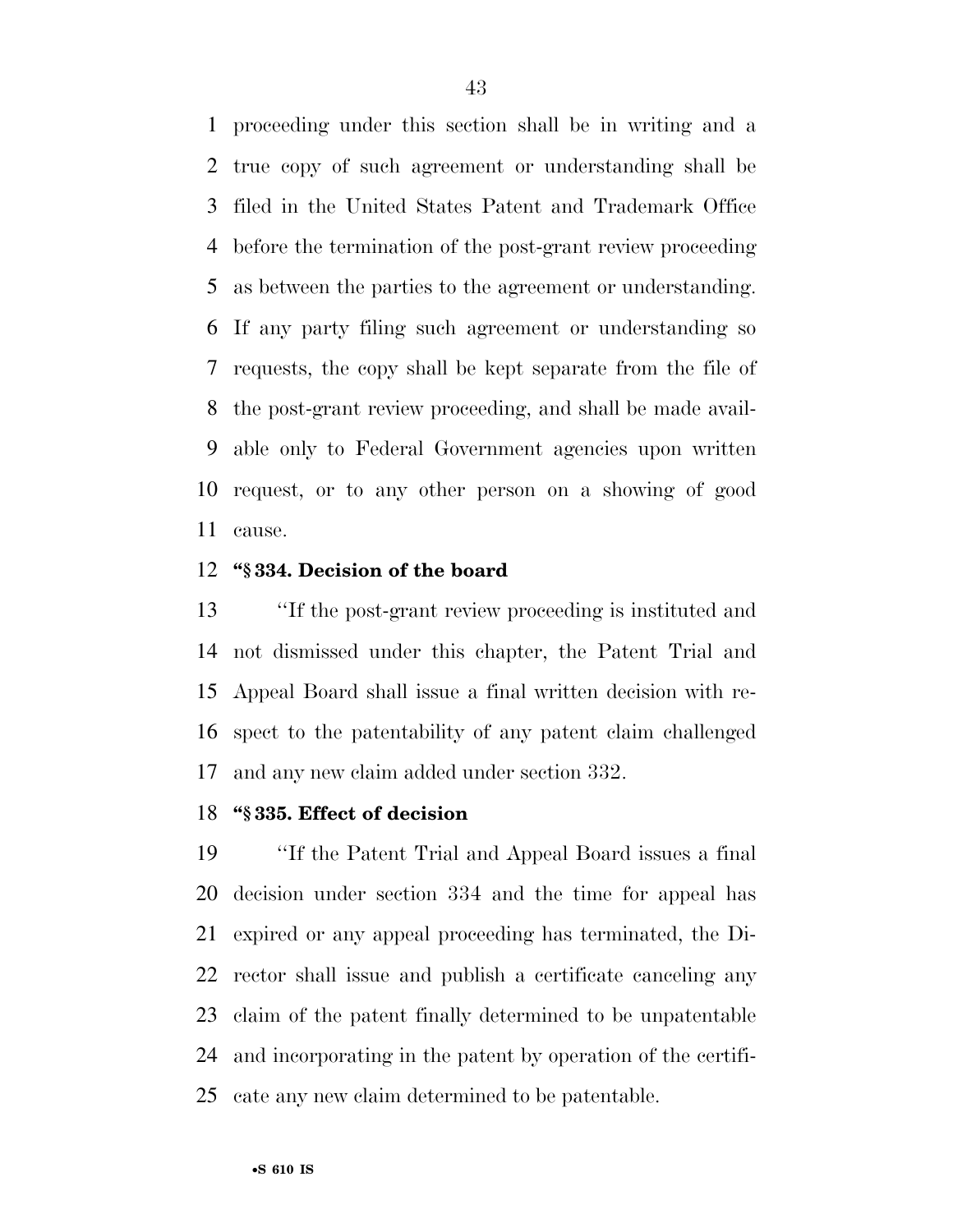### **''§ 336. Appeal**

 ''A party dissatisfied with the final determination of the Patent Trial and Appeal Board in a post-grant review proceeding instituted under this chapter may appeal the determination under sections 141 through 144. Any party to the post-grant review proceeding shall have the right to be a party to the appeal.''.

8 (d) TECHNICAL AND CONFORMING AMENDMENT. The table of chapters for part III of title 35, United States Code, is amended by adding at the end the following:

''32. Post-Grant Review Proceedings...........................................321.''.

(e) REGULATIONS AND EFFECTIVE DATE.—

 (1) REGULATIONS.—The Under Secretary of Commerce for Intellectual Property and the Director of the United States Patent and Trademark Office (in this subsection referred to as the ''Director'') shall, not later than the date that is 1 year after the date of the enactment of this Act, issue regulations to carry out chapter 32 of title 35, United States Code, as added by subsection (c) of this section.

 (2) APPLICABILITY.—The amendments made by subsection (c) shall take effect on the date that is 1 year after the date of the enactment of this Act and shall apply only to patents issued on or after that date, except that, in the case of a patent issued before the effective date of subsection (c) on an ap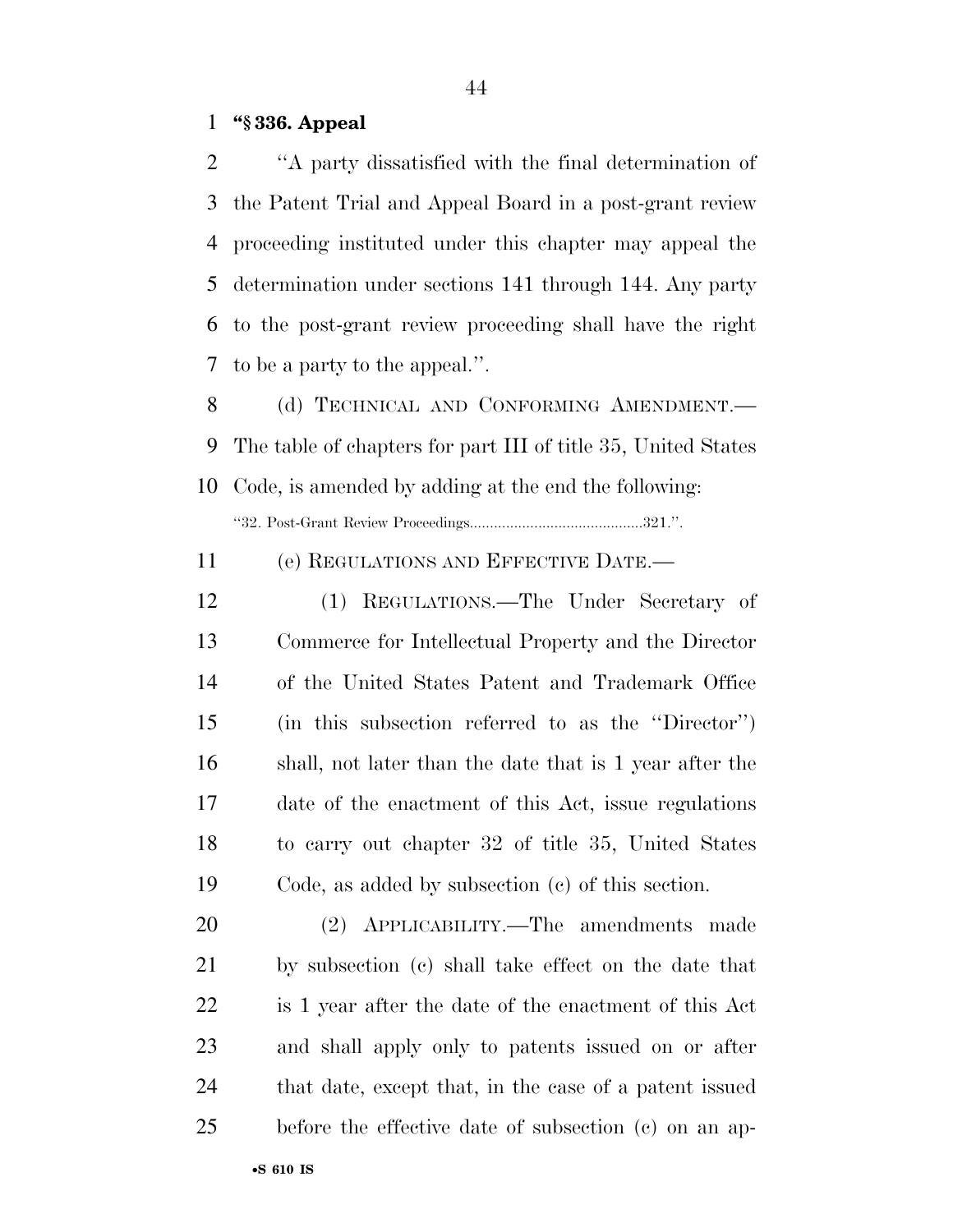plication filed between September 15, 1999, and the effective date of subsection (c), a petition for second-period review may be filed.

 (3) PENDING INTERFERENCES.—The Director shall determine the procedures under which inter- ferences commenced before the effective date under paragraph (2) are to proceed, including whether any such interference is to be dismissed without preju- dice to the filing of a petition for a post-grant review proceeding under chapter 32 of title 35, United States Code, or is to proceed as if this Act had not been enacted. The Director shall include such proce-dures in regulations issued under paragraph (1).

## **SEC. 6. DEFINITION; PATENT TRIAL AND APPEAL BOARD.**

 (a) DEFINITION.—Section 100 of title 35, United States Code, as amended by section 2 of this Act, is fur- ther amended in subsection (e), by striking ''or inter partes reexamination under section 311''.

 (b) PATENT TRIAL AND APPEAL BOARD.—Section 6 of title 35, United States Code, is amended to read as follows:

# **''§ 6. Patent trial and appeal board**

23 "(a) ESTABLISHMENT AND COMPOSITION.—There shall be in the Office a Patent Trial and Appeal Board. The Director, the Deputy Director, the Commissioner for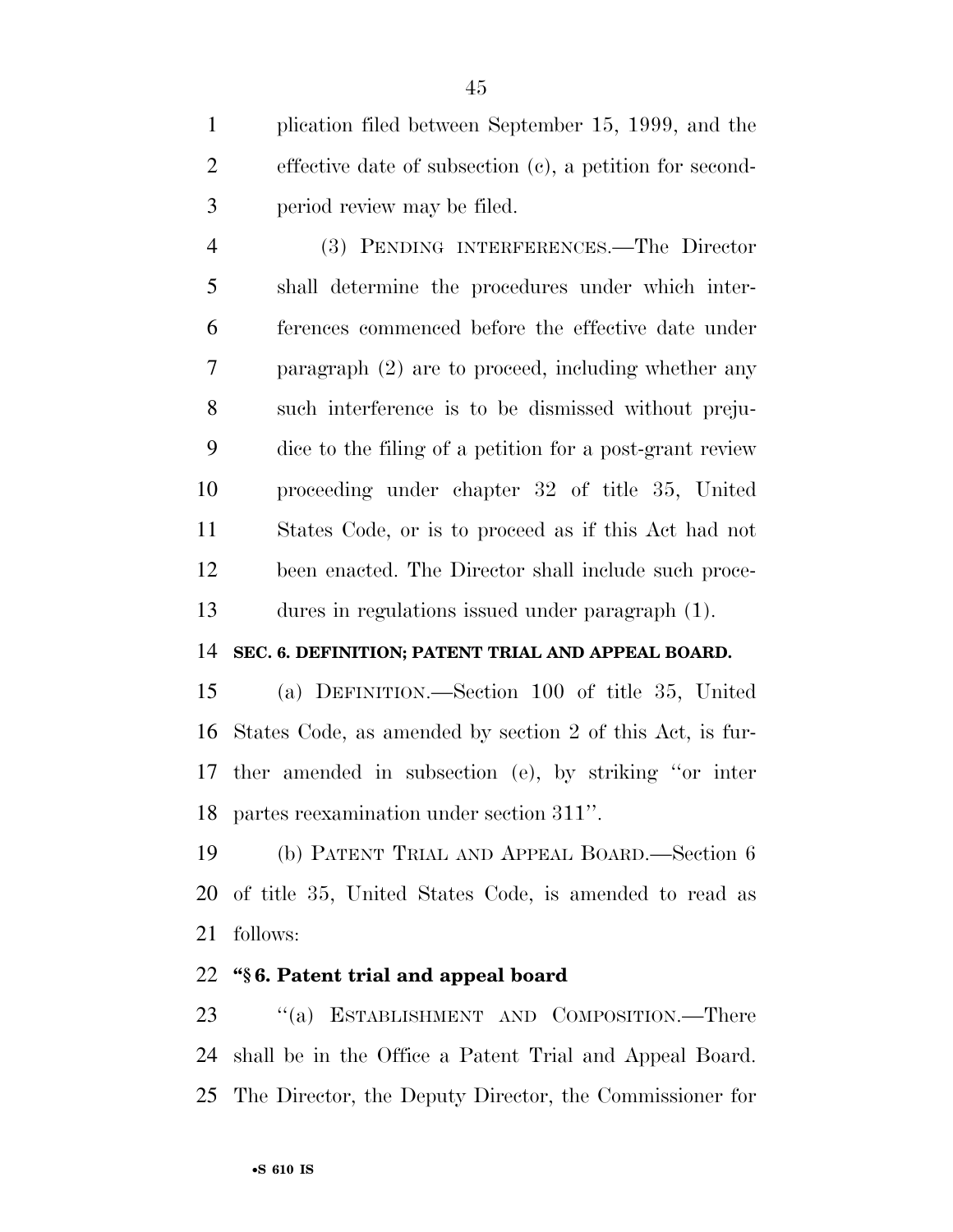Patents, the Commissioner for Trademarks, and the ad- ministrative patent judges shall constitute the Patent Trial and Appeal Board. The administrative patent judges shall be persons of competent legal knowledge and sci- entific ability who are appointed by the Secretary. Any ref- erence in any Federal law, Executive order, rule, regula- tion, or delegation of authority, or any document of or pertaining to the Board of Patent Appeals and Inter- ferences is deemed to refer to the Patent Trial and Appeal Board.

 ''(b) DUTIES.—The Patent Trial and Appeal Board shall—

13 ''(1) on written appeal of an applicant, review adverse decisions of examiners upon application for patents;

 $\frac{16}{2}$  ''(2) on written appeal of a patent owner, re- view adverse decisions of examiners upon patents in reexamination proceedings under chapter 30;

19  $\frac{1}{3}$  determine priority and patentability of in- vention in derivation proceedings under subsection  $21 \t 135(a);$  and

22  $\frac{4}{4}$  conduct post-grant review proceedings under chapter 32.

 Each appeal, derivation, and post-grant review proceeding shall be heard by at least 3 members of the Patent Trial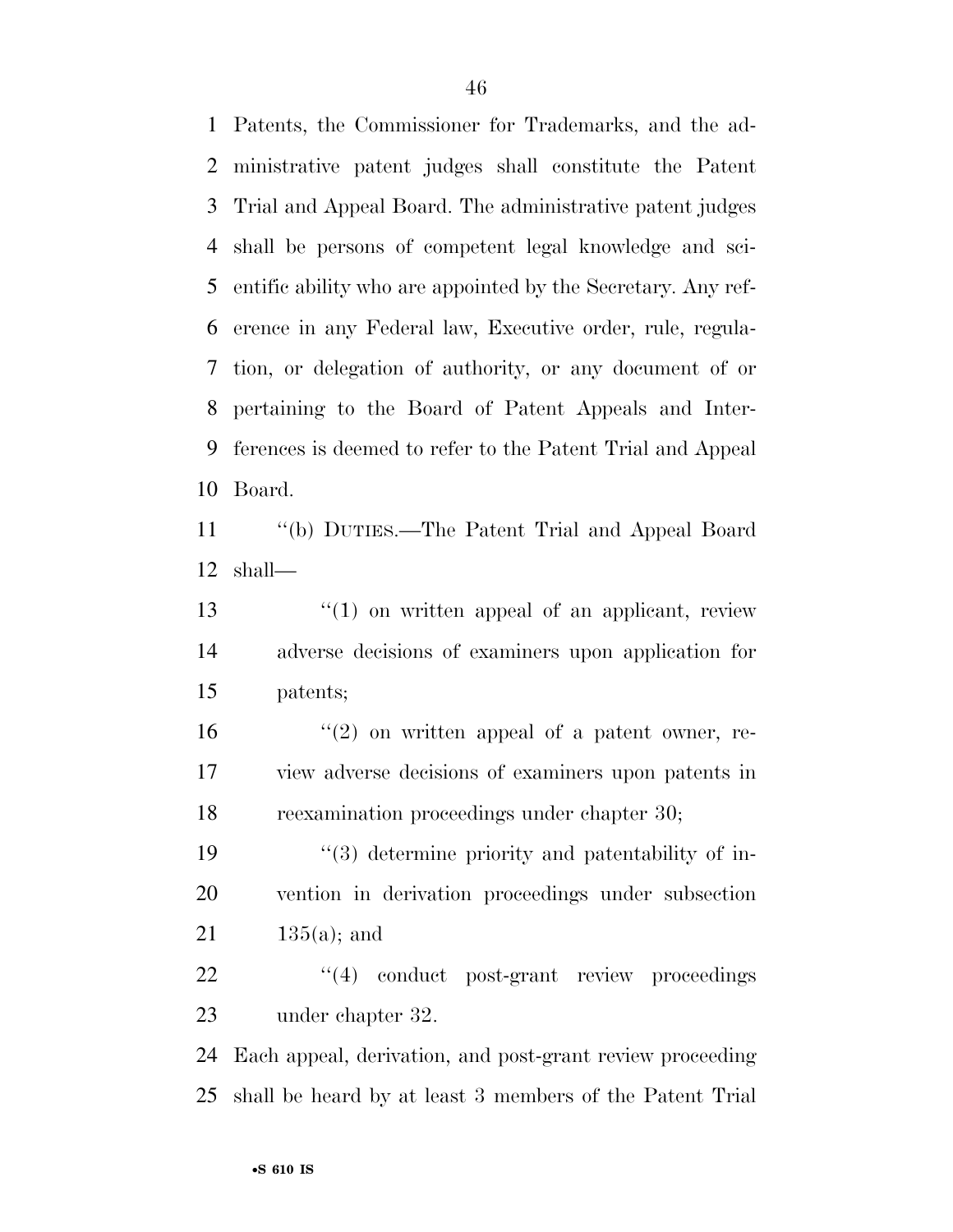and Appeal Board, who shall be designated by the Direc- tor. Only the Patent Trial and Appeal Board may grant rehearings.''.

# **SEC. 7. SUBMISSIONS BY THIRD PARTIES AND OTHER QUALITY ENHANCEMENTS.**

 Section 122 of title 35, United States Code, is amended by adding at the end the following:

8 "(e) PREISSUANCE SUBMISSIONS BY THIRD PAR-TIES.—

10 ''(1) IN GENERAL.—Any person may submit for consideration and inclusion in the record of a patent application, any patent, published patent application, or other publication of potential relevance to the ex- amination of the application, if such submission is made in writing before the earlier of—

16  $\langle A \rangle$  the date a notice of allowance under section 151 is mailed in the application for pat-ent; or

19  $"({\rm B})$  either—

20  $\frac{1}{10}$  6 months after the date on which the application for patent is published 22 under section 122, or

23 ''(ii) the date of the first rejection 24 under section 132 of any claim by the ex-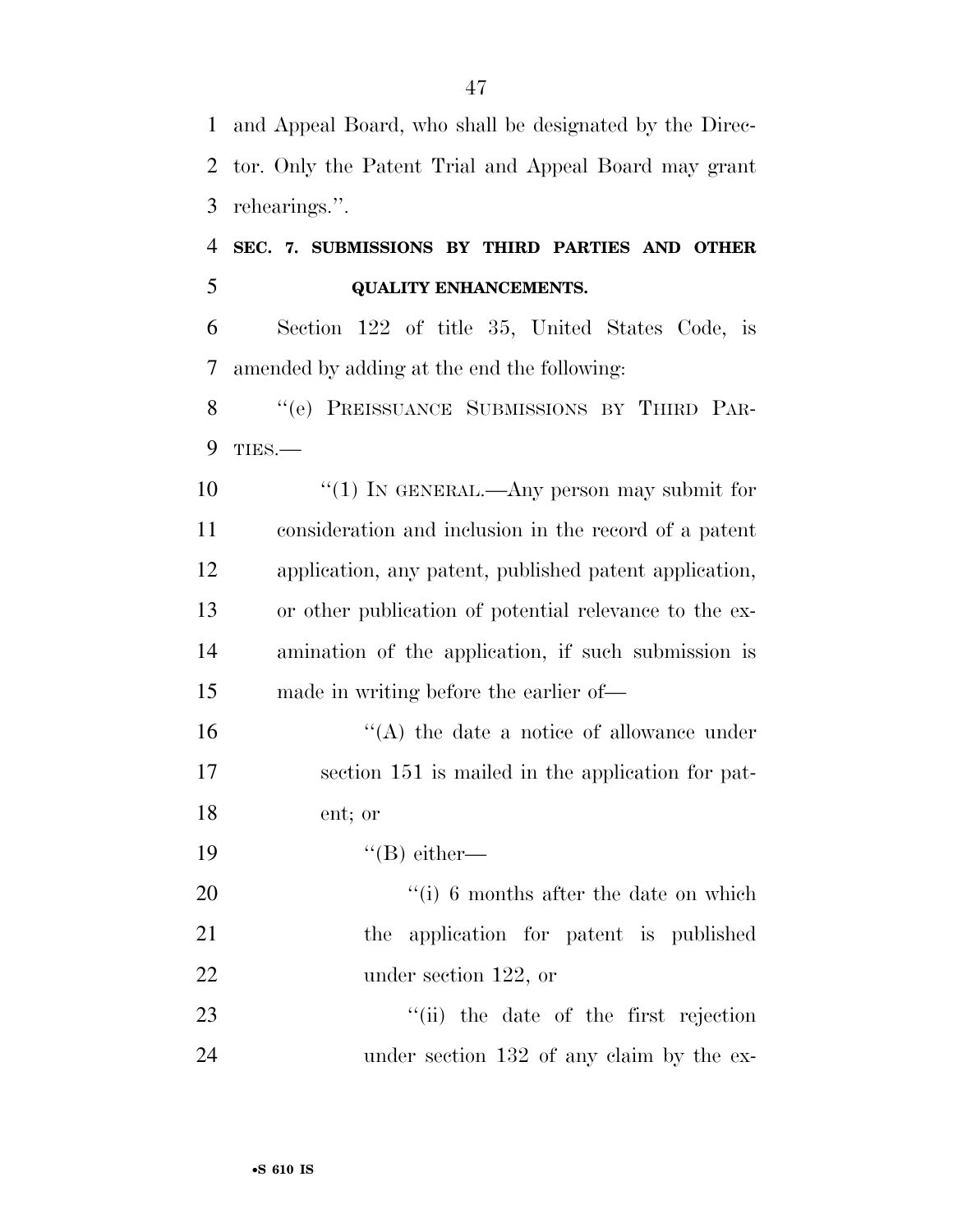| $\mathbf{1}$   | aminer during the examination of the ap-                       |
|----------------|----------------------------------------------------------------|
| $\overline{2}$ | plication for patent,                                          |
| 3              | whichever occurs later.                                        |
| $\overline{4}$ | "(2) OTHER REQUIREMENTS.—Any submission                        |
| 5              | under paragraph $(1)$ shall—                                   |
| 6              | $\lq\lq$ set forth a concise description of the                |
| 7              | asserted relevance of each submitted document;                 |
| 8              | "(B) be accompanied by such fee as the                         |
| 9              | Director may prescribe; and                                    |
| 10             | $\lq\lq$ include a statement by the person                     |
| 11             | making such submission affirming that the sub-                 |
| 12             | mission was made in compliance with this sec-                  |
| 13             | tion.".                                                        |
| 14             | SEC. 8. VENUE.                                                 |
| 15             | (a) VENUE FOR PATENT CASES.—Section 1400 of                    |
| 16             | title 28, United States Code, is amended by striking sub-      |
| 17             | section (b) and inserting the following:                       |
| 18             | "(b) Notwithstanding subsections (b) and (c) of sec-           |
| 19             | tion 1391 of this title, any civil action for patent infringe- |
| 20             | ment or any action for declaratory judgment arising under      |
| 21             | any Act of Congress relating to patents may be brought         |
| 22             | only in a judicial district—                                   |
| 23             | $\lq(1)$ where the defendant has its principal place           |
| 24             | of business or is incorporated;                                |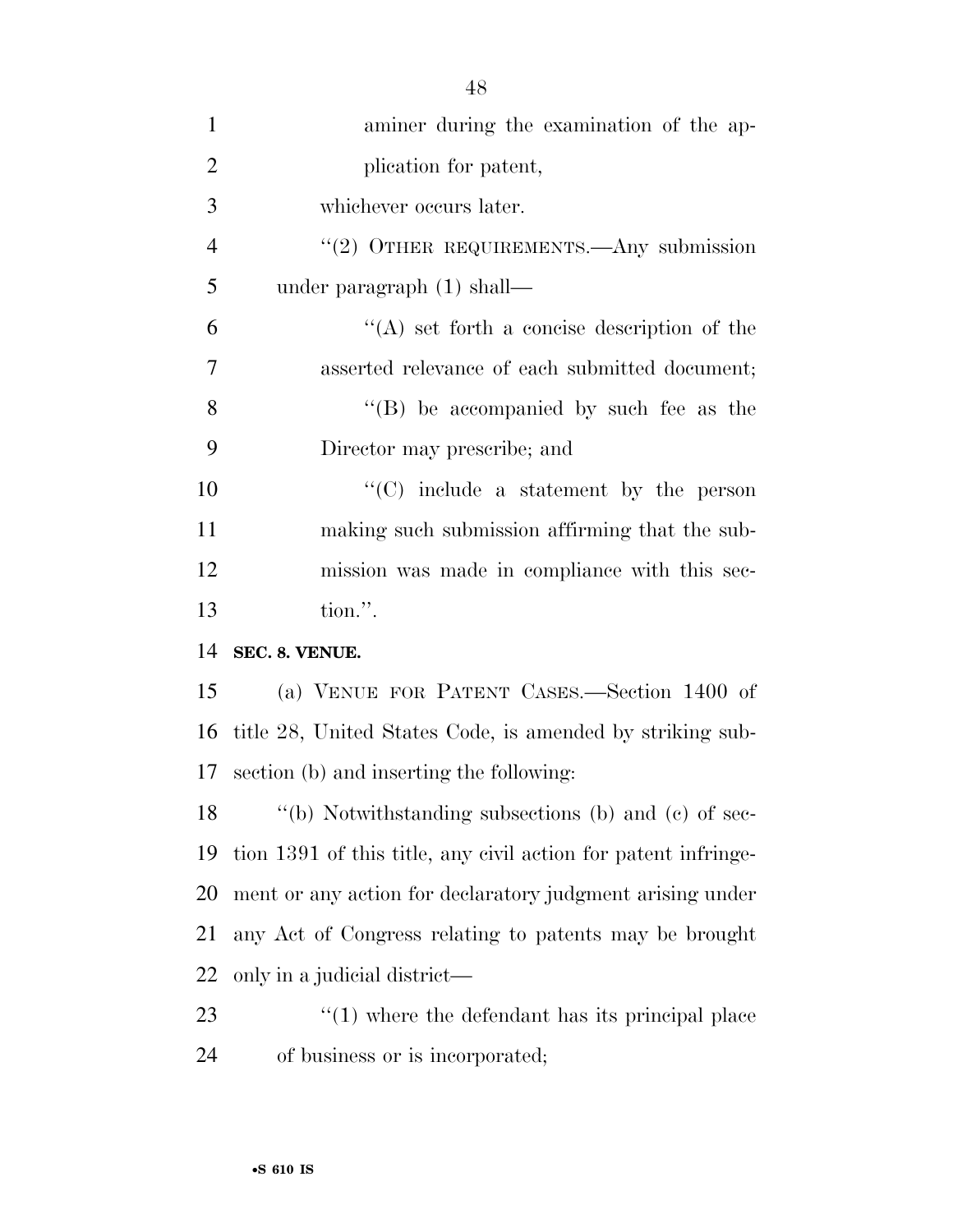| $\mathbf{1}$   | $\lq(2)$ where the defendant has committed acts of     |
|----------------|--------------------------------------------------------|
| $\overline{2}$ | infringement and has a regular and established         |
| 3              | physical facility;                                     |
| $\overline{4}$ | $(3)$ where the defendant has agreed or con-           |
| 5              | sented to be sued;                                     |
| 6              | $\cdot$ (4) where the invention claimed in a patent in |
| $\overline{7}$ | suit was conceived or actually reduced to practice;    |
| 8              | "(5) where significant research and develop-           |
| 9              | ment of an invention claimed in a patent in suit oc-   |
| 10             | curred at a regular and established physical facility; |
| 11             | $((6)$ where a party has a regular and estab-          |
| 12             | lished physical facility that such party controls and  |
| 13             | operates and has—                                      |
| 14             | $\lq\lq$ engaged in management of significant          |
| 15             | research and development of an invention               |
| 16             | claimed in a patent in suit;                           |
| 17             | $\lq\lq$ . manufactured a product that em-             |
| 18             | bodies an invention claimed in a patent in suit;       |
| 19             | <b>or</b>                                              |
| 20             | $\lq\lq$ (C) implemented a manufacturing process       |
| 21             | that embodies an invention claimed in a patent         |
| 22             | in suit;                                               |
| 23             | $\lq(7)$ where a nonprofit organization whose          |
| 24             | function is the management of inventions on behalf     |
| 25             | of an institution of higher education (as that term    |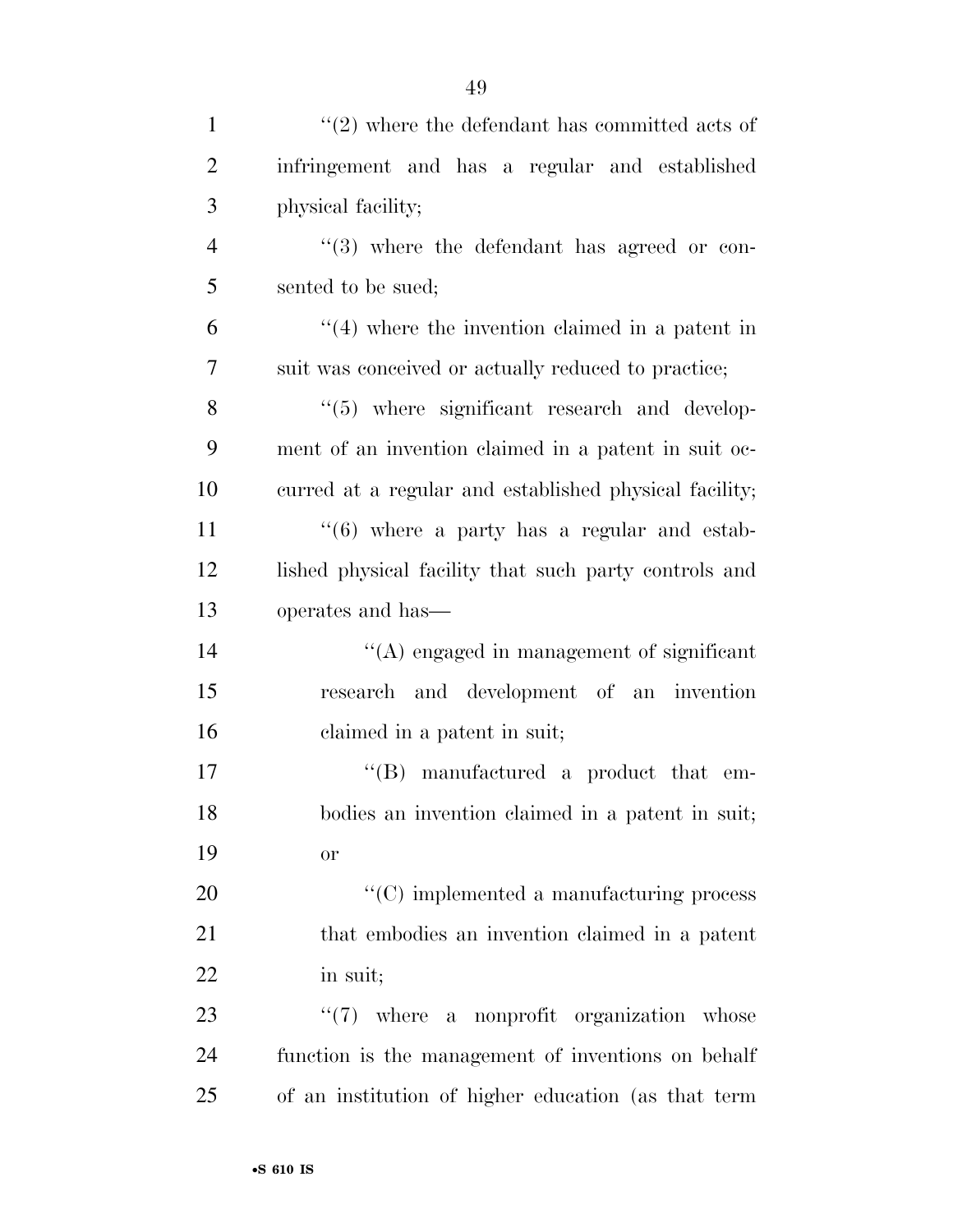is defined under section 101(a) of the Higher Edu- cation Act of 1965 (20 U.S.C. 1001(a))), including the patent in suit, has its principal place of business; or

 ''(8) for foreign defendants that do not meet the requirements of paragraphs (1) or (2), according to section 1391(d) of this title.''.

 (b) TECHNICAL AMENDMENTS RELATING TO VENUE.—Sections 32, 145, 146, 154(b)(4)(A), and 293 of title 35, United States Code, and section 1071(b)(4) of an Act entitled ''Act to provide for the registration and protection of trademarks used in commerce, to carry out the provisions of certain international conventions, and for other purposes'', approved July 5, 1946 (commonly re- ferred to as the ''Trademark Act of 1946'' or the ''Lanham Act''), are each amended by striking ''United States District Court for the District of Columbia'' each place that term appears and inserting ''United States Dis-trict Court for the Eastern District of Virginia''.

# **SEC. 9. PATENT AND TRADEMARK OFFICE REGULATORY AUTHORITY.**

22 (a) FEE SETTING.—

 (1) IN GENERAL.—The Director shall have au- thority to set or adjust by rule any fee established or charged by the Office under sections 41 and 376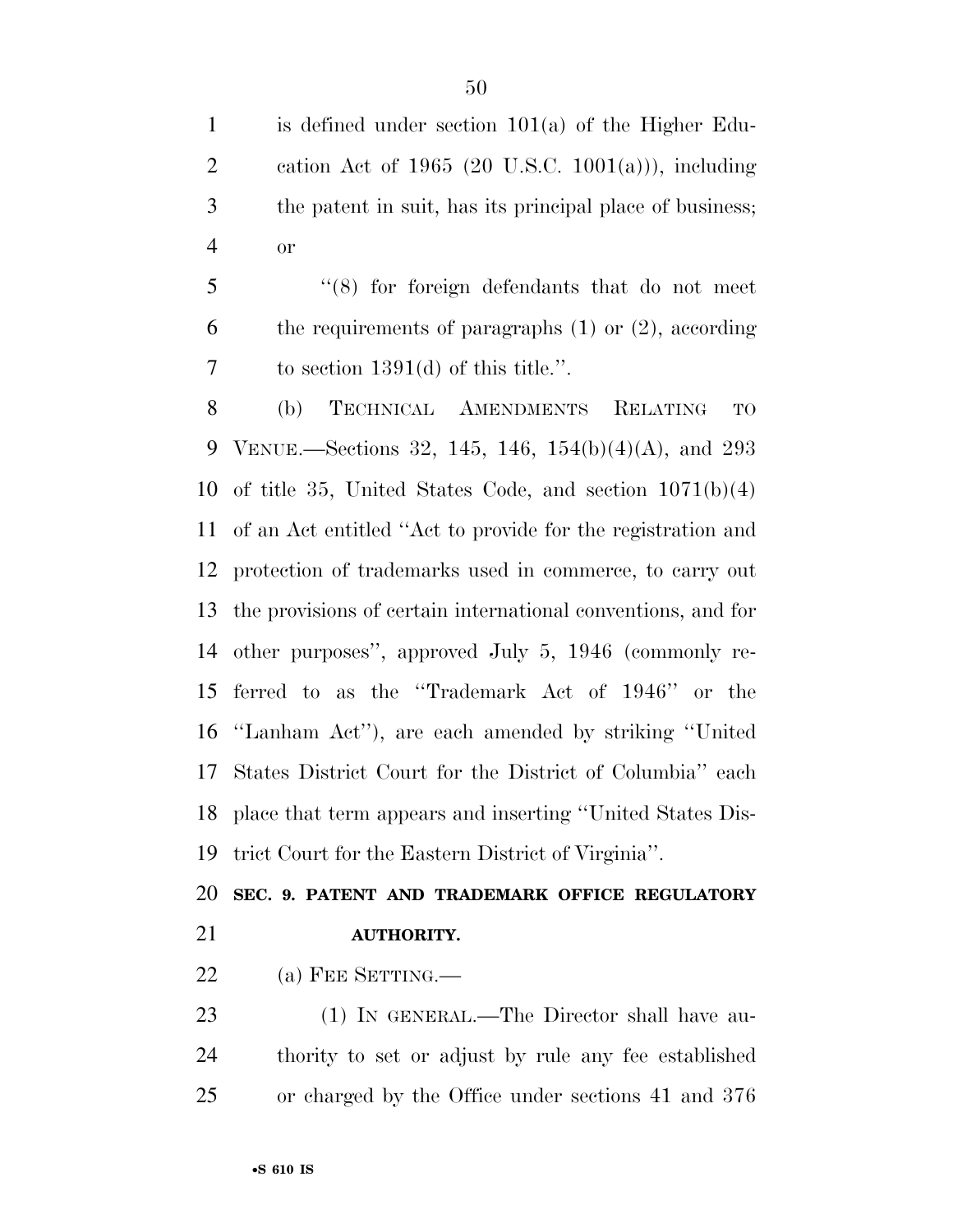| $\mathbf{1}$   | of title 35, United States Code or under section 31    |
|----------------|--------------------------------------------------------|
| $\overline{2}$ | of the Trademark Act of 1946 (15 U.S.C. 1113) for      |
| 3              | the filing or processing of any submission to, and for |
| 4              | all other services performed by or materials fur-      |
| 5              | nished by, the Office, provided that such fee          |
| 6              | amounts are set to reasonably compensate the Office    |
| 7              | for the services performed.                            |
| 8              | (2) REDUCTION OF FEES IN CERTAIN FISCAL                |
| 9              | YEARS.—In any fiscal year, the Director—               |
| 10             | (A) shall consult with the Patent Public               |
| 11             | Advisory Committee and the Trademark Public            |
| 12             | Advisory Committee on the advisability of re-          |
| 13             | ducing any fees described in paragraph $(1)$ ; and     |
| 14             | (B) after that consultation may reduce                 |
| 15             | such fees.                                             |
| 16             | (3) ROLE OF THE PUBLIC ADVISORY COM-                   |
| 17             | MITTEE.—The Director shall—                            |
| 18             | (A) submit to the Patent or Trademark                  |
| 19             | Public Advisory Committee, or both, as appro-          |
| 20             | priate, any proposed fee under paragraph (1)           |
| 21             | not less than 45 days before publishing any            |
| 22             | proposed fee in the Federal Register;                  |
| 23             | (B) provide the relevant advisory com-                 |
| 24             | mittee described in subparagraph (A) a 30-day          |
| 25             | period following the submission of any proposed        |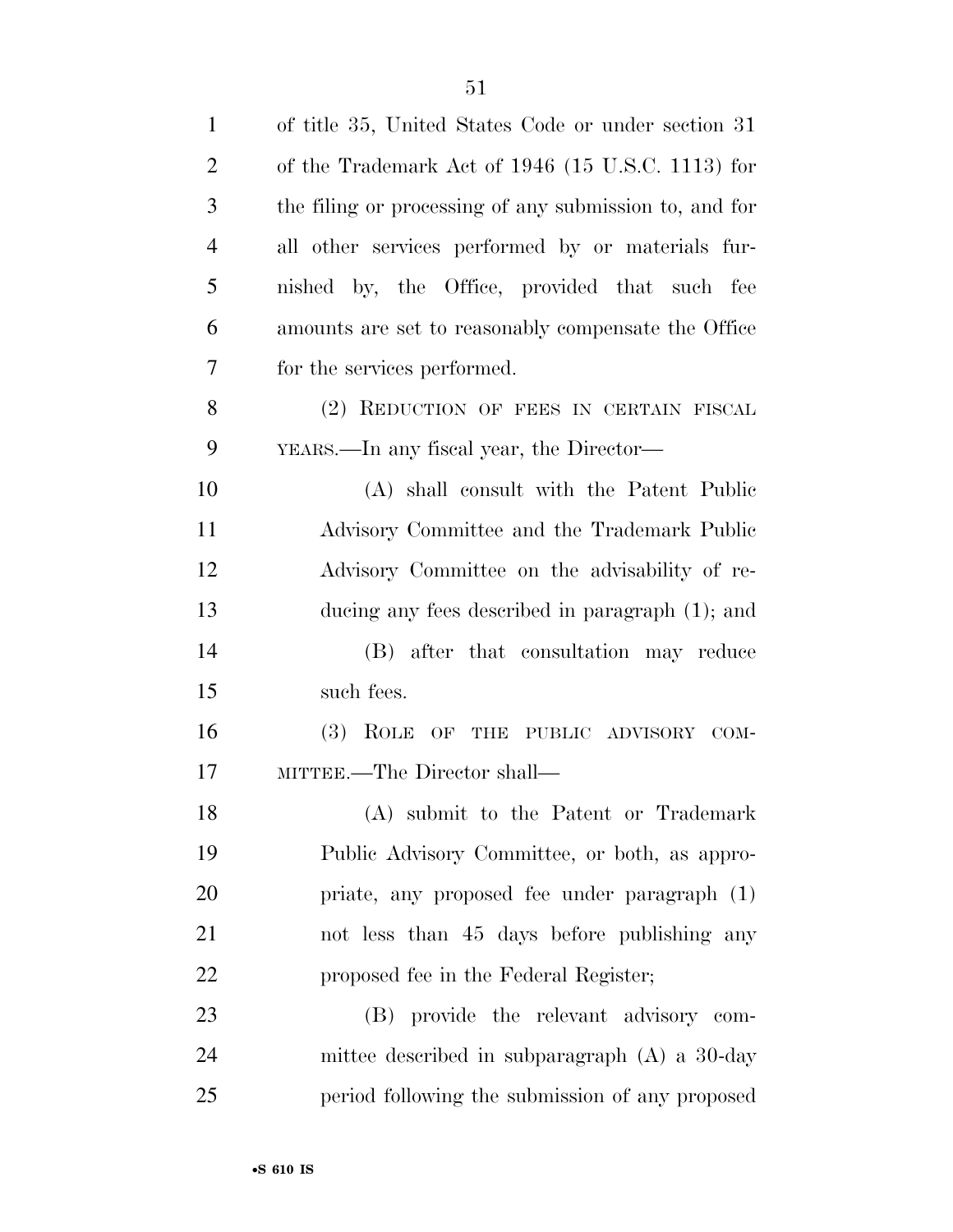| $\mathbf{1}$   | fee, on which to deliberate, consider, and com-  |
|----------------|--------------------------------------------------|
| $\overline{2}$ | ment on such proposal, and require that—         |
| 3              | (i) during such 30-day period, the rel-          |
| $\overline{4}$ | evant advisory committee hold a public           |
| 5              | hearing related to such proposal; and            |
| 6              | (ii) the Director shall assist the rel-          |
| 7              | evant advisory committee in carrying out         |
| 8              | such public hearing, including by offering       |
| 9              | the use of Office resources to notify and        |
| 10             | promote the hearing to the public and in-        |
| 11             | terested stakeholders;                           |
| 12             | (C) require the relevant advisory com-           |
| 13             | mittee to make available to the public a written |
| 14             | report detailing the comments, advice, and rec-  |
| 15             | ommendations of the committee regarding any      |
| 16             | proposed fee;                                    |
| $17\,$         | (D) consider and analyze any comments,           |
| 18             | advice, or recommendations received from the     |
| 19             | relevant advisory committee before setting or    |
| 20             | adjusting any fee; and                           |
| 21             | (E) notify, through the Chair and Ranking        |
| 22             | Member of the Senate and House Judiciary         |
| 23             | Committees, the Congress of any final decision   |
| 24             | regarding proposed fees.                         |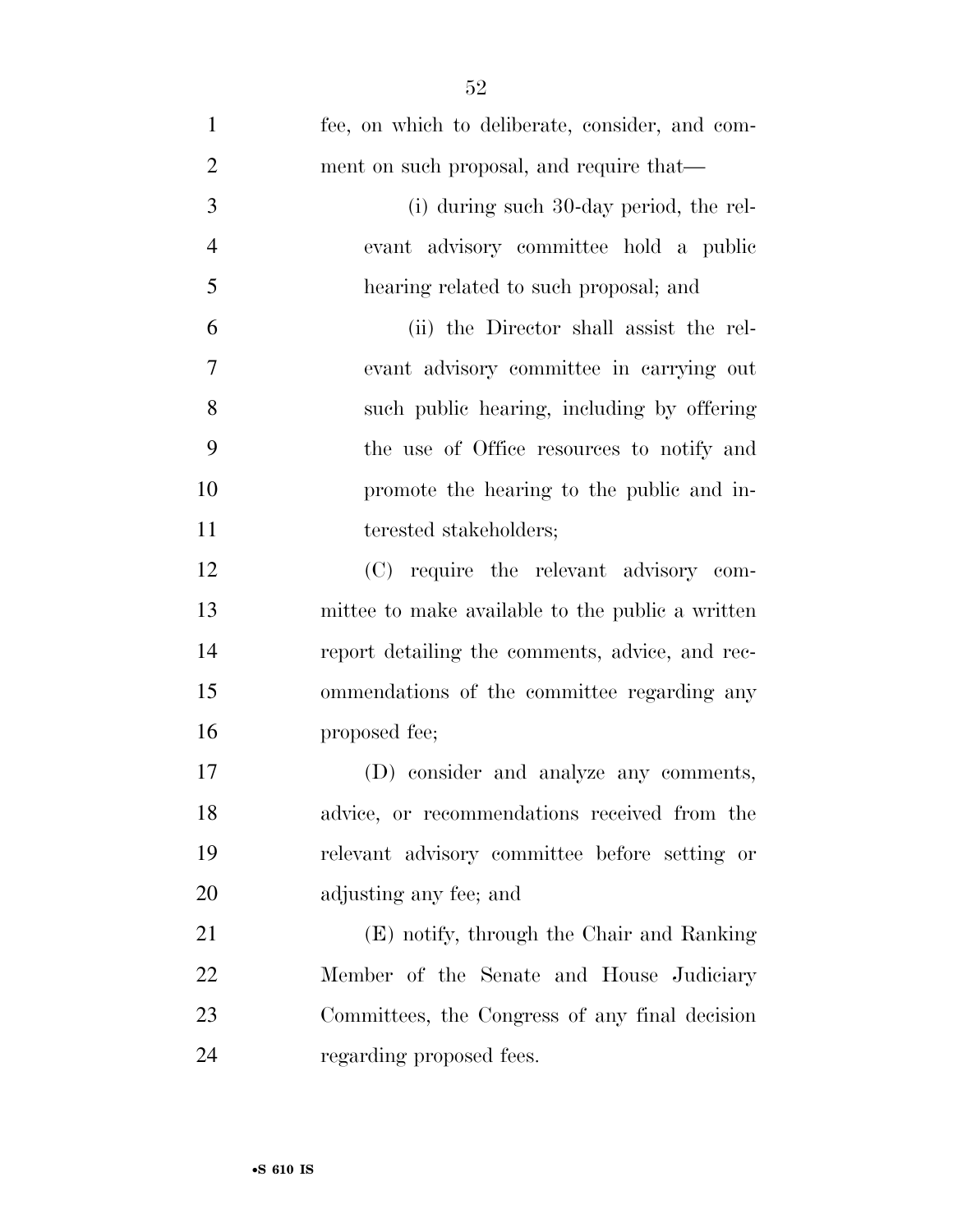| $\mathbf{1}$   | (4) PUBLICATION IN<br>THE FEDERAL REG-               |
|----------------|------------------------------------------------------|
| $\overline{2}$ | ISTER.                                               |
| 3              | (A) IN GENERAL.—Any rules prescribed                 |
| $\overline{4}$ | under this subsection shall be published in the      |
| 5              | Federal Register.                                    |
| 6              | RATIONALE.—Any proposal for<br>(B)<br>a              |
| $\overline{7}$ | change in fees under this section shall—             |
| 8              | (i) be published in the Federal Reg-                 |
| 9              | ister; and                                           |
| 10             | (ii) include, in such publication, the               |
| 11             | specific rationale and purpose for the pro-          |
| 12             | posal, including the possible expectations           |
| 13             | or benefits resulting from the proposed              |
| 14             | change.                                              |
| 15             | (C) PUBLIC COMMENT PERIOD.-Following                 |
| 16             | the publication of any proposed fee in the Fed-      |
| 17             | eral Register pursuant to subparagraph $(A)$ , the   |
| 18             | Director shall seek public comment for a period      |
| 19             | of not less than 45 days.                            |
| 20             | (5) CONGRESSIONAL COMMENT PERIOD.-Fol-               |
| 21             | lowing the notification described in paragraph       |
| 22             | $(3)(E)$ , Congress shall have not more than 45 days |
| 23             | to consider and comment on any proposed fee under    |
| 24             | paragraph (1). No proposed fee shall be effective    |
| 25             | prior to the end of such 45-day comment period.      |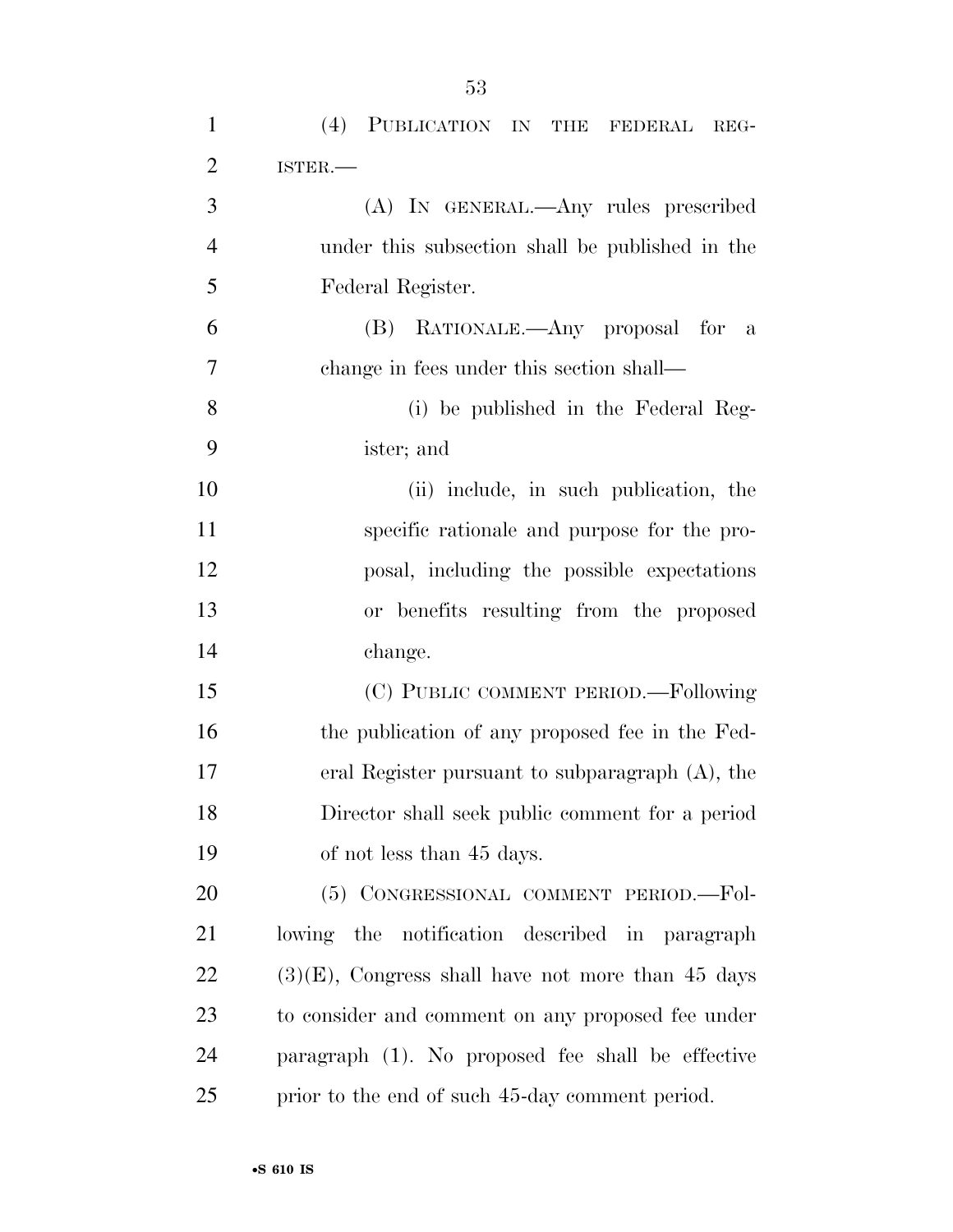| $\mathbf{1}$   | $(6)$ RULE OF CONSTRUCTION.—No rules pre-                  |
|----------------|------------------------------------------------------------|
| $\overline{2}$ | scribed under this subsection may diminish—                |
| 3              | (A) an applicant's rights under this title or              |
| $\overline{4}$ | the Trademark Act of 1946; or                              |
| 5              | (B) any rights under a ratified treaty.                    |
| 6              | (b) FEES FOR PATENT SERVICES.—Division B of                |
| 7              | Public Law 108–447 is amended in title VIII of the De-     |
| 8              | partments of Commerce, Justice and State, the Judiciary,   |
| 9              | and Related Agencies Appropriations Act, 2005, in section  |
| 10             | $801(a)$ by striking "During fiscal years 2005, 2006, and  |
| 11             | 2007,", and inserting "Until such time as the Director"    |
| 12             | sets or adjusts the fees otherwise,".                      |
| 13             | (c) ADJUSTMENT OF TRADEMARK FEES.-Division                 |
| 14             | B of Public Law 108–447 is amended in title VIII of the    |
| 15             | Departments of Commerce, Justice and State, the Judici-    |
| 16             | ary and Related Agencies Appropriations Act, 2005, in      |
| 17             | section $802(a)$ by striking "During fiscal years $2005$ , |
|                | 18 2006, and 2007,", and inserting "Until such time as the |
| 19             | Director sets or adjusts the fees otherwise,".             |
| 20             | (d) EFFECTIVE DATE, APPLICABILITY, AND TRANSI-             |
| 21             | TIONAL PROVISION.—Division B of Public Law 108–447         |
| 22             | is amended in title VIII of the Departments of Commerce,   |
|                |                                                            |

 Justice and State, the Judiciary and Related Agencies Ap-propriations Act, 2005, in section 803(a) by striking ''and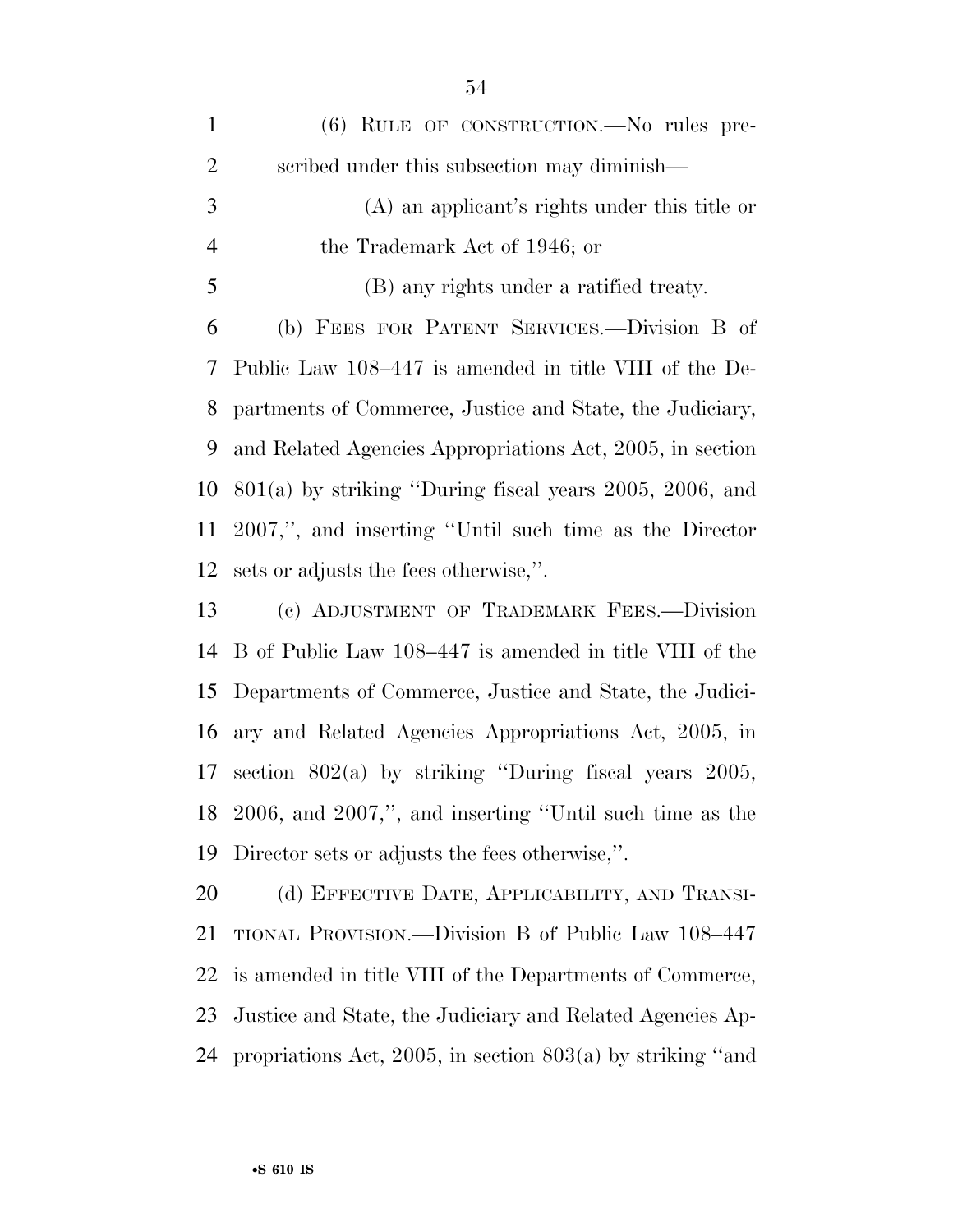shall apply only with respect to the remaining portion of fiscal year 2005 and fiscal year 2006.''.

 (e) RULE OF CONSTRUCTION.—Nothing in this sec- tion shall be construed to affect any other provision of Di- vision B of Public Law 108–447, including section 801(c) of title VII of the Departments of Commerce, Justice and State, the Judiciary and Related Agencies Appropriations Act, 2005.

(f) DEFINITIONS.—In this section:

 (1) DIRECTOR.—The term ''Director'' means the Director of the United States Patent and Trade-mark Office.

 (2) OFFICE.—The term ''Office'' means the United States Patent and Trademark Office.

 (3) TRADEMARK ACT OF 1946.—The term ''Trademark Act of 1946'' means an Act entitled ''Act to provide for the registration and protection of trademarks used in commerce, to carry out the provisions of certain international conventions, and 20 for other purposes", approved July 5, 1946 (15 U.S.C. 1051 et seq.) (commonly referred to as the 22 Trademark Act of 1946 or the Lanham Act).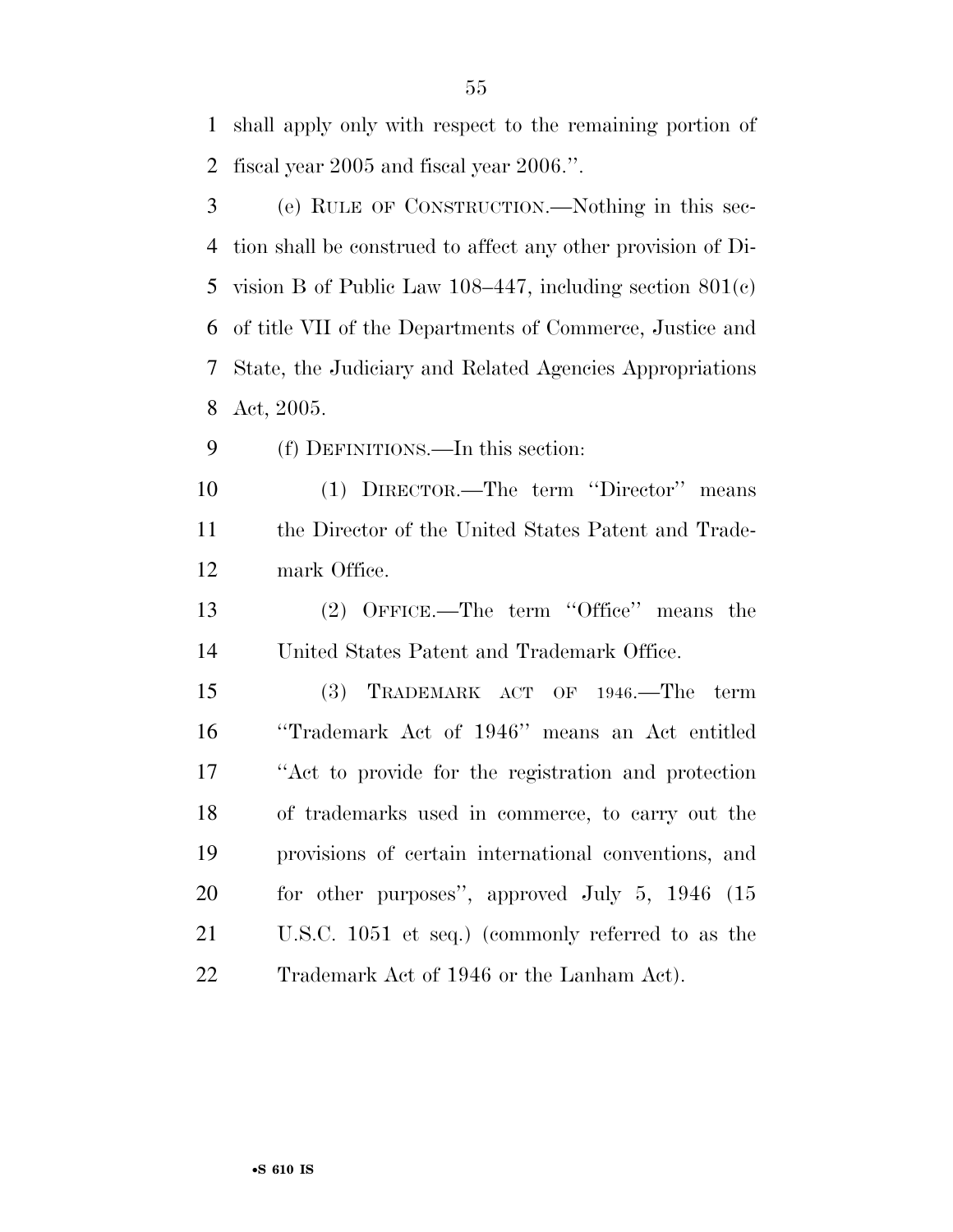#### **SEC. 10. APPLICANT QUALITY SUBMISSIONS.**

 (a) IN GENERAL.—Chapter 11 of title 35, United States Code, is amended by adding at the end the fol-lowing new section:

# **''§ 123. Additional information**

 ''(a) INCENTIVES.—The Director may, by regulation, offer incentives to applicants who submit a search report, a patentability analysis, or other information relevant to patentability. Such incentives may include prosecution flexibility, modifications to requirements for adjustment of a patent term pursuant to section 154(b) of this title, or modifications to fees imposed pursuant to section 9 of the Patent Reform Act of 2009.

 ''(b) ADMISSIBILITY OF RECORD.—If the Director certifies that an applicant has satisfied the requirements of the regulations issued pursuant to this section with re- gard to a patent, the record made in a matter or pro- ceeding before the Office involving that patent or efforts to obtain the patent shall not be admissible to construe the patent in a civil action or in a proceeding before the International Trade Commission, except that such record may be introduced to demonstrate that the patent owner is estopped from asserting that the patent is infringed under the doctrine of equivalents. The Director may, by regulation, identify any material submitted in an attempt to satisfy the requirements of any regulations issued pur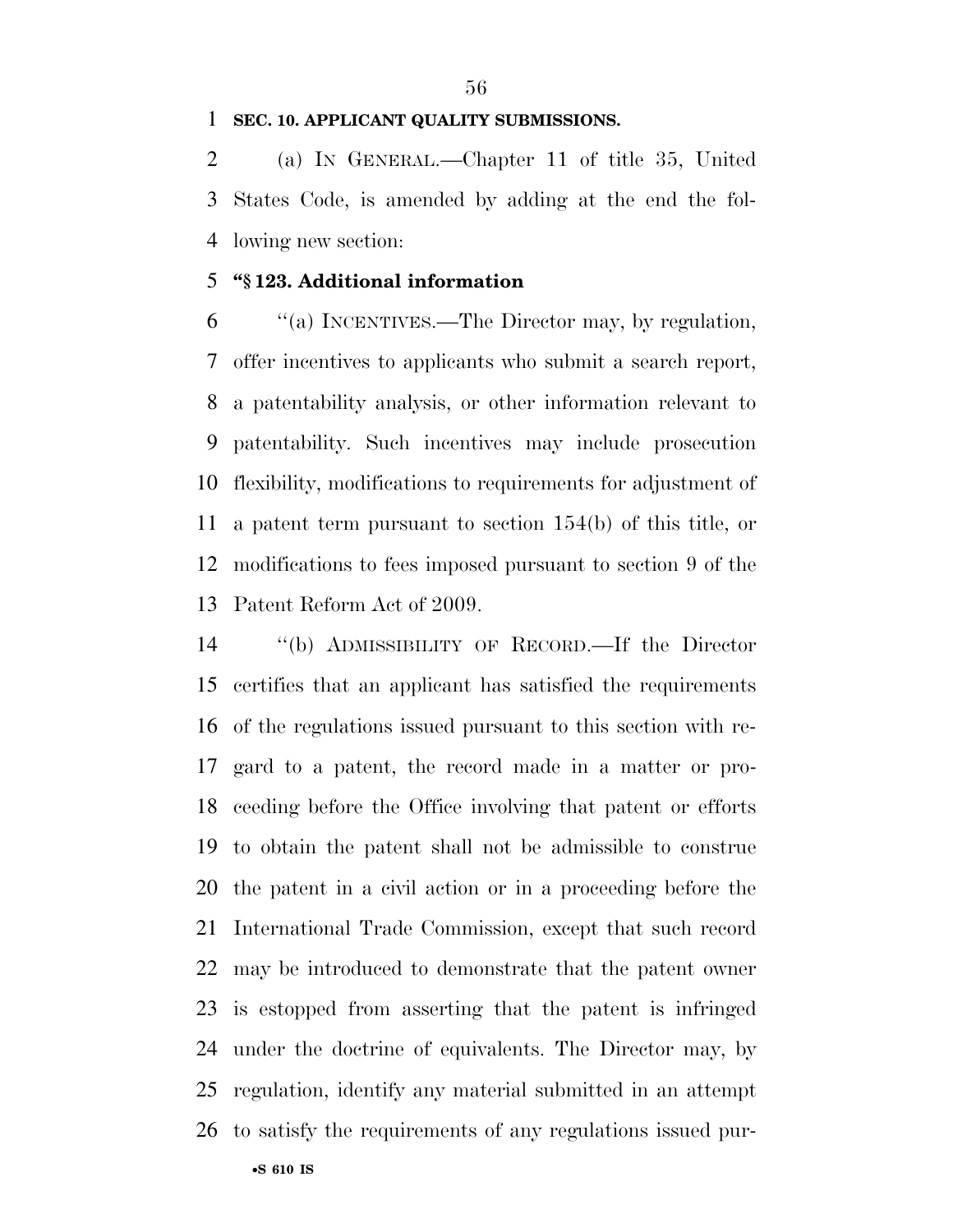suant to this section that also shall not be admissible to construe the patent in a civil action or in a proceeding before the International Trade Commission.''.

 (b) RULE OF CONSTRUCTION.—Nothing in this sec- tion shall be construed to imply that, prior to the date of enactment of this section, the Director either lacked or possessed the authority to offer incentives to applicants who submit a search report, a patentability analysis, or other information relevant to patentability.

#### **SEC. 11. INEQUITABLE CONDUCT.**

 (a) IN GENERAL.—Chapter 29 of title 35, United States Code, as amended by section 4(b), is further amended by adding at the end the following:

# **''§ 299. Civil sanctions for misconduct before the Of-fice**

16 "(a) IN GENERAL.—Except as provided under this section, a patent shall not be held invalid or unenforceable on the basis of misconduct before the Office. Nothing in this section shall be construed to preclude the imposition of sanctions based upon criminal or antitrust laws (includ- ing section 1001(a) of title 18, the first section of the Clayton Act, and section 5 of the Federal Trade Commis- sion Act to the extent that section relates to unfair meth-ods of competition).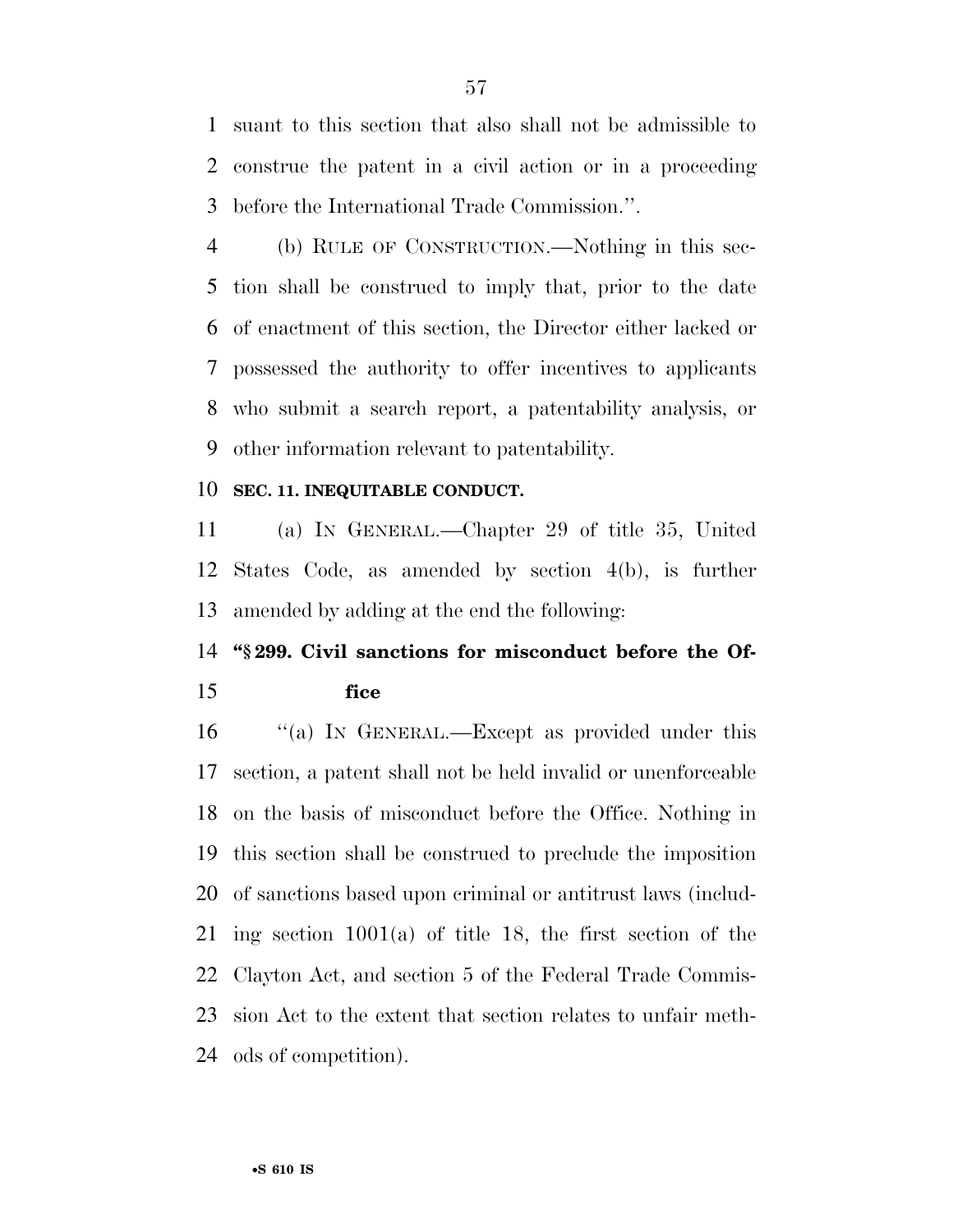''(b) INFORMATION RELATING TO POSSIBLE MIS- CONDUCT.—The Director shall provide by regulation pro- cedures for receiving and reviewing information indicating that parties to a matter or proceeding before the Office may have engaged in misconduct in connection with such matter or proceeding.

7 <sup>''</sup>(c) ADMINISTRATIVE PROCEEDING.

8 "(1) PROBABLE CAUSE.—The Director shall de- termine, based on information received and reviewed under subsection (b), if there is probable cause to believe that 1 or more individuals or parties engaged in misconduct consisting of intentionally deceptive conduct of a material nature in connection with a matter or proceeding before the Office. A determina- tion of probable cause by the Director under this paragraph shall be final and shall not be reviewable on appeal or otherwise.

18 "(2) DETERMINATION.—If the Director finds probable cause under paragraph (1), the Director shall, after notice and an opportunity for a hearing, and not later than 1 year after the date of such finding, determine whether misconduct consisting of intentionally deceptive conduct of a material nature in connection with the applicable matter or pro-ceeding before the Office has occurred. The pro-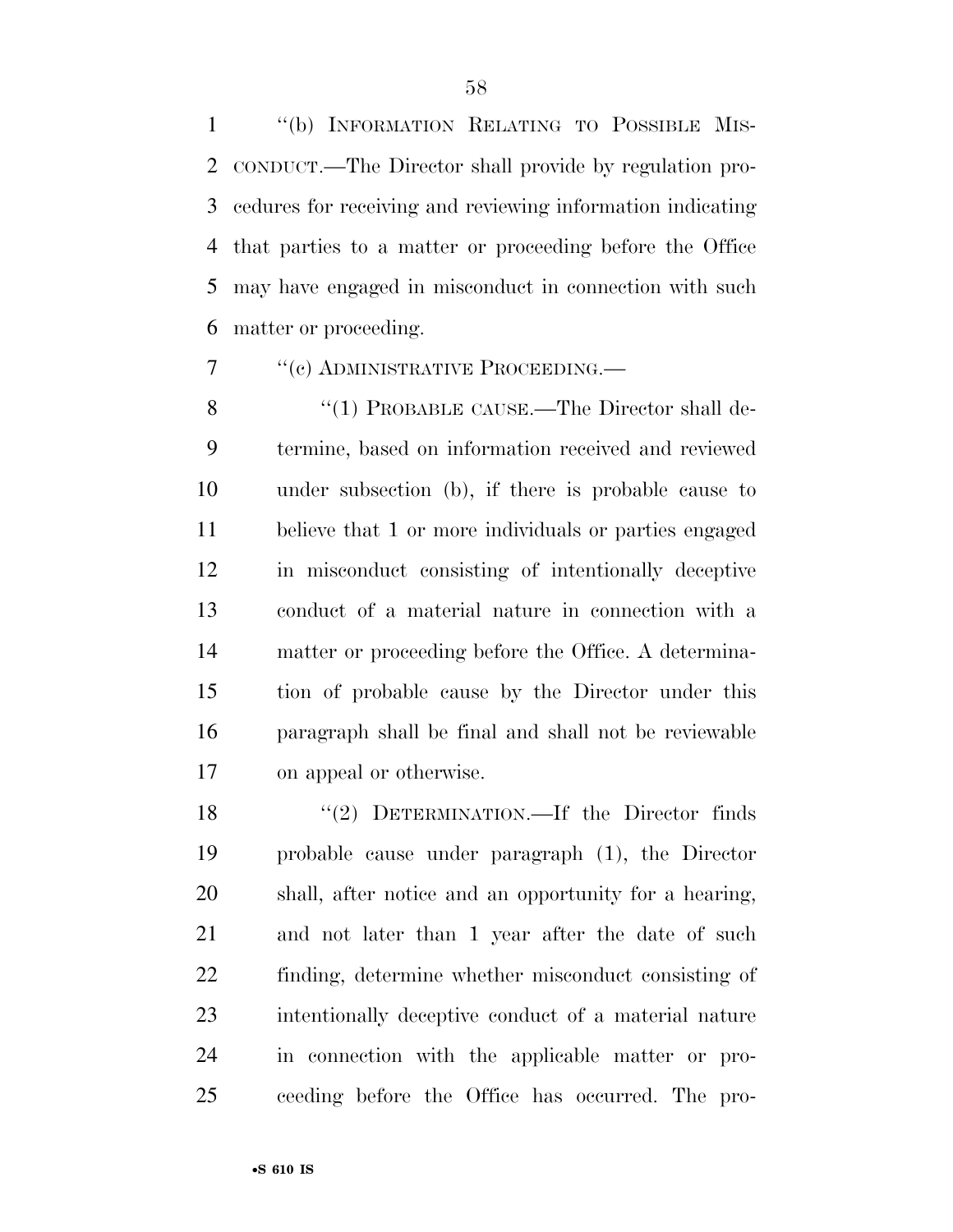| $\mathbf{1}$   | ceeding to determine whether such misconduct oc-   |
|----------------|----------------------------------------------------|
| 2              | curred shall be before an individual designated by |
| 3              | the Director.                                      |
| $\overline{4}$ | $``(3)$ CIVIL SANCTIONS.—                          |
| 5              | "(A) IN GENERAL.—If the Director deter-            |
| 6              | mines under paragraph $(2)$ that misconduct has    |
| 7              | occurred, the Director may levy a civil penalty    |
| 8              | against the party that committed such mis-         |
| 9              | conduct.                                           |
| 10             | "(B) FACTORS.—In establishing<br>the               |
| 11             | amount of any civil penalty to be levied under     |
| 12             | subparagraph $(A)$ , the Director shall consider—  |
| 13             | "(i) the materiality of the misconduct;            |
| 14             | "(ii) the impact of the misconduct on              |
| 15             | a decision of the Director regarding a pat-        |
| 16             | ent, proceeding, or application; and               |
| 17             | "(iii) the impact of the misconduct on             |
| 18             | the integrity of matters or proceedings be-        |
| 19             | fore the Office.                                   |
| 20             | "(C) SANCTIONS.—A civil penalty levied             |
| 21             | under subparagraph $(A)$ may consist of —          |
| 22             | "(i) a penalty of up to $$150,000$ for             |
| 23             | each act of misconduct;                            |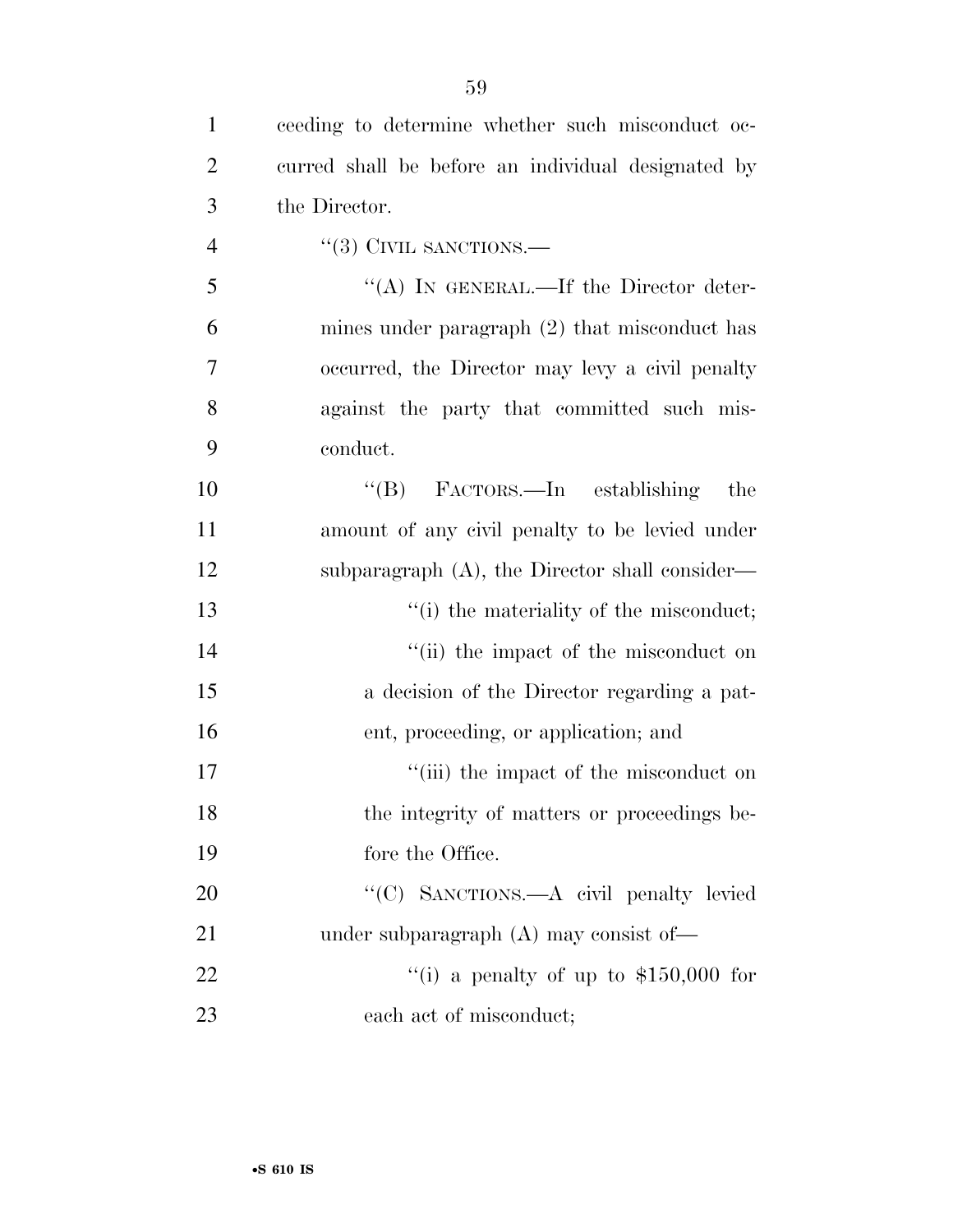| $\mathbf{1}$   | "(ii) in the case of a finding of a pat-          |
|----------------|---------------------------------------------------|
| $\overline{2}$ | tern of misconduct, a penalty of up to            |
| 3              | $$1,000,000;$ or                                  |
| $\overline{4}$ | "(iii) in the case of a finding of excep-         |
| 5              | tional misconduct establishing that an ap-        |
| 6              | plication for a patent amounted to a fraud        |
| $\overline{7}$ | practiced by or at the behest of a real           |
| 8              | party in interest of the application—             |
| 9              | $\lq (I)$ a determination that 1 or               |
| 10             | more claims of the patent is unen-                |
| 11             | forceable; or                                     |
| 12             | "(II) a penalty of up<br>$\sim$ to                |
| 13             | \$10,000,000.                                     |
| 14             | "(D) JOINT AND SEVERAL LIABILITY.—                |
| 15             | Any party found to have been responsible for      |
| 16             | misconduct in connection with any matter or       |
| 17             | proceeding before the Office under this section   |
| 18             | may be jointly and severally liable for any civil |
| 19             | penalty levied under subparagraph (A).            |
| 20             | "(E) DEPOSIT WITH THE TREASURY.-                  |
| 21             | Any civil penalty levied under subparagraph (A)   |
| 22             | shall—                                            |
| 23             | ``(i)<br>accrue to the benefit of the             |
| 24             | United States Government; and                     |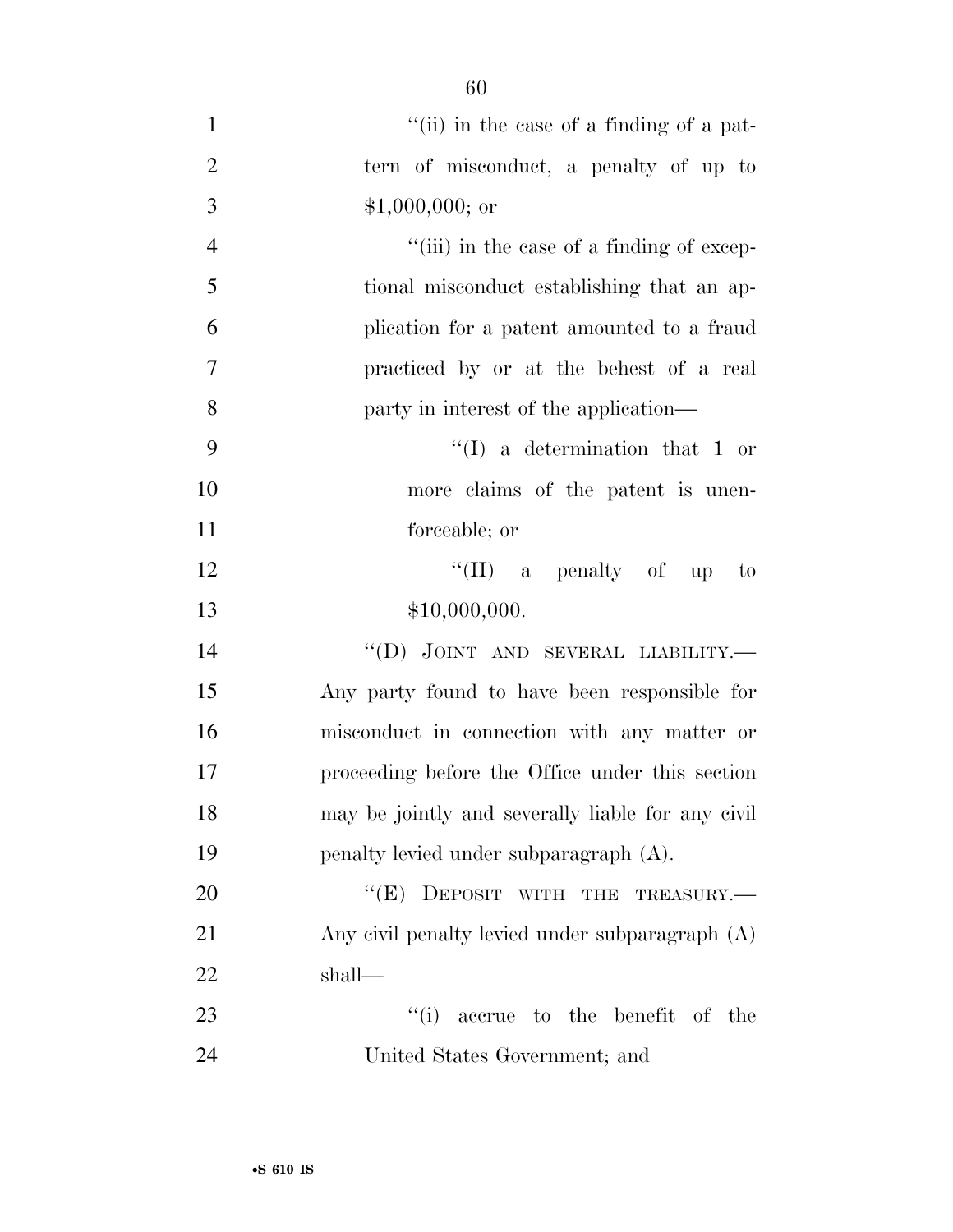$"(*ii*)$  be deposited under 'Miscella- neous Receipts' in the United States Treasury. 4 "(F) AUTHORITY TO BRING ACTION FOR 5 RECOVERY OF PENALTIES.— 6 "(i) IN GENERAL.—If any party re- fuses to pay or remit to the United States Government a civil penalty levied under this paragraph, the United States may re- cover such amounts in a civil action brought by the United States Attorney General on behalf of the Director in the United States District Court for the East- ern District of Virginia. 15 "(ii) INJUNCTIONS.—In any action brought under clause (i), the United States District Court for the Eastern District of Virginia may, as the court determines ap- propriate, issue a mandatory injunction in- corporating the relief sought by the Direc-21 tor.

22 "(4) COMBINED PROCEEDINGS.—If the mis- conduct that is the subject of a proceeding under this subsection is attributed to a practitioner who practices before the Office, the Director may com-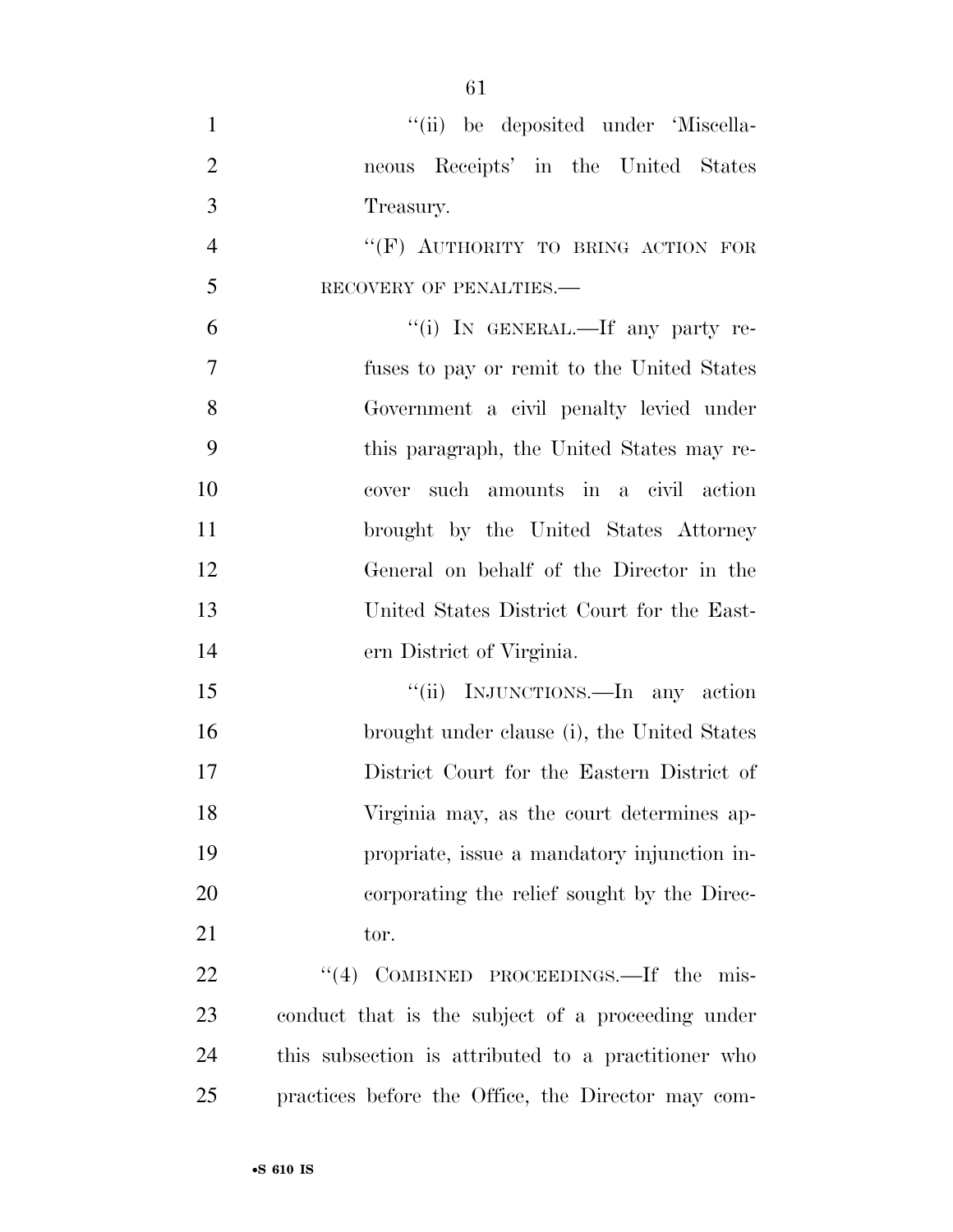| $\mathbf{1}$   | bine such proceeding with any other disciplinary pro- |
|----------------|-------------------------------------------------------|
| $\overline{2}$ | ceeding under section 32 of this title.               |
| 3              | "(d) OBTAINING EVIDENCE.-                             |
| $\overline{4}$ | " $(1)$ IN GENERAL.—During the period in which        |
| 5              | an investigation for a finding of probable cause or   |
| 6              | for a determination of whether misconduct occurred    |
| 7              | in connection with any matter or proceeding before    |
| 8              | the Office is being conducted, the Director may re-   |
| 9              | quire, by subpoena issued by the Director, persons    |
| 10             | to produce any relevant information, documents, re-   |
| 11             | ports, answers, records, accounts, papers, and other  |
| 12             | documentary or testimonial evidence.                  |
| 13             | "(2) ADDITIONAL AUTHORITY.—For the pur-               |
| 14             | poses of carrying out this section, the Director—     |
| 15             | "(A) shall have access to, and the right to           |
| 16             | copy, any document, paper, or record, the Di-         |
| 17             | rector determines pertinent to any investigation      |
| 18             | or determination under this section, in the pos-      |
| 19             | session of any person;                                |
| 20             | "(B) may summon witnesses, take testi-                |
| 21             | mony, and administer oaths;                           |
| 22             | $\lq\lq$ (C) may require any person to produce        |
| 23             | books or papers relating to any matter per-           |
| 24             | taining to such investigation or determination;       |
| 25             | and                                                   |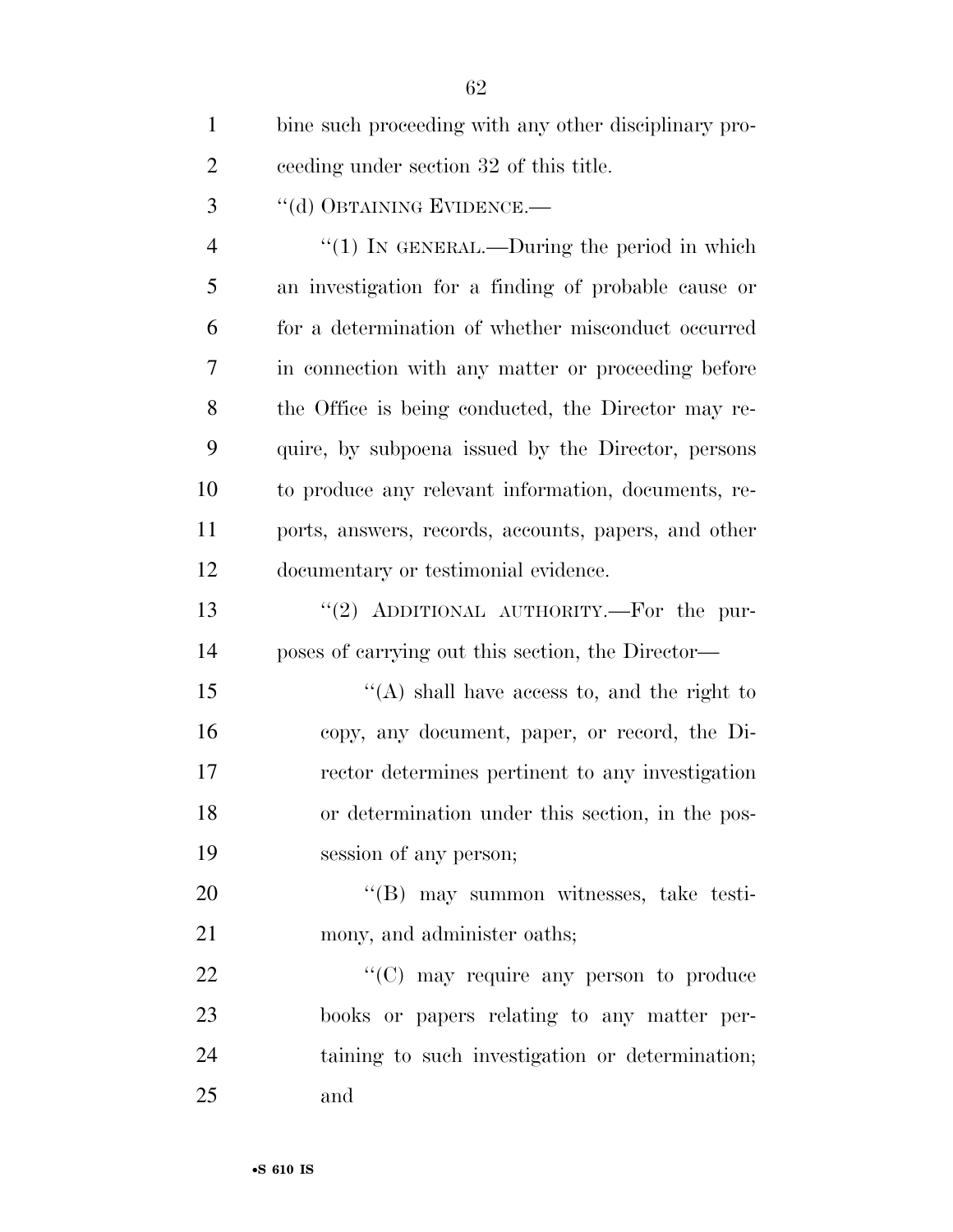| $\mathbf{1}$   | $\lq\lq$ (D) may require any person to furnish in |
|----------------|---------------------------------------------------|
| $\overline{2}$ | writing, in such detail and in such form as the   |
| 3              | Director may prescribe, information in their      |
| $\overline{4}$ | possession pertaining to such investigation or    |
| 5              | determination.                                    |
| 6              | $``(3)$ WITNESSES AND EVIDENCE.—                  |
| $\overline{7}$ | "(A) IN GENERAL.—The Director may re-             |
| 8              | quire the attendance of any witness and the       |
| 9              | production of any documentary evidence from       |
| 10             | any place in the United States at any des-        |
| 11             | ignated place of hearing.                         |
| 12             | $``$ (B) CONTUMACY.—                              |
| 13             | "(i) ORDERS OF THE COURT.—In the                  |
| 14             | case of contumacy or failure to obey a sub-       |
| 15             | poena issued under this subsection, any           |
| 16             | appropriate United States district court or       |
| 17             | territorial court of the United States may        |
| 18             | issue an order requiring such person-             |
| 19             | $\lq\lq$ to appear before the Direc-              |
| 20             | tor;                                              |
| 21             | $\lq\lq$ (II) to appear at any other des-         |
| 22             | ignated place to testify; and                     |
| 23             | "(III) to produce documentary or                  |
| 24             | other evidence.                                   |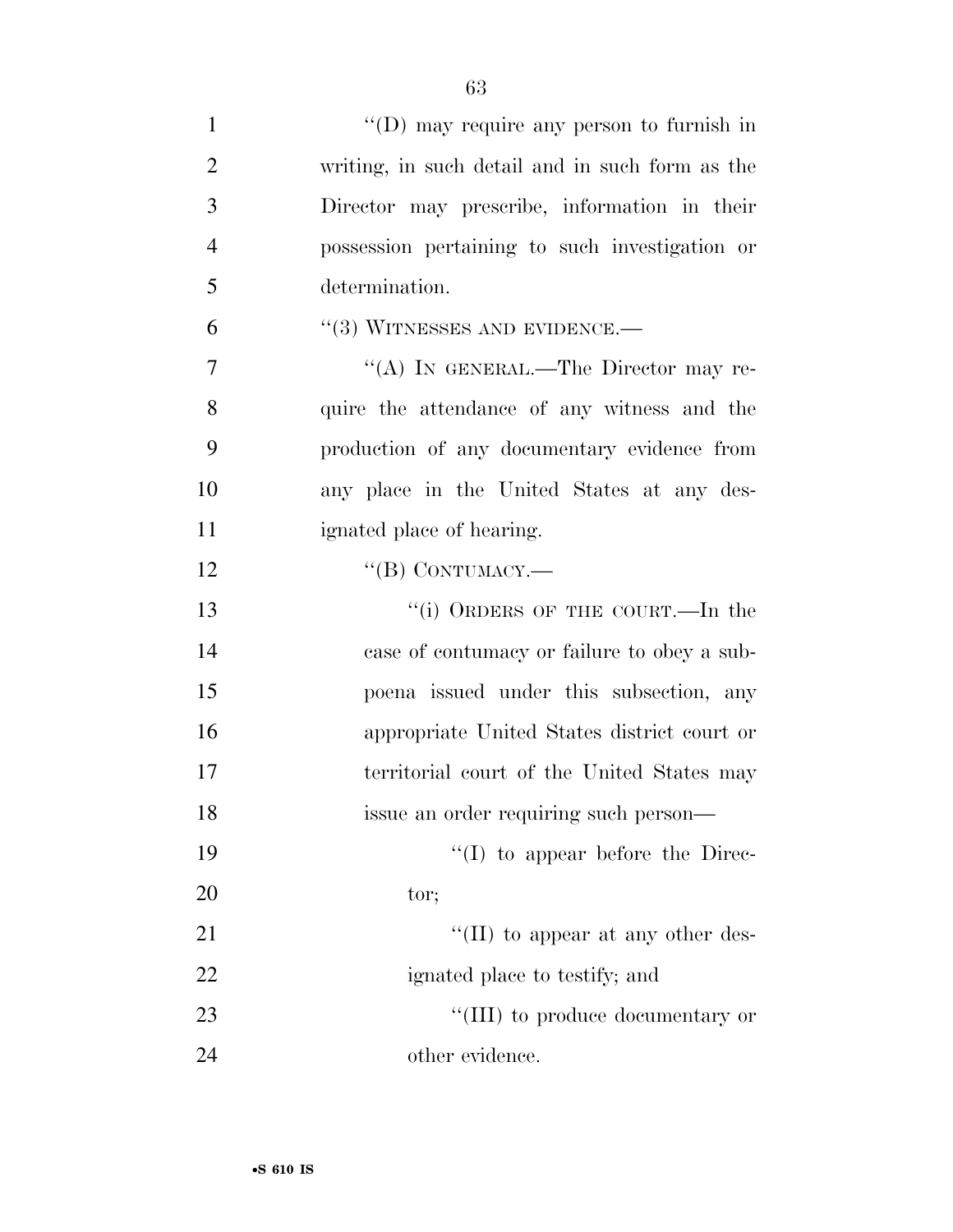- 1 "(ii) FAILURE TO OBEY.—Any failure to obey an order issued under this sub- paragraph court may be punished by the court as a contempt of that court. "(4) DEPOSITIONS.— ''(A) IN GENERAL.—In any proceeding or investigation under this section, the Director may order a person to give testimony by deposi- tion. 10 "(B) REQUIREMENTS OF DEPOSITION.— 11 ''(i) OATH.—A deposition may be taken before an individual designated by the Director and having the power to ad- minister oaths. 15  $\frac{1}{10}$  NOTICE.—Before taking a depo- sition, the Director shall give reasonable notice in writing to the person ordered to give testimony by deposition under this paragraph. The notice shall state the name of the witness and the time and place of 21 taking the deposition. 22  $\text{``(iii)}$  WRITTEN TRANSCRIPT.—The testimony of a person deposed under this paragraph shall be under oath. The person
- taking the deposition shall prepare, or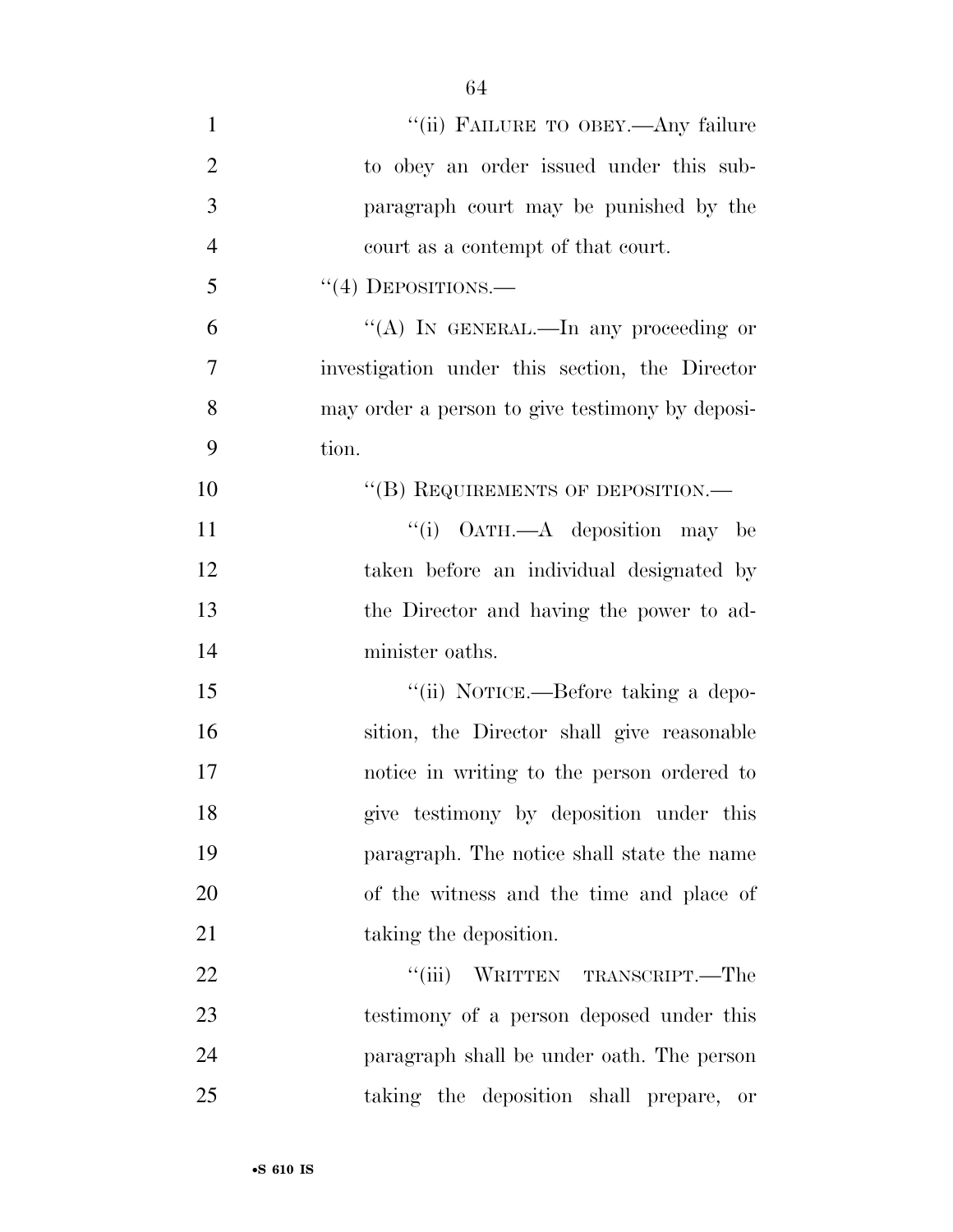| $\mathbf{1}$   | cause to be prepared, a written transcript             |
|----------------|--------------------------------------------------------|
| $\overline{2}$ | of the testimony taken. The transcript                 |
| 3              | shall be subscribed by the deponent. Each              |
| $\overline{4}$ | deposition shall be filed promptly with the            |
| 5              | Director.                                              |
| 6              | $``$ (e) APPEAL.—                                      |
| $\overline{7}$ | "(1) IN GENERAL.—A party may appeal a de-              |
| 8              | termination under subsection $(e)(2)$ that misconduct  |
| 9              | occurred in connection with any matter or pro-         |
| 10             | ceeding before the Office to the United States Court   |
| 11             | of Appeals for the Federal Circuit.                    |
| 12             | "(2) NOTICE TO USPTO.—A party appealing                |
| 13             | under this subsection shall file in the Office a writ- |
| 14             | ten notice of appeal directed to the Director, within  |
| 15             | such time after the date of the determination from     |
| 16             | which the appeal is taken as the Director prescribes,  |
| 17             | but in no case less than 60 days after such date.      |
| 18             | $(3)$ REQUIRED ACTIONS OF THE DIRECTOR.—               |
| 19             | In any appeal under this subsection, the Director      |
| 20             | shall transmit to the United States Court of Appeals   |
| 21             | for the Federal Circuit a certified list of the docu-  |
| 22             | ments comprising the record in the determination       |
| 23             | proceeding. The court may request that the Director    |
| 24             | forward the original or certified copies of such docu- |
| 25             | ments during the pendency of the appeal. The court     |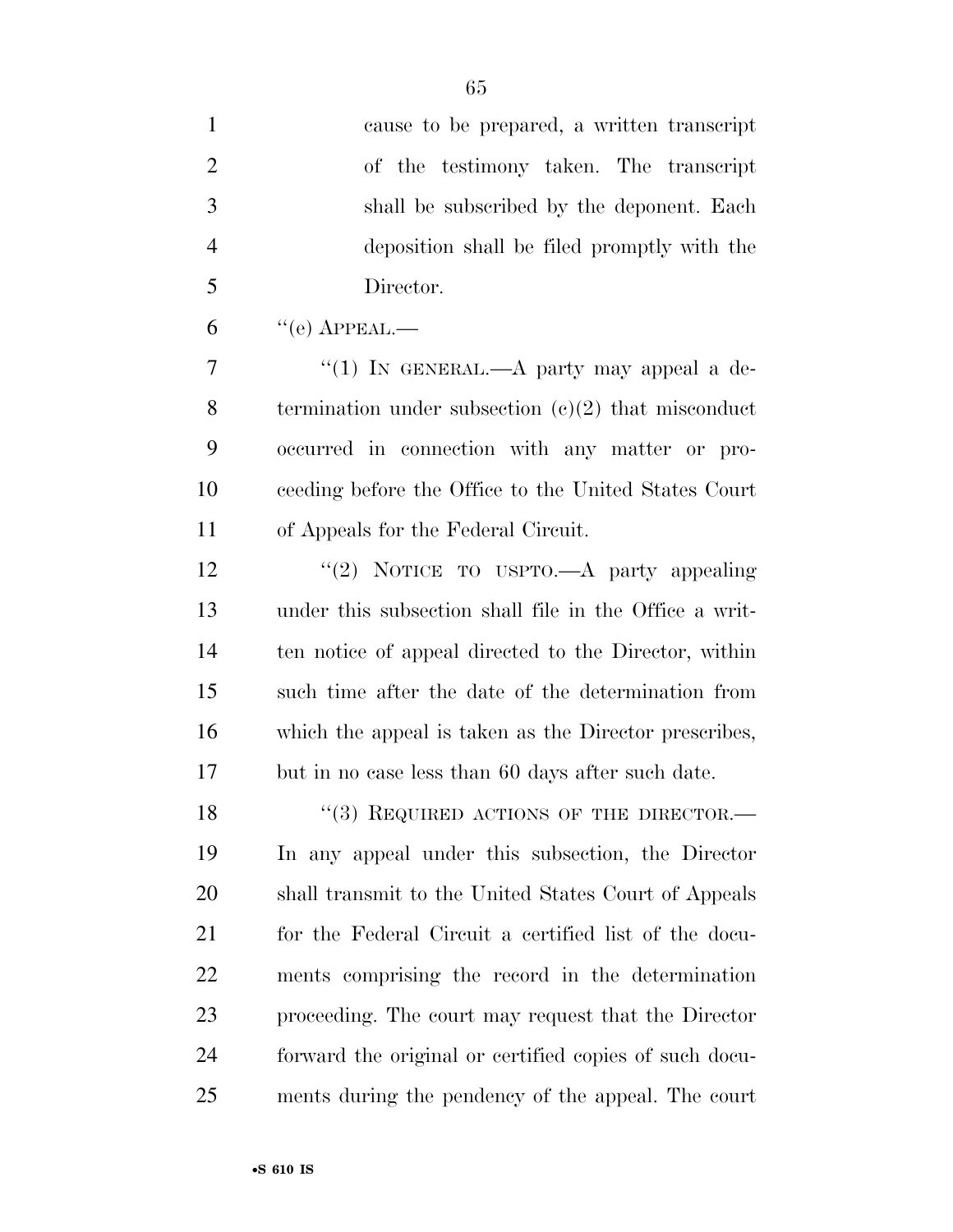shall, before hearing the appeal, give notice of the time and place of the hearing to the Director and the parties in the appeal.

 ''(4) AUTHORITY OF THE COURT.—The United States Court of Appeals for the Federal Circuit shall have power to enter, upon the pleadings and evi- dence of record at the time the determination was made, a judgment affirming, modifying, or setting aside, in whole or in part, the determination, with or without remanding the case for a rehearing. The court shall not set aside or remand the determina-12 tion made under subsection  $(c)(2)$  unless there is not substantial evidence on the record to support the findings or the determination is not in accordance with law. Any sanction levied under subsection (c)(3) shall not be set aside or remanded by the court, un- less the court determines that such sanction con-stitutes an abuse of discretion of the Director.

 ''(f) DEFINITION.—For purposes of this section, the term 'person' means any individual, partnership, corpora- tion, company, association, firm, partnership, society, trust, estate, cooperative, association, or any other entity capable of suing and being sued in a court of law.''.

 (b) SUSPENSION OR EXCLUSION FROM PRACTICE.— Section 32 of title 35, United States Code, is amended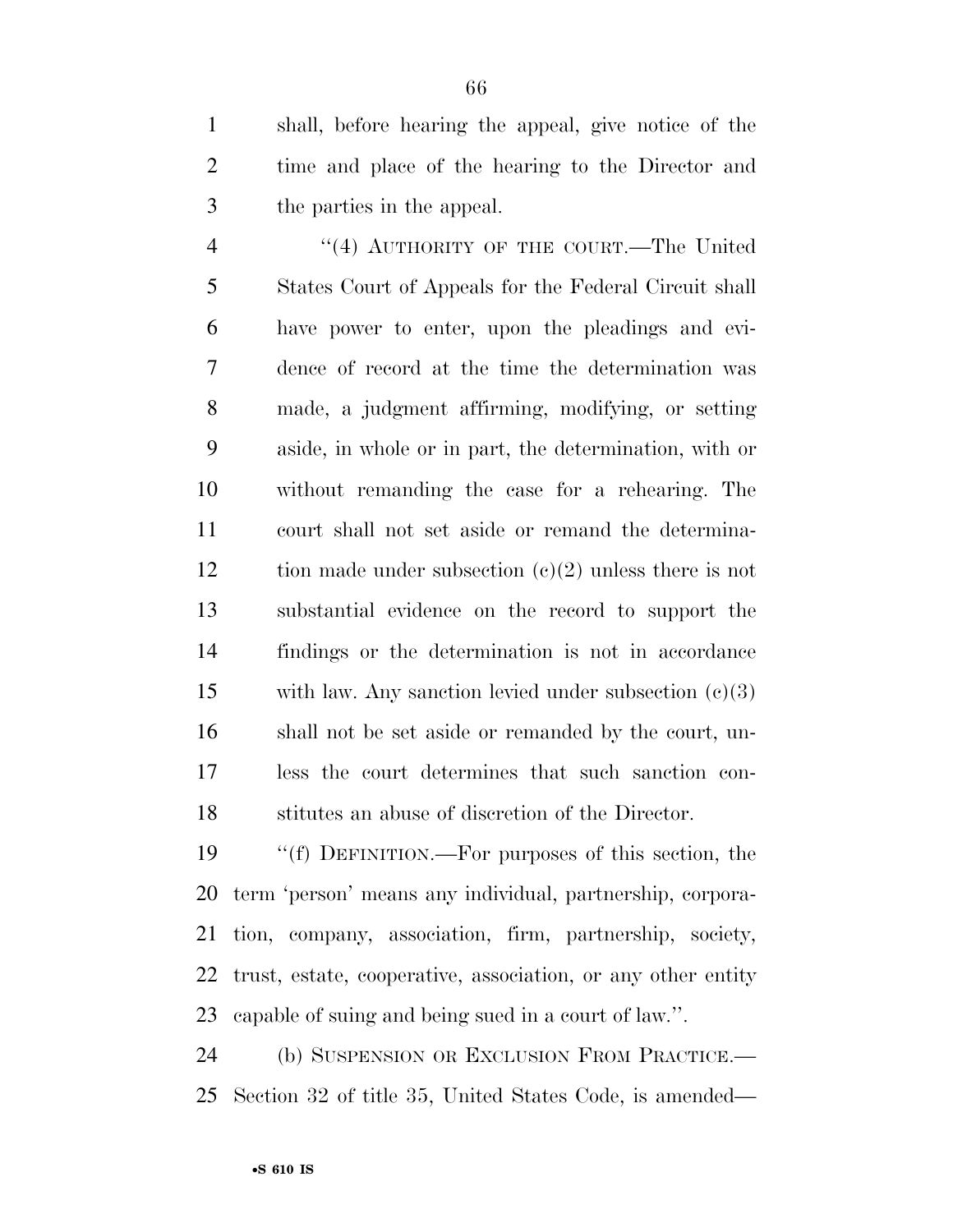(1) by striking ''The Director may'' and insert-ing the following:

- ''(a) IN GENERAL.—The Director may''; and
- (2) by adding at the end the following:

 ''(b) TOLLING OF TIME PERIOD.—The time period for instituting a proceeding under subsection (a), as pro- vided in section 2462 of title 28, shall not begin to run where fraud, concealment, or misconduct is involved until the information regarding fraud, concealment, or mis- conduct is made known in the manner set forth by regula-11 tion under section  $2(b)(2)(D)$  to an officer or employee of the United States Patent and Trademark Office des-ignated by the Director to receive such information.''.

(c) EFFECTIVE DATE.—

 (1) IN GENERAL.—Except as otherwise pro- vided under paragraph (2), the amendments made by this section shall take effect on the date of enact-ment of this Act.

 (2) INAPPLICABILITY TO PENDING LITIGA- TION.—Subsections (a) and (b) of section 298 of title 35, United States Code (as added by the amendment made by subsection (a) of this section), shall apply to any civil action filed on or after the date of the enactment of this Act.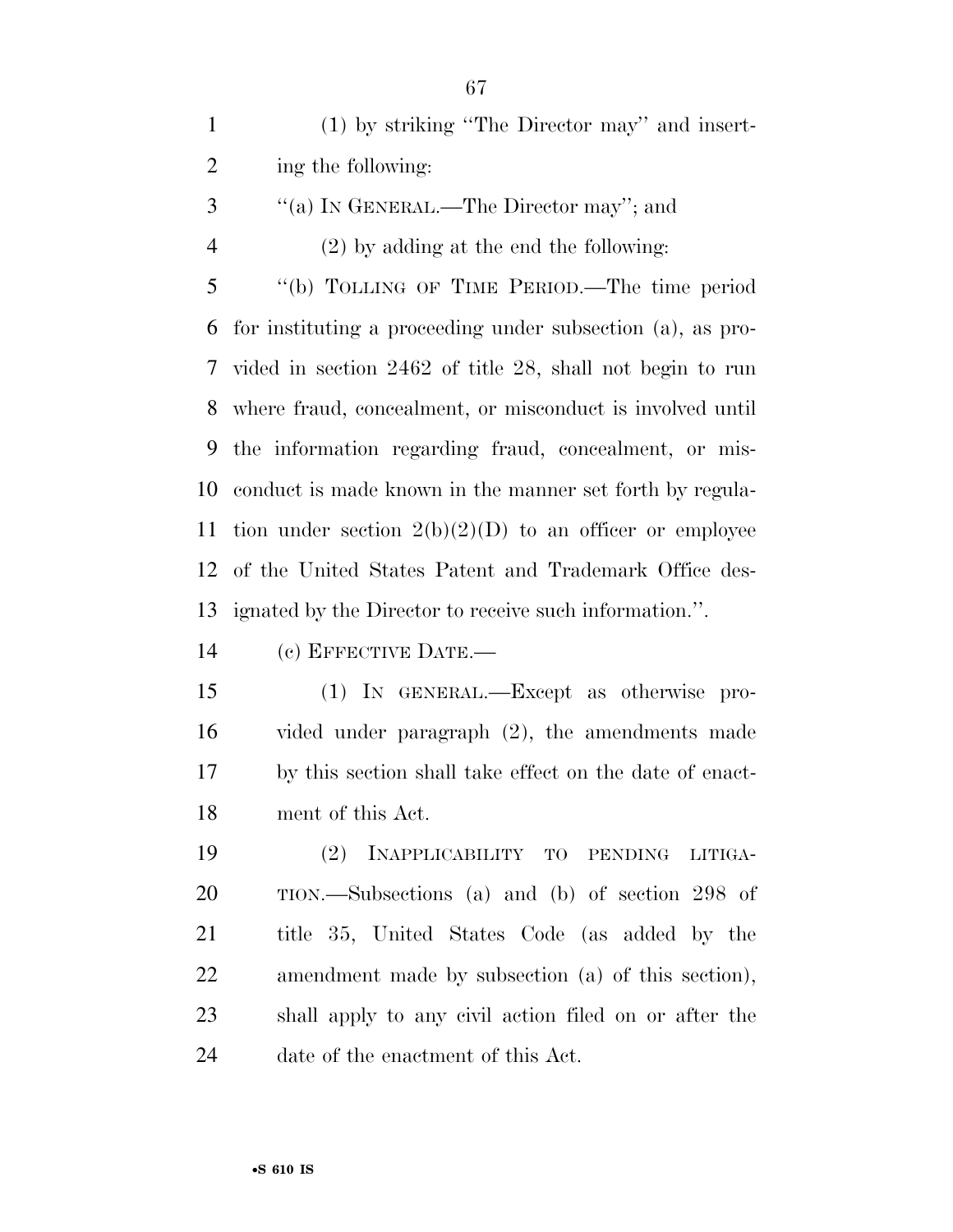## **SEC. 12. CONVERSION OF DEADLINES.**

2 (a) Sections 141,  $156(d)(2)(A)$ ,  $156(d)(2)(B)(ii)$ ,  $3\quad156(d)(5)(C)$ , and  $282$  of title 35, United States Code, are each amended by striking ''30 days'' or ''thirty days'' each place that term appears and inserting ''1 month''. 6 (b) Sections 135(c), 142, 145, 146,  $156(d)(2)(B(ii))$ , 7  $156(d)(5)(C)$ , and the matter preceding clause (i) of sec-8 tion  $156(d)(2)(A)$  of title 35, United States Code, are each amended by striking ''60 days'' or ''sixty days'' each place that term appears and inserting ''2 months''.

 (c) The matter preceding subparagraph (A) of section 12 156(d)(1) and sections  $156(d)(2)(B(ii))$  and  $156(d)(5)(E)$  of title 35, United States Code, are each amended by strik- ing ''60-day'' or ''sixty-day'' each place that term appears and inserting ''2-month''.

16 (d) Sections 155 and  $156(d)(2)(B)(i)$  of title 35, United States Code, are each amended by striking ''90 days'' or ''ninety days'' each place that term appears and inserting ''3 months''.

20 (e) Sections  $154(b)(4)(A)$  and  $156(d)(2)(B)(i)$  of title 35, United States Code, are each amended by striking ''180 days'' each place that term appears and inserting ''6 months''.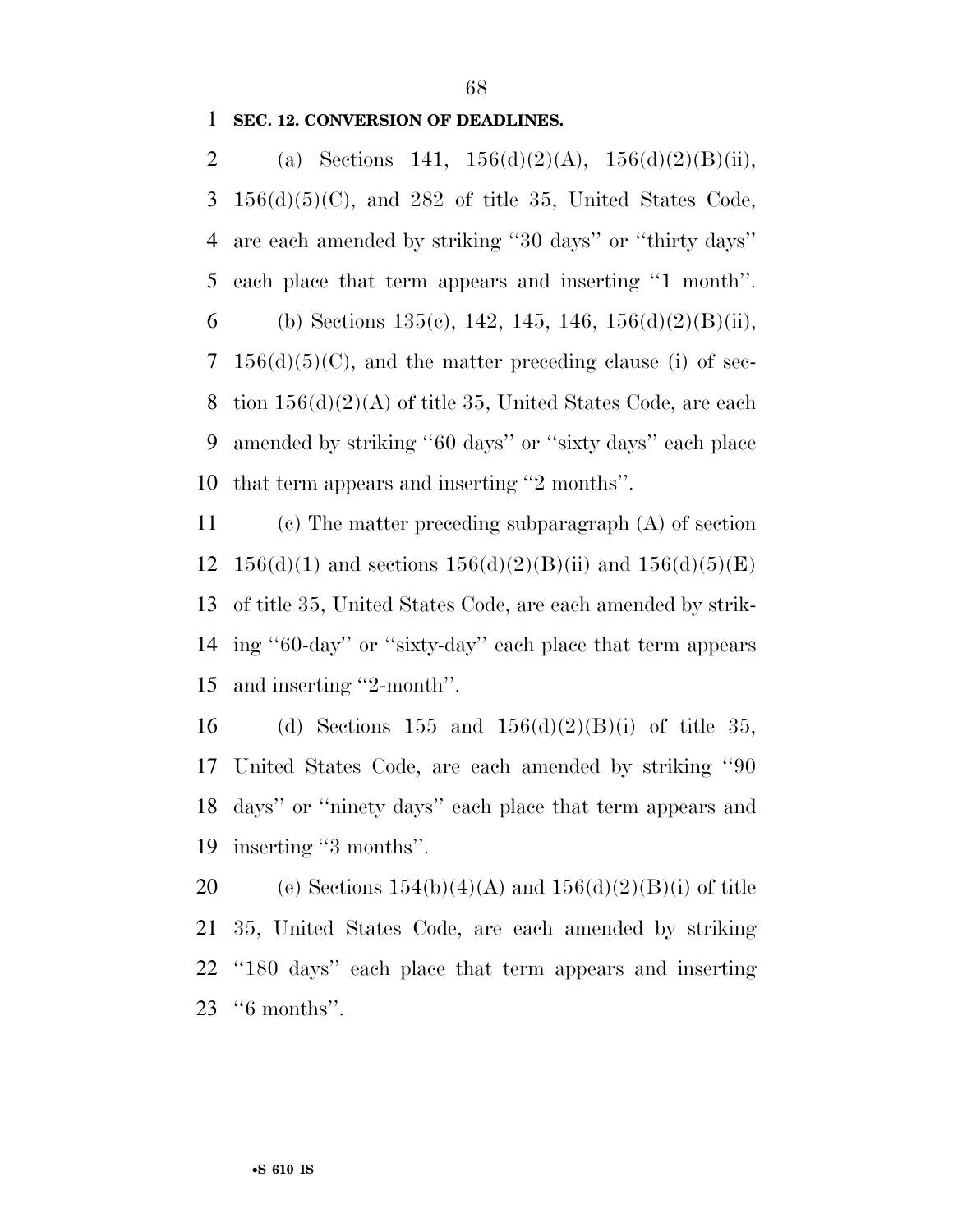# **SEC. 13. CHECK IMAGING PATENTS.**

 (a) LIMITATION.—Section 287 of title 35, United States Code, is amended by adding at the end the fol-lowing:

 ''(d)(1) With respect to the use by a financial institu- tion of a check collection system that constitutes an in- fringement under subsection (a) or (b) of section 271, the provisions of sections 281, 283, 284, and 285 shall not apply against the financial institution with respect to such a check collection system.

11  $\frac{1}{2}$  For the purposes of this subsection—

 ''(A) the term 'check' has the meaning given under section 3(6) of the Check Clearing for the 21st Century Act (12 U.S.C. 5002(6));

15 ''(B) the term 'check collection system' means the use, creation, transmission, receipt, storing, set- tling, or archiving of truncated checks, substitute checks, check images, or electronic check data asso- ciated with or related to any method, system, or process that furthers or effectuates, in whole or in part, any of the purposes of the Check Clearing for 22 the 21st Century Act (12 U.S.C. 5001 et seq.);

23  $\langle ^{\prime}(C) \rangle$  the term 'financial institution' has the meaning given under section 509 of the Gramm-Leach-Bliley Act (15 U.S.C. 6809);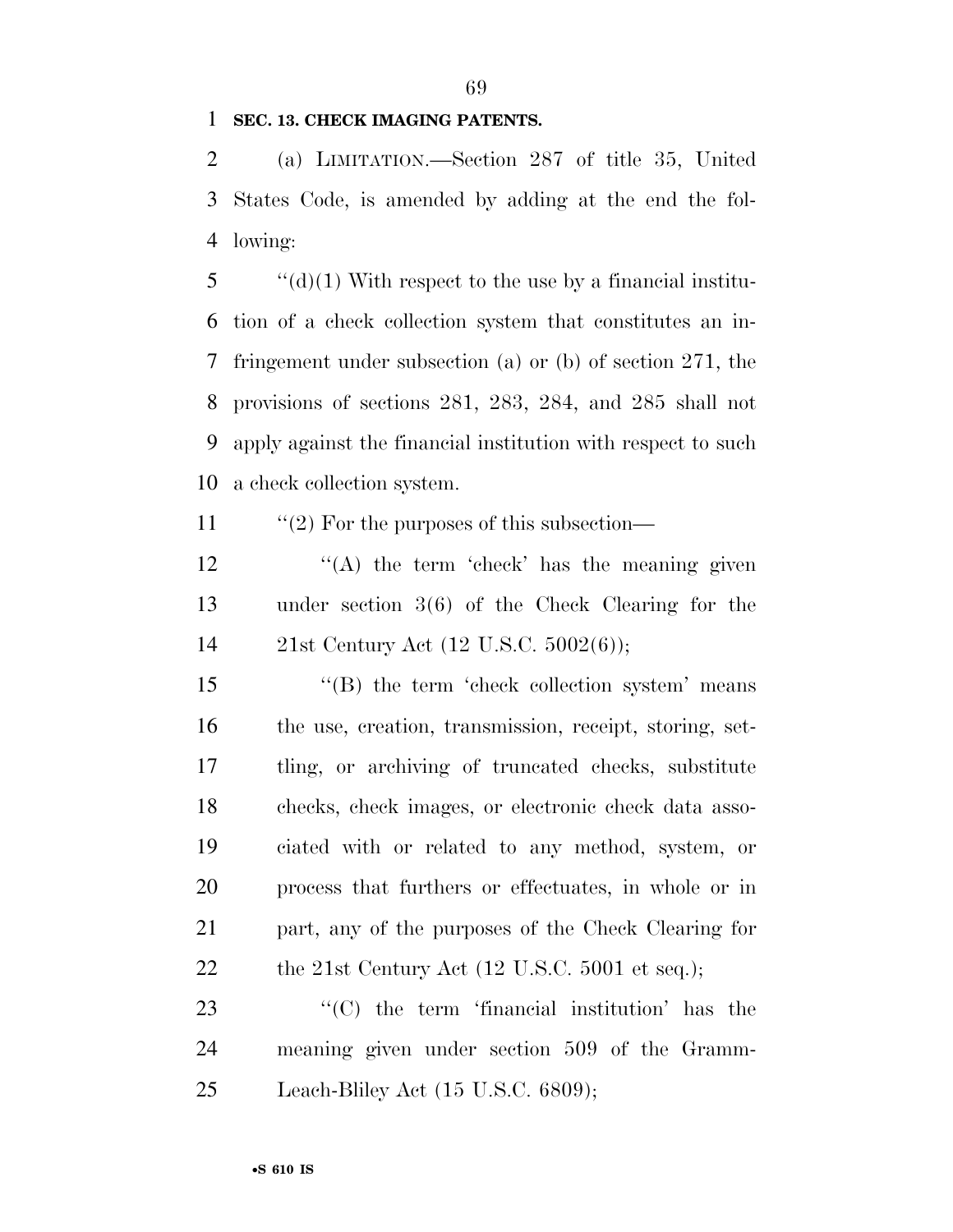1 ''(D) the term 'substitute check' has the mean- ing given under section 3(16) of the Check Clearing for the 21st Century Act (12 U.S.C. 5002(16)); and  $\frac{4}{2}$  ''(E) the term 'truncate' has the meaning given under section 3(18) of the Check Clearing for the 21st Century Act (12 U.S.C. 5002(18)). ''(3) This subsection shall not limit or affect the en- forcement rights of the original owner of a patent where such original owner— ''(A) is directly engaged in the commercial manufacture and distribution of machinery or the commercial development of software; and ''(B) has operated as a subsidiary of a bank holding company, as such term is defined under sec- tion 2(a) of the Bank Holding Company Act of 1956 (12 U.S.C. 1841(a)), prior to July 19, 2007. ''(4) A party shall not manipulate its activities, or conspire with others to manipulate its activities, for pur- poses of establishing compliance with the requirements of this subsection, including, without limitation, by granting or conveying any rights in the patent, enforcement of the patent, or the result of any such enforcement.''. (b) TAKINGS.—If this section is found to establish a taking of private property for public use without just

compensation, this section shall be null and void. The ex-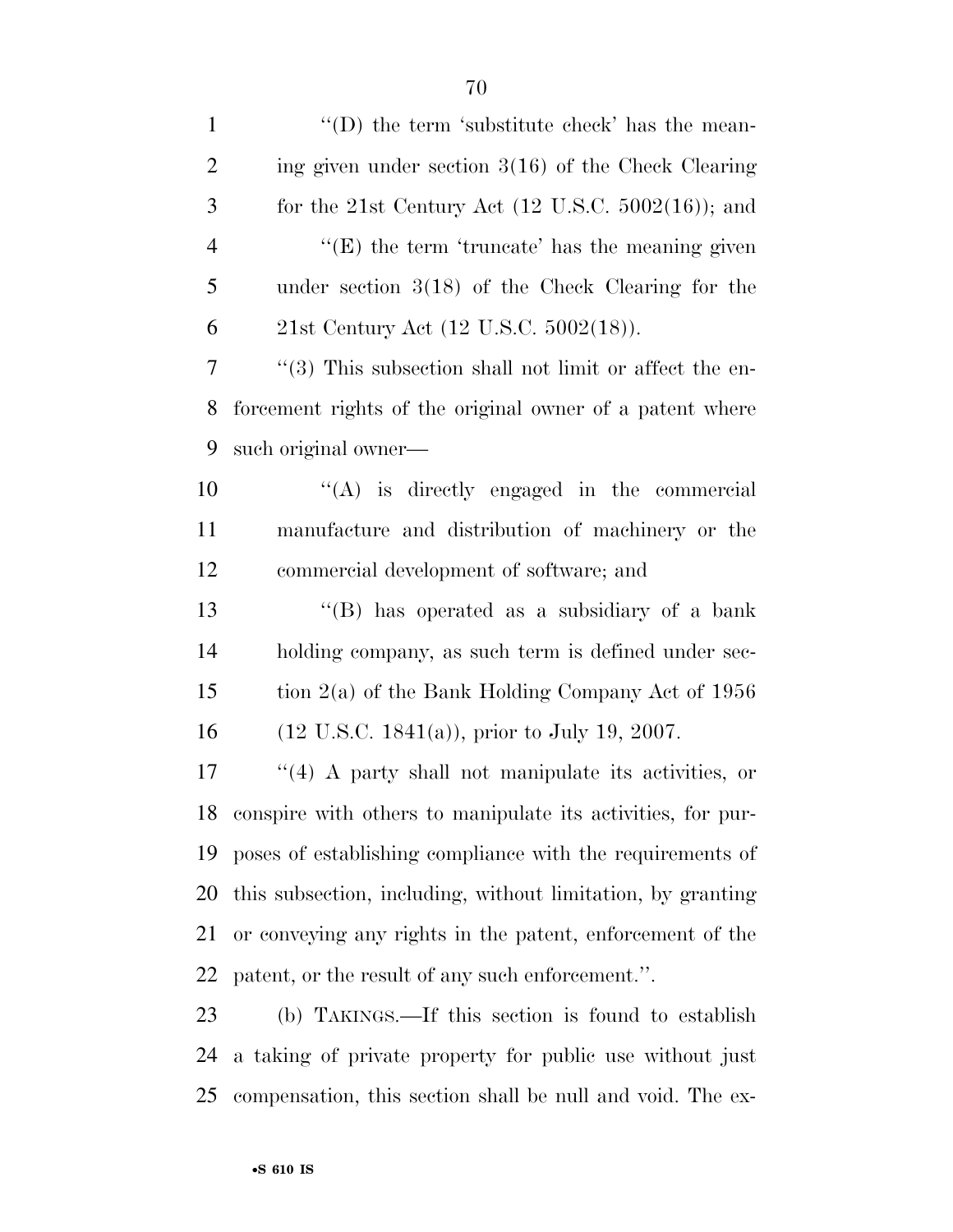clusive remedy for such a finding shall be invalidation of this section. In the event of such invalidation, for purposes of application of the time limitation on damages in section 286 of title 35, United States Code, any action for patent infringement or counterclaim for infringement that could have been filed or continued but for this section, shall be considered to have been filed on the date of enactment of this Act or continued from such date of enactment.

 (c) EFFECTIVE DATE.—The amendment made by subsection (a) shall apply to any civil action for patent infringement pending or filed on or after the date of enact-ment of this Act.

#### **SEC. 14. PATENT AND TRADEMARK OFFICE FUNDING.**

 (a) DEFINITIONS.—In this section, the following defi-nitions shall apply:

 (1) DIRECTOR.—The term ''Director'' means the Director of the United States Patent and Trade-mark Office.

 (2) FUND.—The term ''Fund'' means the pub- lic enterprise revolving fund established under sub-section (c).

22 (3) OFFICE.—The term "Office" means the United States Patent and Trademark Office.

 (4) TRADEMARK ACT OF 1946.—The term ''Trademark Act of 1946'' means an Act entitled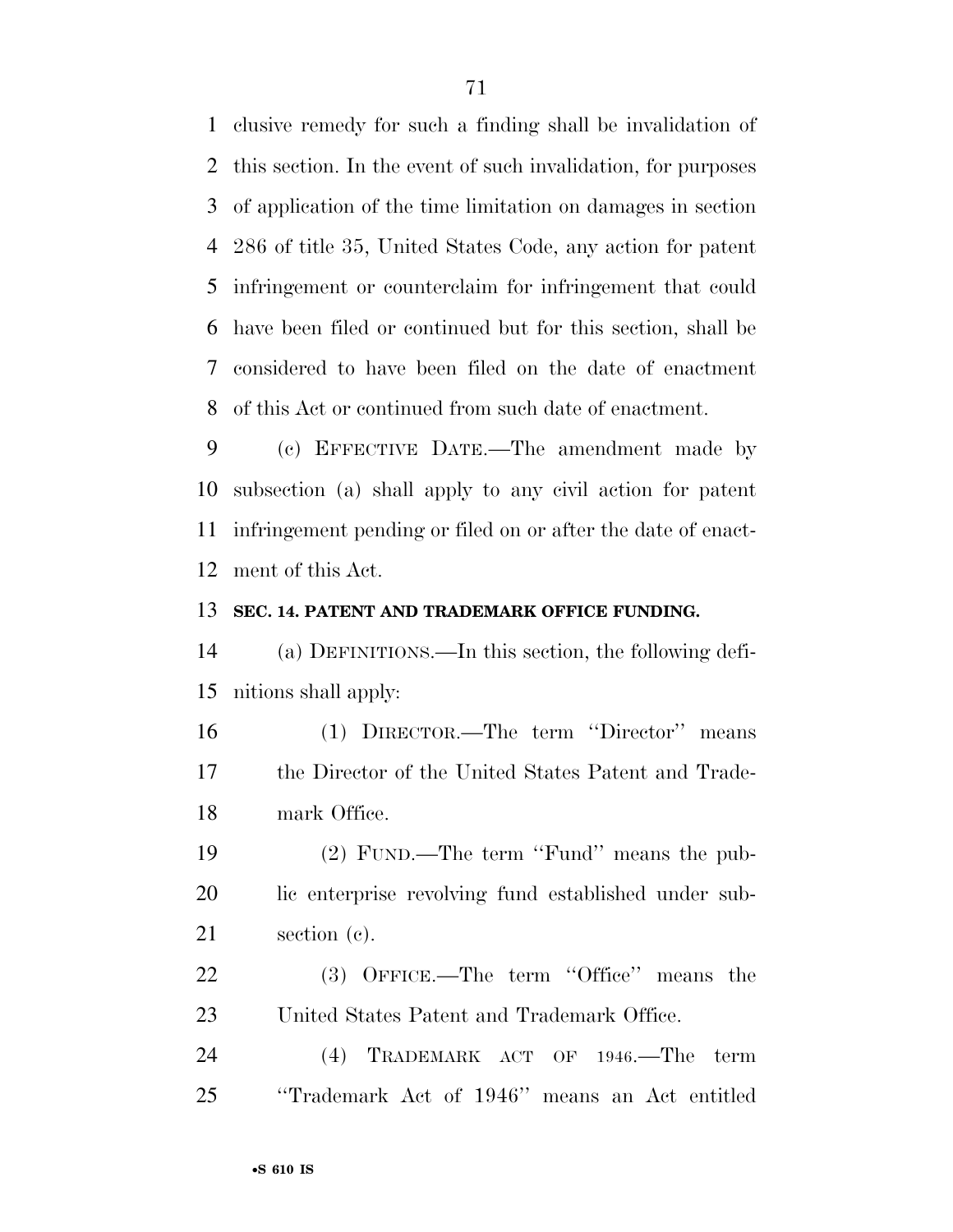| $\mathbf{1}$   | "Act to provide for the registration and protection"        |
|----------------|-------------------------------------------------------------|
| $\overline{2}$ | of trademarks used in commerce, to carry out the            |
| 3              | provisions of certain international conventions, and        |
| $\overline{4}$ | for other purposes", approved July $5, 1946$ (15)           |
| 5              | U.S.C. 1051 et seq.) (commonly referred to as the           |
| 6              | "Trademark Act of 1946" or the "Lanham Act").               |
| 7              | (5) UNDERSECRETARY.—The term "Undersec-                     |
| 8              | retary" means the Under Secretary of Commerce for           |
| 9              | Intellectual Property.                                      |
| 10             | $(b)$ FUNDING.—                                             |
| 11             | (1) IN GENERAL.—Section 42 of title 35,                     |
| 12             | United States Code, is amended—                             |
| 13             | $(A)$ in subsection $(b)$ , by striking "Patent"            |
| 14             | and Trademark Office Appropriation Account"                 |
| 15             | and inserting "United States Patent and                     |
| 16             | Trademark Office Public Enterprise Fund";                   |
| 17             | and                                                         |
| 18             | (B) by amending subsection (c) to read as                   |
| 19             | follows:                                                    |
| 20             | "(c)(1) Subject to paragraphs (2) and (3), fees au-         |
| 21             | thorized in this title or any other Act to be charged or    |
| 22             | established by the Director shall be collected by and shall |
| 23             | be available to the Director to carry out the activities of |
| 24             | the Patent and Trademark Office.                            |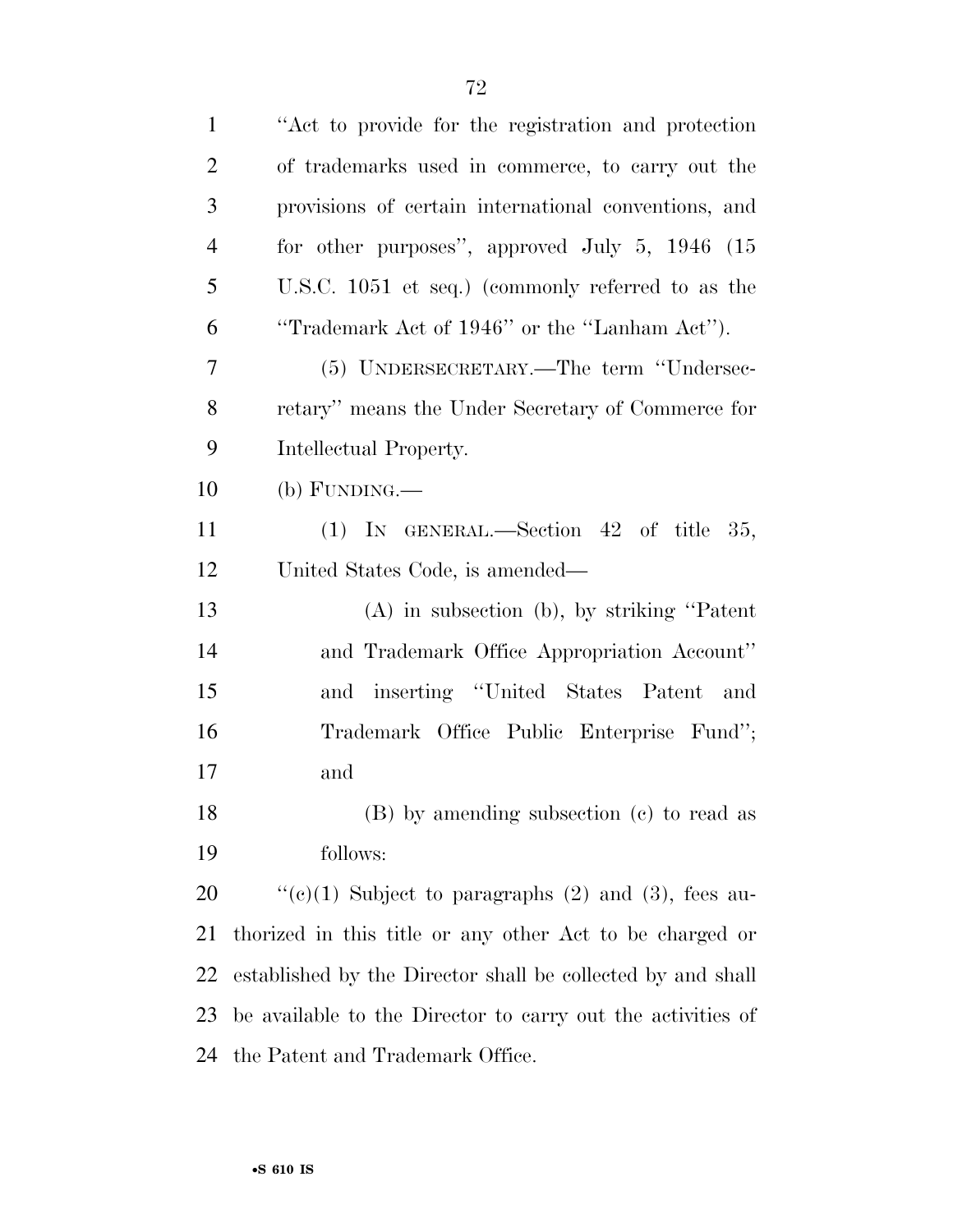''(2) All fees available to the Director under section 31 of the Trademark Act of 1946 shall be used only for the processing of trademark registrations and for other activities, services, and materials relating to trademarks and to cover a proportionate share of the administrative costs of the Patent and Trademark Office.

 ''(3) All fees available to the Director under para-8 graphs  $(1)$ ,  $(2)$ , and  $(3)$  of section  $41(a)$  and section  $41(d)(1)$  of this title, and those fees available to the Direc- tor which are derived from filing fees, Request for Contin- ued Examination fees, and Information Disclosure State- ment submission fees established by regulation pursuant 13 to section  $41(d)(2)$  of this title, shall be used only for funding the portion of the salary of patent examiners at- tributable to examining patent applications and shall not be applied to fund non-examining activities or supervisory activities.''.

| 18 | (2) EFFECTIVE DATE; TERMINATION.—The               |
|----|----------------------------------------------------|
| 19 | amendments made by paragraph (1) shall take effect |
| 20 | on the later of—                                   |

- (A) October 1, 2009; or
- (B) the date of enactment of this Act.

(c) USPTO REVOLVING FUND.—

 (1) ESTABLISHMENT.—There is established in the Treasury of the United States a revolving fund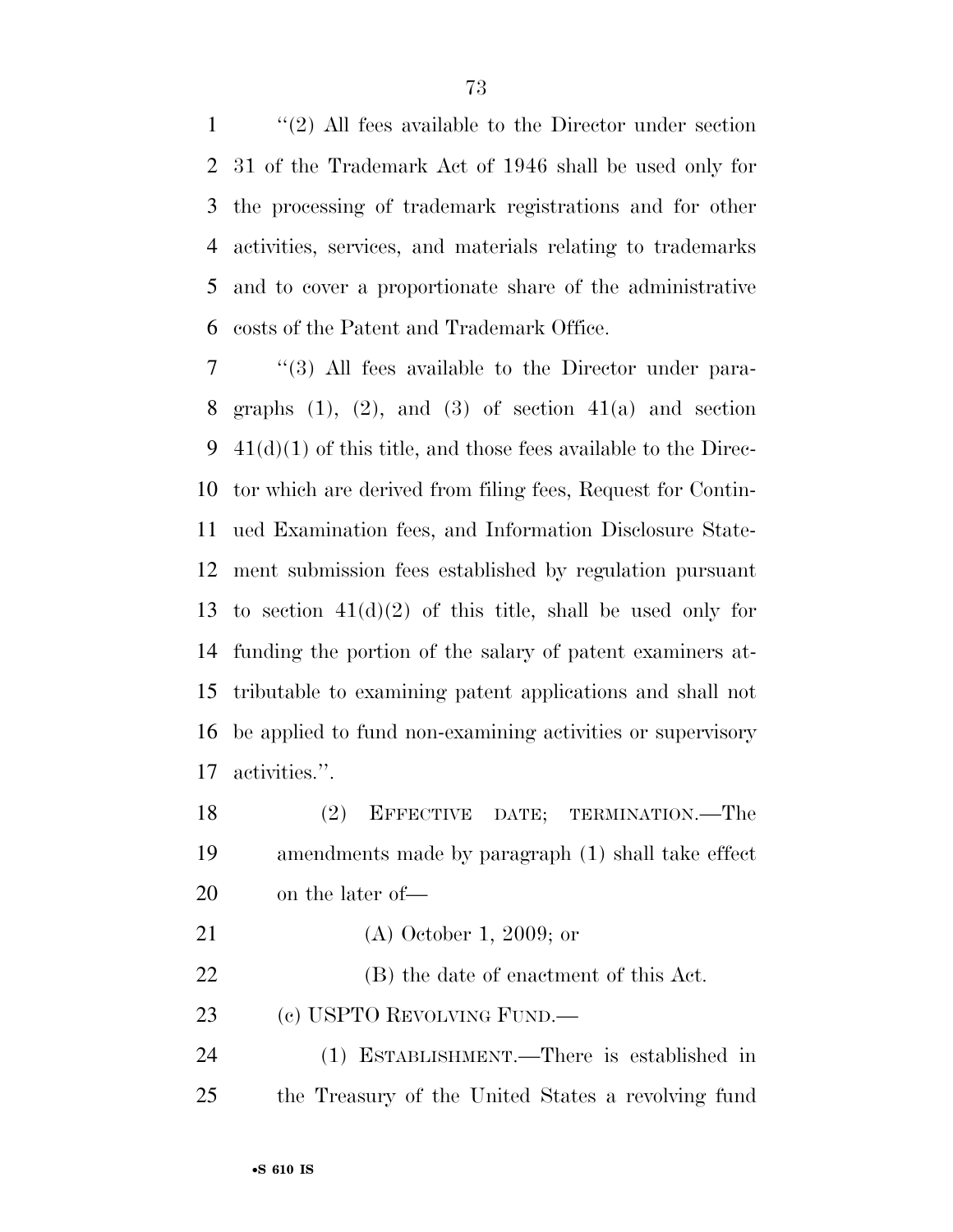| $\mathbf{1}$   | to be known as the "United States Patent and        |
|----------------|-----------------------------------------------------|
| $\overline{2}$ | Trademark Office Public Enterprise Fund". Any       |
| 3              | amounts in the Fund shall be available for use by   |
| $\overline{4}$ | the Director without fiscal year limitation.        |
| 5              | (2) DERIVATION OF RESOURCES.—There shall            |
| 6              | be deposited into the Fund—                         |
| 7              | $(A)$ any fees collected under sections 41,         |
| 8              | 42, and 376 of title 35, United States Code,        |
| 9              | provided that notwithstanding any other provi-      |
| 10             | sion of law, if such fees are collected by, and     |
| 11             | payable to, the Director, the Director shall        |
| 12             | transfer such amounts to the Fund; and              |
| 13             | (B) any fees collected under section 31 of          |
| 14             | the Trademark Act of $1946$ (15 U.S.C. 1113).       |
| 15             | (3) EXPENSES.—Amounts deposited into the            |
| 16             | Fund under paragraph (2) shall be available, with-  |
| 17             | out fiscal year limitation, to cover—               |
| 18             | $(A)$ all expenses to the extent consistent         |
| 19             | with the limitation on the use of fees set forth    |
| 20             | in section $42(c)$ of title 35, United States Code, |
| 21             | including all administrative and operating ex-      |
| 22             | penses, determined in the discretion of the         |
| 23             | Under Secretary to be ordinary and reasonable,      |
| 24             | incurred by the Under Secretary and the Direc-      |
| 25             | tor for the continued operation of all services,    |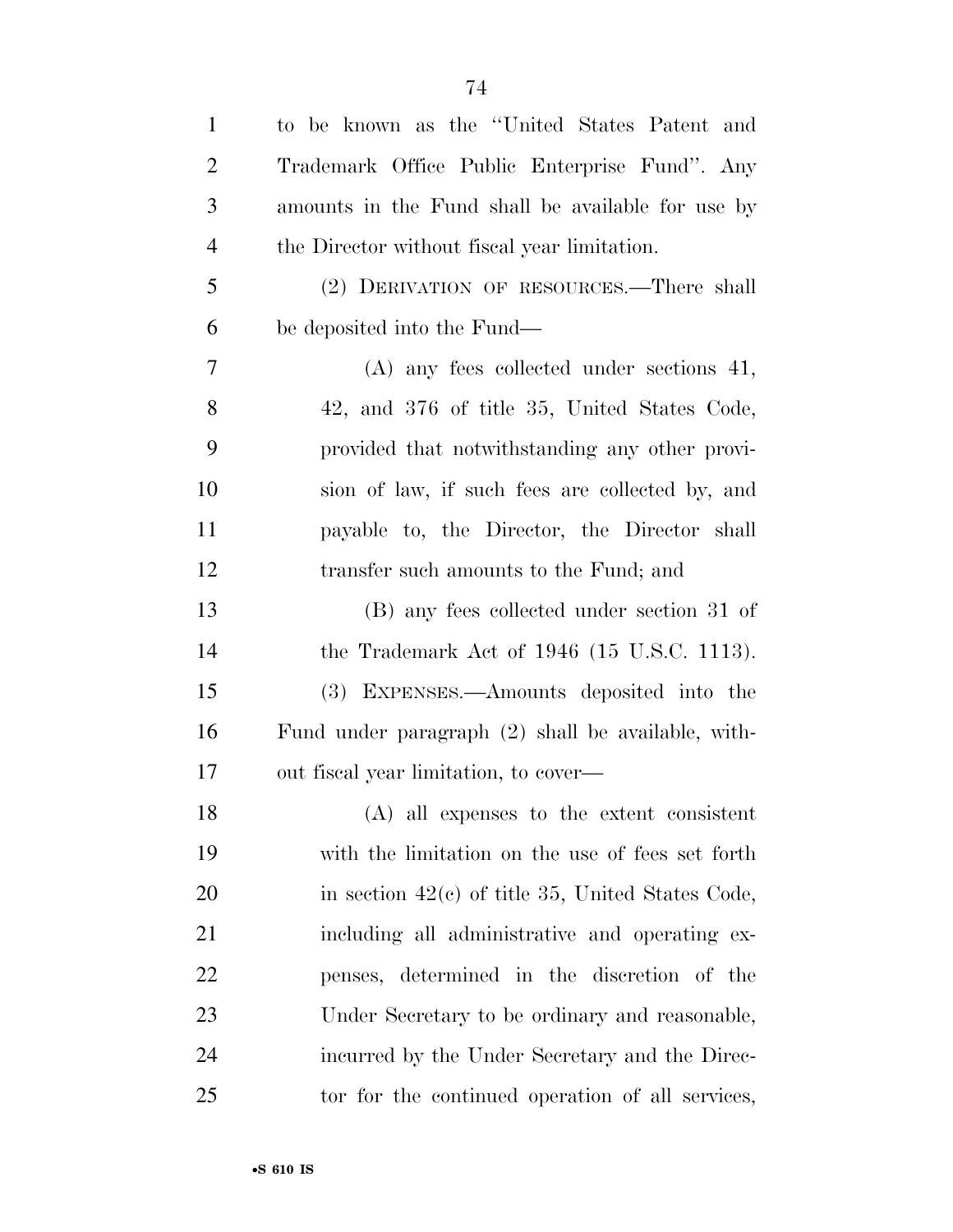| $\mathbf{1}$   | programs, activities, and duties of the Office, as       |
|----------------|----------------------------------------------------------|
| $\overline{2}$ | such services, programs, activities, and duties          |
| 3              | are described under-                                     |
| $\overline{4}$ | (i) title 35, United States Code; and                    |
| $\mathfrak{S}$ | (ii) the Trademark Act of 1946; and                      |
| 6              | (B) all expenses incurred pursuant to any                |
| $\overline{7}$ | obligation, representation, or other commitment          |
| 8              | of the Office.                                           |
| 9              | (4) CUSTODIANS OF MONEY.—Notwithstanding                 |
| 10             | section 3302 of title 31, United States Code, any        |
| 11             | funds received by the Director and transferred to        |
| 12             | Fund, or any amounts directly deposited into the         |
| 13             | Fund, may be used—                                       |
| 14             | (A) to cover the expenses described in                   |
| 15             | paragraph $(3)$ ; and                                    |
| 16             | (B) to purchase obligations of the United                |
| 17             | States, or any obligations guaranteed by the             |
| 18             | United States.                                           |
| 19             | (d) ANNUAL REPORT.—Not later than 60 days after          |
| 20             | the end of each fiscal year, the Under Secretary and the |
| 21             | Director shall submit a report to Congress which shall—  |
| 22             | (1) summarize the operations of the Office for           |
| 23             | the preceding fiscal year, including financial details   |
| 24             | and staff levels broken down by each major activity      |
| 25             | of the Office;                                           |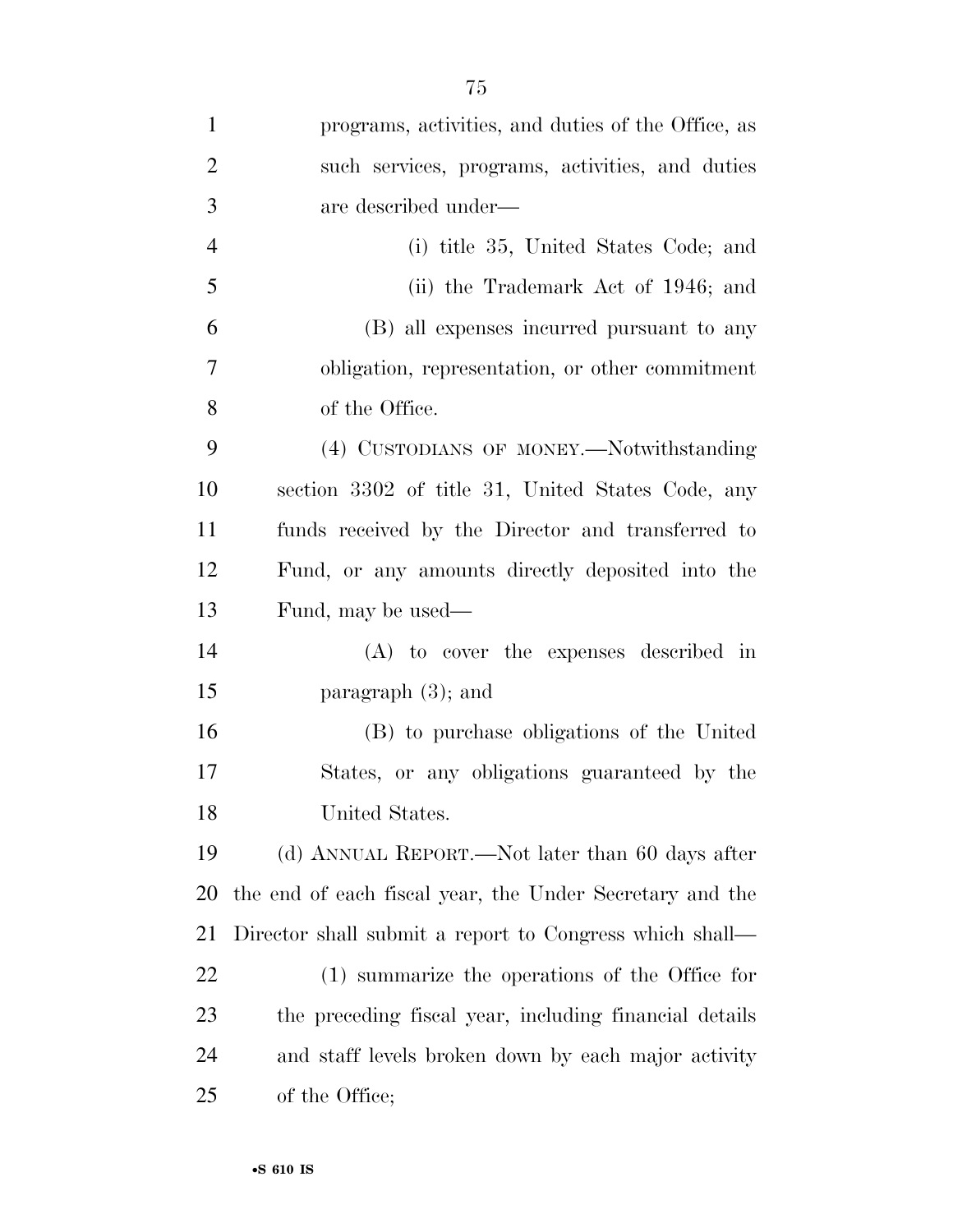| $\mathbf{1}$   | $(2)$ detail the operating plan of the Office, in-     |
|----------------|--------------------------------------------------------|
| $\overline{2}$ | cluding specific expense and staff needs for the up-   |
| 3              | coming fiscal year;                                    |
| $\overline{4}$ | (3) describe the long-term modernization plans         |
| 5              | of the Office;                                         |
| 6              | (4) set forth details of any progress towards          |
| 7              | such modernization plans made in the previous fiscal   |
| 8              | year; and                                              |
| 9              | (5) include the results of the most recent audit       |
| 10             | carried out under subsection (e).                      |
| 11             | (e) ANNUAL SPENDING PLAN.—                             |
| 12             | (1) IN GENERAL.—Not later than 30 days after           |
| 13             | the beginning of each fiscal year, the Director shall  |
| 14             | notify the Committees on Appropriations of both        |
| 15             | Houses of Congress of the plan for the obligation      |
| 16             | and expenditure of the total amount of the funds for   |
| 17             | that fiscal year in accordance with section 605 of the |
| 18             | Science, State, Justice, Commerce, and Related         |
| 19             | Agencies Appropriations Act, 2006 (Public Law          |
| 20             | 109–108; 119 Stat. 2334).                              |
| 21             | (2) CONTENTS.—Each plan under paragraph                |
| 22             | $(1)$ shall—                                           |
| 23             | (A) summarize the operations of the Office             |
| 24             | for the current fiscal year, including financial       |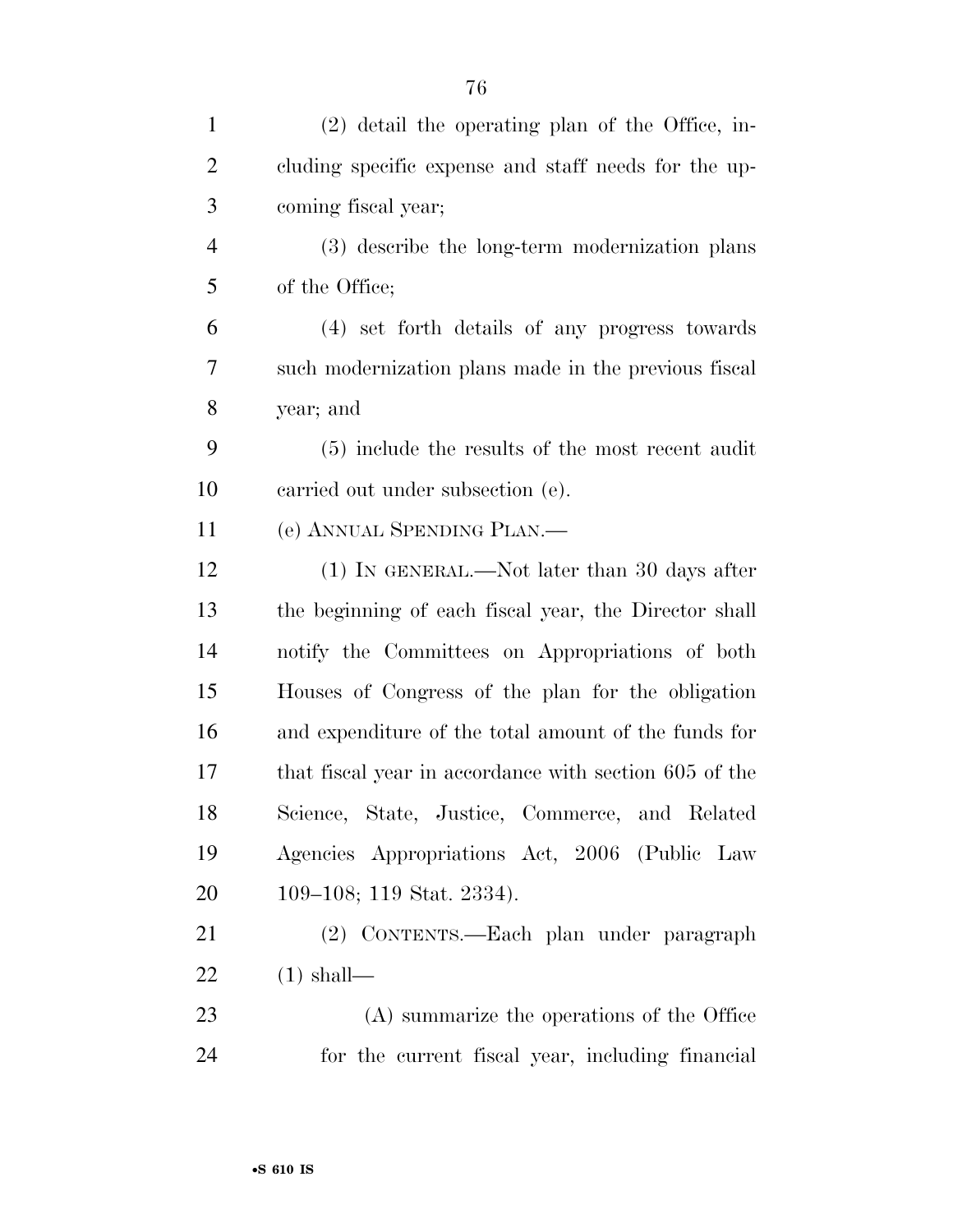| $\mathbf{1}$   | details and staff levels with respect to major ac-        |
|----------------|-----------------------------------------------------------|
| $\overline{2}$ | tivities; and                                             |
| 3              | (B) detail the operating plan of the Office,              |
| $\overline{4}$ | including specific expense and staff needs, for           |
| 5              | the current fiscal year.                                  |
| 6              | (f) AUDIT.—The Under Secretary shall, on an annual        |
| 7              | basis, provide for an independent audit of the financial  |
| 8              | statements of the Office. Such audit shall be conducted   |
| 9              | in accordance with generally acceptable accounting proce- |
| 10             | dures.                                                    |
| 11             | (g) BUDGET.—In accordance with section $9301$ of          |
| 12             | title 31, United States Code, the Fund shall prepare and  |
| 13             | submit each year to the President a business-type budget  |
| 14             | in a way, and before a date, the President prescribes by  |
| 15             | regulation for the budget program.                        |
| 16             | SEC. 15. TECHNICAL AMENDMENTS.                            |
| 17             | (a) JOINT INVENTIONS.—Section 116 of title 35,            |
|                | 18 United States Code, is amended—                        |
| 19             | $(1)$ in the first paragraph, by striking                 |
| <b>20</b>      | "When" and inserting "(a) JOINT INVEN-                    |
| 21             | TIONS.—When";                                             |
| 22             | $(2)$ in the second paragraph, by striking                |
| 23             | "If a joint inventor" and inserting "(b) OMIT-            |
| 24             | TED INVENTOR.—If a joint inventor"; and                   |
| 25             | $(3)$ in the third paragraph—                             |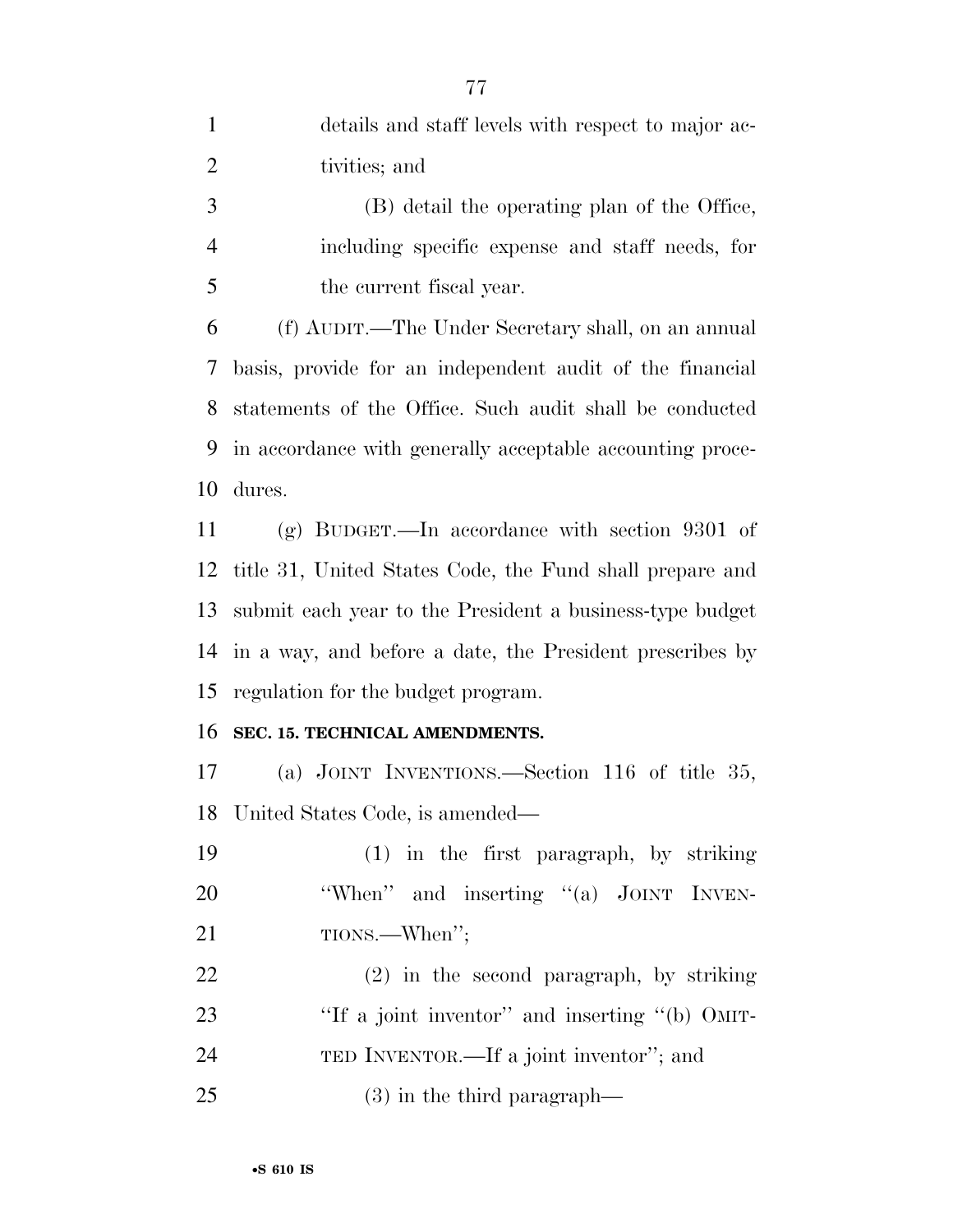| $\mathbf{1}$   | $(A)$ by striking "Whenever" and in-                      |
|----------------|-----------------------------------------------------------|
| $\overline{2}$ | serting "(c) CORRECTION OF ERRORS IN                      |
| 3              | APPLICATION.—Whenever"; and                               |
| $\overline{4}$ | (B) by striking "and such error arose                     |
| 5              | without any deceptive intent on his part,".               |
| 6              | (b) FILING OF APPLICATION IN FOREIGN COUN-                |
| 7              | TRY.—Section 184 of title 35, United States Code, is      |
| 8              | amended—                                                  |
| 9              | $(1)$ in the first paragraph—                             |
| 10             | $(A)$ by striking "Except when" and insert-               |
| 11             | ing "(a) FILING IN FOREIGN COUNTRY.-Ex-                   |
| 12             | cept when"; and                                           |
| 13             | (B) by striking "and without deceptive in-                |
| 14             | tent";                                                    |
| 15             | $(2)$ in the second paragraph, by striking "The           |
| 16             | term" and inserting "(b) APPLICATION.—The                 |
| 17             | term"; and                                                |
| 18             | $(3)$ in the third paragraph, by striking "The            |
| 19             | scope" and inserting "(c) SUBSEQUENT MODIFICA-            |
| 20             | TIONS, AMENDMENTS, AND SUPPLEMENTS.-The                   |
| 21             | scope".                                                   |
| 22             | (c) FILING WITHOUT A LICENSE.—Section 185 of              |
| 23             | title 35, United States Code, is amended by striking "and |
| 24             | without deceptive intent".                                |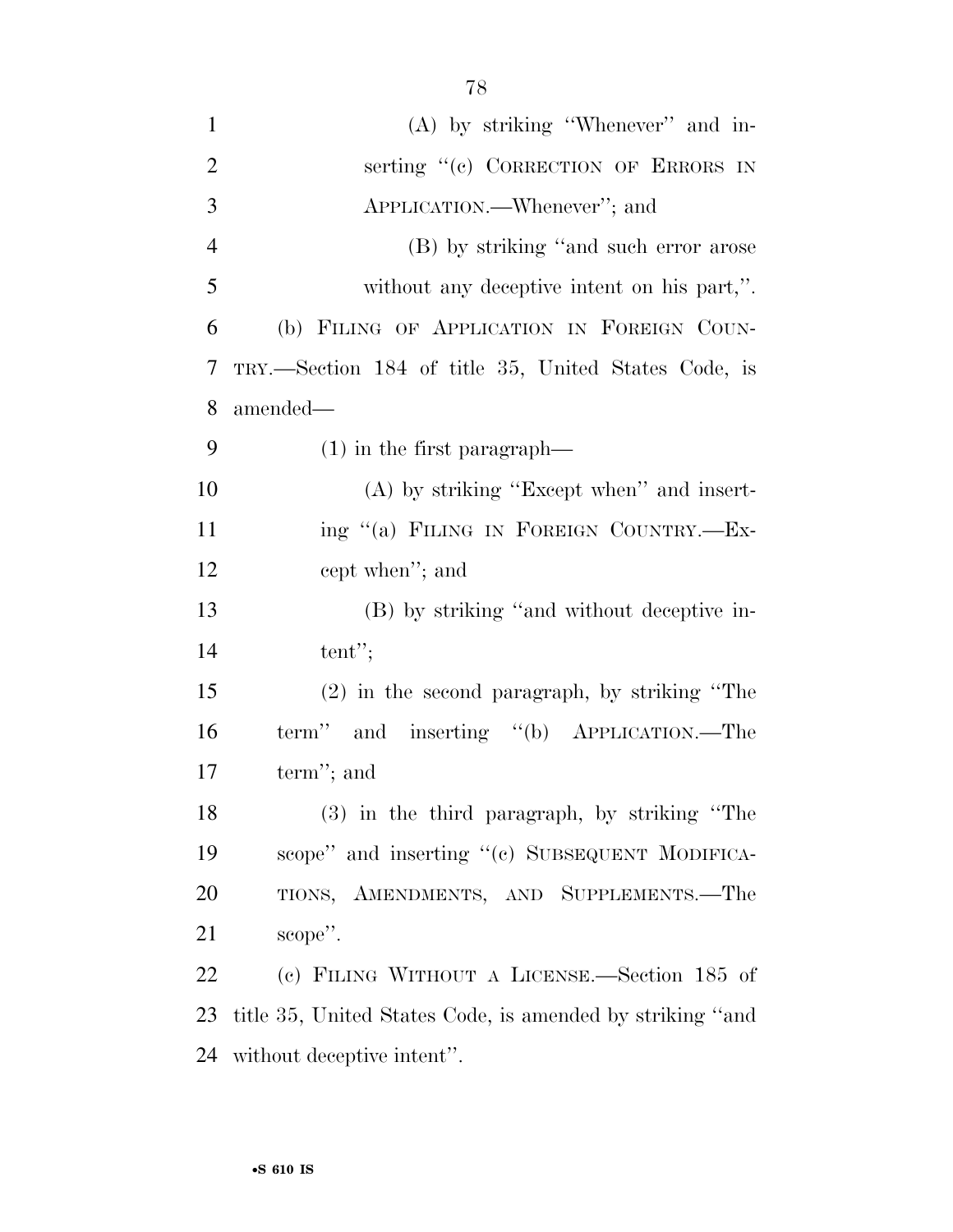| $\mathbf{1}$   | (d) REISSUE OF DEFECTIVE PATENTS.—Section 251         |
|----------------|-------------------------------------------------------|
| $\overline{2}$ | of title 35, United States Code, is amended—          |
| 3              | $(1)$ in the first paragraph—                         |
| $\overline{4}$ | $(A)$ by striking "Whenever" and inserting            |
| 5              | "(a) IN GENERAL.—Whenever reissue of any              |
| 6              | patent is authorized under section 298 or"; and       |
| $\overline{7}$ | (B) by striking "without deceptive inten-             |
| 8              | $\text{tion}''$                                       |
| 9              | $(2)$ in the second paragraph, by striking "The       |
| 10             | Director" and inserting "(b) MULTIPLE REISSUED        |
| 11             | PATENTS.—The Director";                               |
| 12             | $(3)$ in the third paragraph, by striking "The        |
| 13             | provision" and inserting "(c) APPLICABILITY OF        |
| 14             | THIS TITLE.—The provisions"; and                      |
| 15             | $(4)$ in the last paragraph, by striking "No re-      |
| 16             | issued patent" and inserting "(d) REISSUE PATENT      |
| 17             | ENLARGING SCOPE OF CLAIMS.—No reissued pat-           |
| 18             | ent".                                                 |
| 19             | (e) EFFECT OF REISSUE.—Section 253 of title 35,       |
| 20             | United States Code, is amended—                       |
| 21             | $(1)$ in the first paragraph, by striking "When-      |
| 22             | ever, without deceptive intention" and inserting "(a) |
| 23             | IN GENERAL.—Whenever"; and                            |
| 24             | $(2)$ in the second paragraph, by striking "in        |
| 25             | like manner" and inserting "(b) ADDITIONAL DIS-       |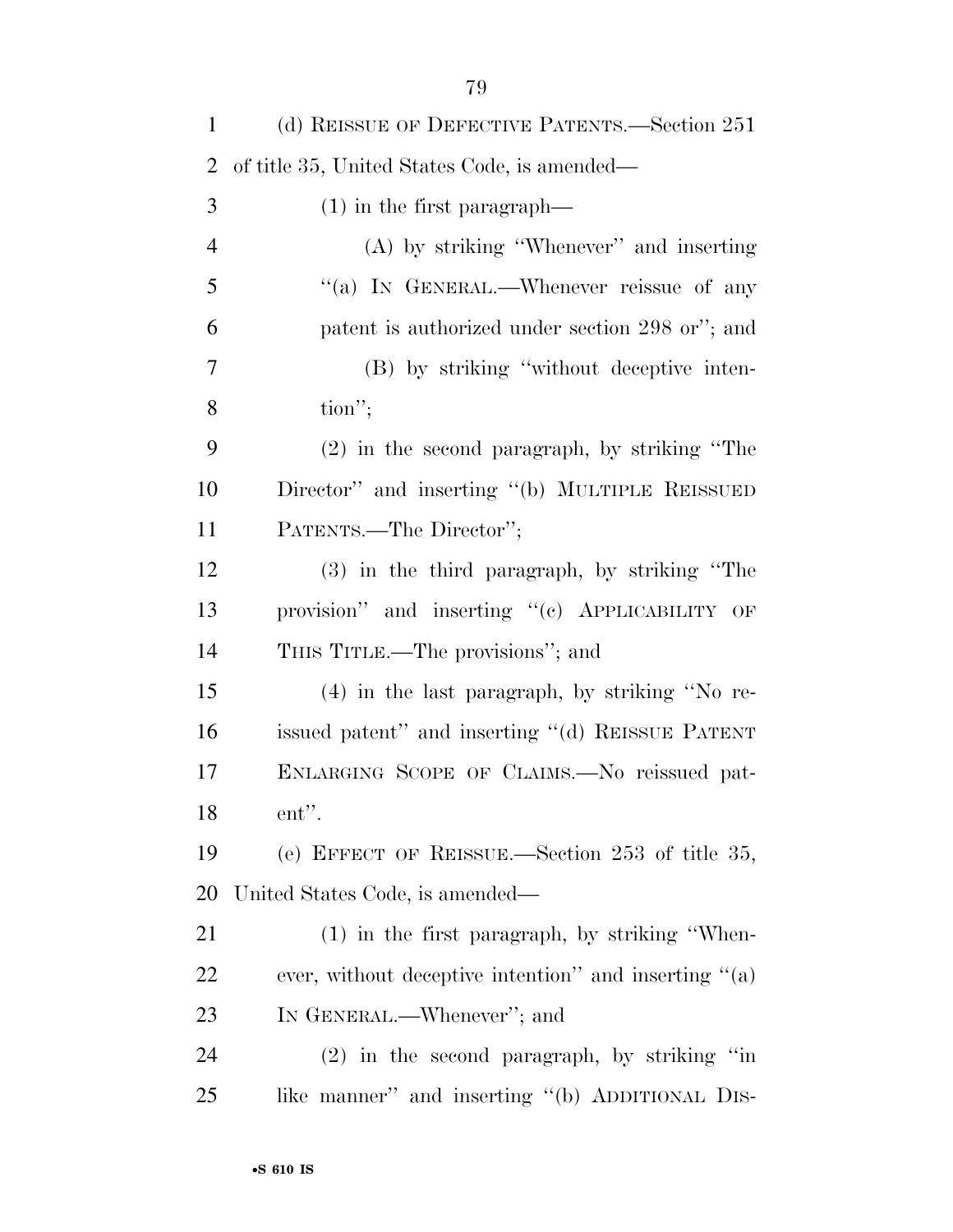| $\mathbf{1}$   | CLAIMER OR DEDICATION.—In the manner set forth          |
|----------------|---------------------------------------------------------|
| $\overline{2}$ | in subsection $(a)$ ,".                                 |
| 3              | (f) CORRECTION OF NAMED INVENTOR.-Section               |
| $\overline{4}$ | 256 of title 35, United States Code, is amended—        |
| 5              | $(1)$ in the first paragraph, by striking "When-        |
| 6              | ever" and inserting "(a) CORRECTION.—Whenever";         |
| $\overline{7}$ | and                                                     |
| 8              | $(2)$ in the second paragraph, by striking "The         |
| 9              | error" and inserting "(b) PATENT VALID IF ERROR         |
| 10             | CORRECTED.—The error".                                  |
| 11             | (g) PRESUMPTION OF VALIDITY.—Section 282 of             |
| 12             | title 35, United States Code, is amended—               |
| 13             | (1) in the first undesignated paragraph, by             |
| 14             | striking "A patent" and inserting "(a) IN GEN-          |
| 15             | $ERAL. - A patent'';$                                   |
| 16             | (2) in the second undesignated paragraph, by            |
| 17             | striking "The following" and inserting "(b) DE-         |
| 18             | FENSES.—The following"; and                             |
| 19             | (3) in the third undesignated paragraph, by             |
| 20             | striking "In actions" and inserting " $(e)$ NOTICE OF   |
| 21             | ACTIONS; ACTIONS DURING EXTENSION OF PATENT             |
| <u>22</u>      | TERM.—In actions".                                      |
| 23             | (h) ACTION FOR INFRINGEMENT.—Section 288 of             |
| 24             | title 35, United States Code, is amended by striking ", |
| 25             | without any deceptive intention,".                      |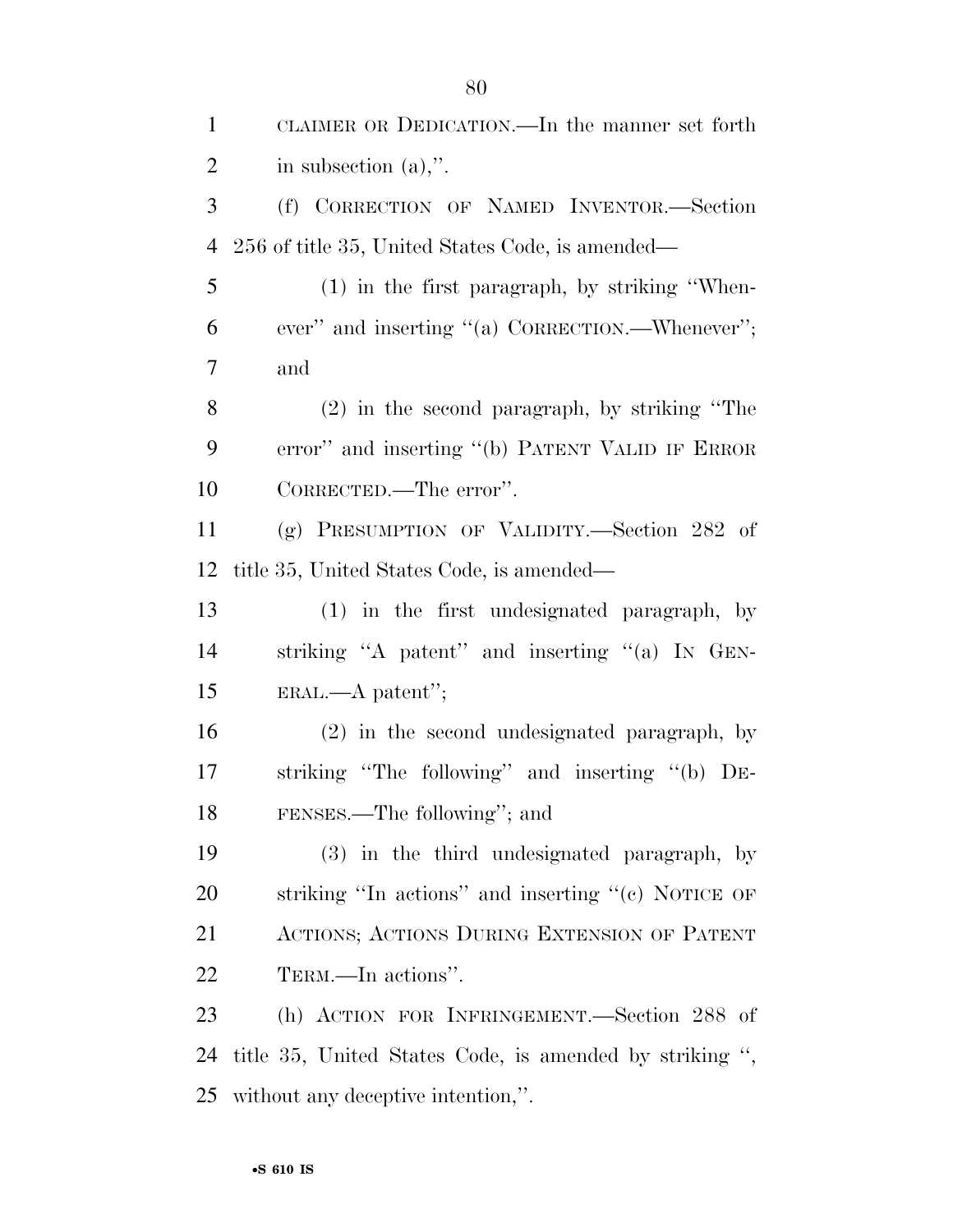(i) GOVERNMENT-OWNED FACILITIES.—Section 2  $202(e)(7)(E)(i)$  of title 35, United States Code, is amend-ed by—

 (1) striking ''up to an amount equal to 5 per- cent of the annual budget of the facility,''; and (2) striking ''provided that'' and all that follows 7 through "in this clause (D);".

## **SEC. 16. EFFECTIVE DATE; RULE OF CONSTRUCTION.**

 (a) EFFECTIVE DATE.—Except as otherwise provided in this Act, the provisions of this Act shall take effect 12 months after the date of the enactment of this Act and shall apply to any patent issued on or after that effective date.

 (b) SPECIAL PROVISIONS RELATING TO DETERMINA-TIONS OF VALIDITY AND PATENTABILITY.—

 (1) IN GENERAL.—The amendments made by section 2 shall apply to any application for a patent and any patent issued pursuant to such an applica-19 tion that at any time—

 (A) contained a claim to a claimed inven-21 tion that has an effective filing date, as such 22 date is defined under section 100(h) of title 35, United States Code, 1 year or more after the 24 date of the enactment of this Act;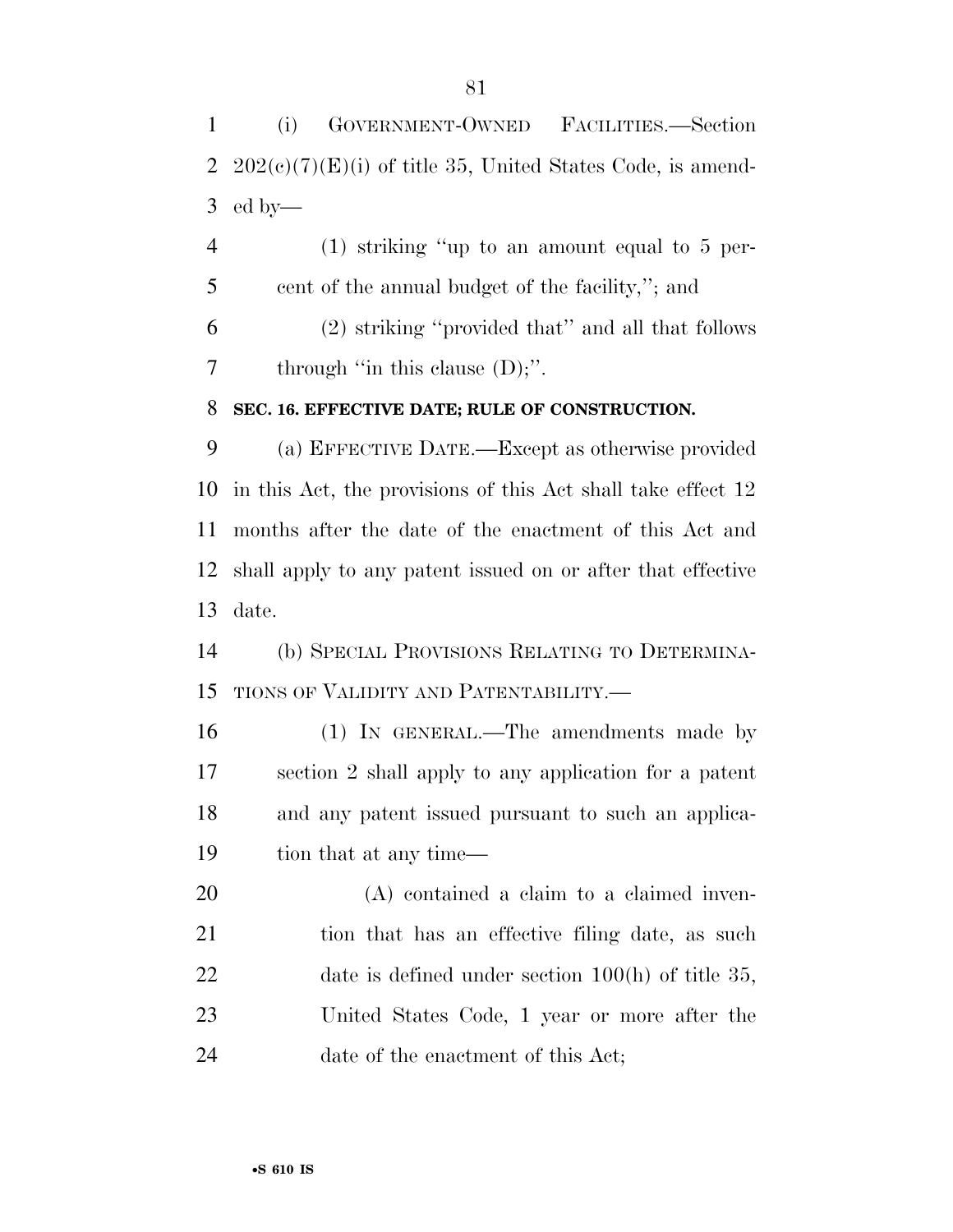| $\mathbf{1}$   | (B) asserted a claim to a right of priority            |
|----------------|--------------------------------------------------------|
| $\overline{2}$ | under section 119, 365(a), or 365(b) of title 35,      |
| 3              | United States Code, to any application that was        |
| $\overline{4}$ | filed 1 year or more after the date of the enact-      |
| 5              | ment of this Act; or                                   |
| 6              | (C) made a specific reference under section            |
| 7              | 120, 121, or $365(c)$ of title 35, United States       |
| 8              | Code, to any application to which the amend-           |
| 9              | ments made by section 2 otherwise apply under          |
| 10             | this subsection.                                       |
| 11             | (2) PATENTABILITY.—For any application for             |
| 12             | patent and any patent issued pursuant to such an       |
| 13             | application to which the amendments made by sec-       |
| 14             | tion 2 apply, no claim asserted in such application    |
| 15             | shall be patentable or valid unless such claim meets   |
| 16             | the conditions of patentability specified in section   |
| 17             | $102(g)$ of title 35, United States Code, as such con- |
| 18             | ditions were in effect on the day prior to the date    |
| 19             | of enactment of this Act, if the application at any    |
| <b>20</b>      | time—                                                  |
| 21             | (A) contained a claim to a claimed inven-              |
| 22             | tion that has an effective filing date as defined      |
| 23             | in section $100(h)$ of title 35, United States         |
| 24             | Code, earlier than 1 year after the date of the        |
| 25             | enactment of this Act;                                 |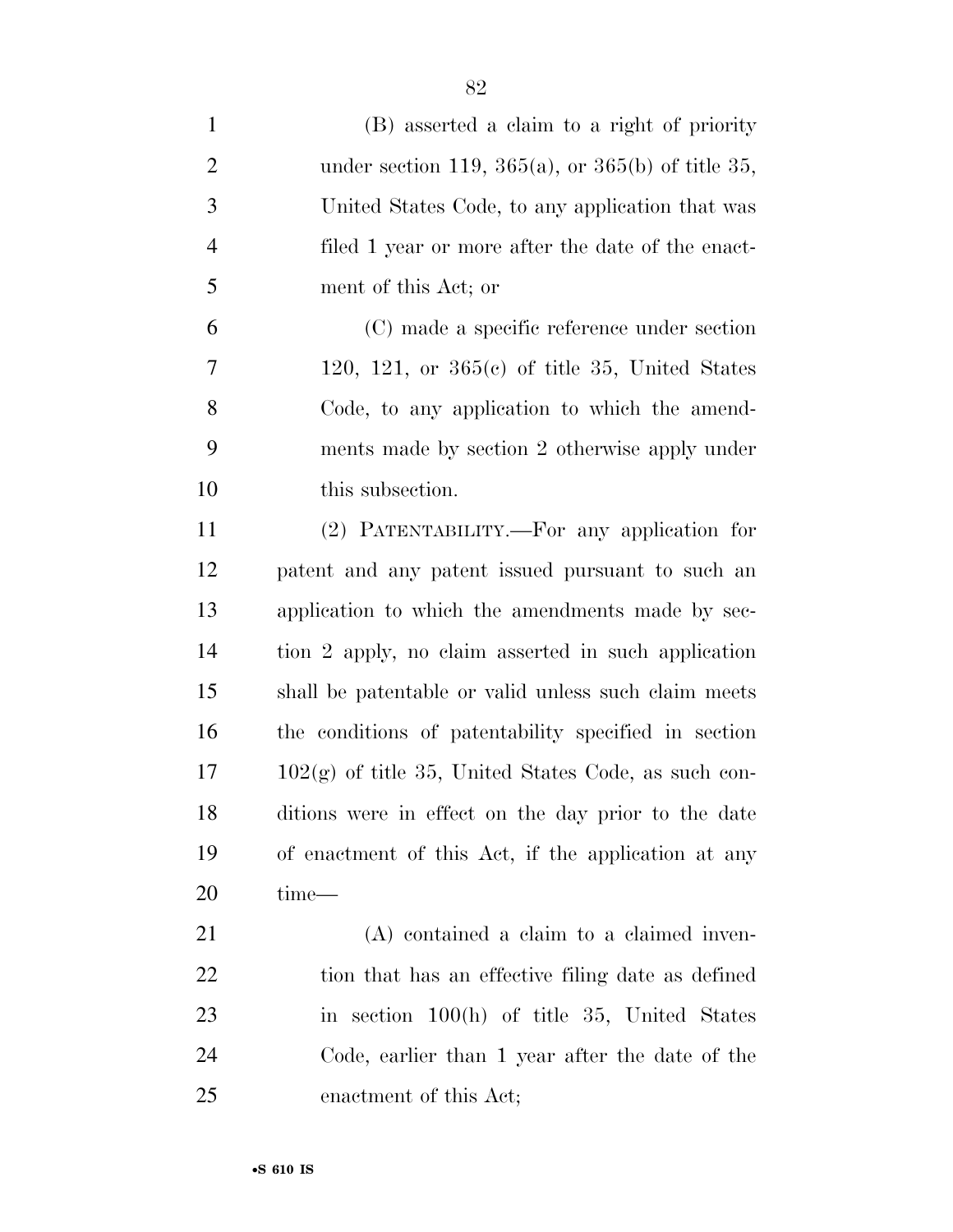| $\mathbf{1}$   | (B) asserted a claim to a right of priority           |
|----------------|-------------------------------------------------------|
| $\overline{2}$ | under section 119, 365(a), or 365(b) of title 35,     |
| 3              | United States Code, to any application that was       |
| $\overline{4}$ | filed earlier than 1 year after the date of the       |
| 5              | enactment of this Act; or                             |
| 6              | (C) made a specific reference under section           |
| 7              | 120, 121, or $365(c)$ of title 35, United States      |
| 8              | Code, with respect to which the requirements of       |
| 9              | section $102(g)$ applied.                             |
| 10             | (3) VALIDITY OF PATENTS.—For the purpose              |
| 11             | of determining the validity of a claim in any patent  |
| 12             | or the patentability of any claim in a nonprovisional |
| 13             | application for patent that is made before the effec- |
| 14             | tive date of the amendments made by sections 2 and    |
| 15             | 3, other than in an action brought in a court before  |
| 16             | the date of the enactment of this Act—                |
| 17             | $(A)$ the provisions of subsections $(c)$ , $(d)$ ,   |
| 18             | and (f) of section 102 of title 35, United States     |
| 19             | Code, that were in effect on the day prior to the     |
| 20             | date of enactment of this Act shall be deemed         |
| 21             | to be repealed;                                       |
| 22             | (B) the amendments made by section 3 of               |
| 23             | this Act shall apply, except that a claim in a        |
| 24             | patent that is otherwise valid under the provi-       |
| 25             | sions of section $102(f)$ of title 35, United States  |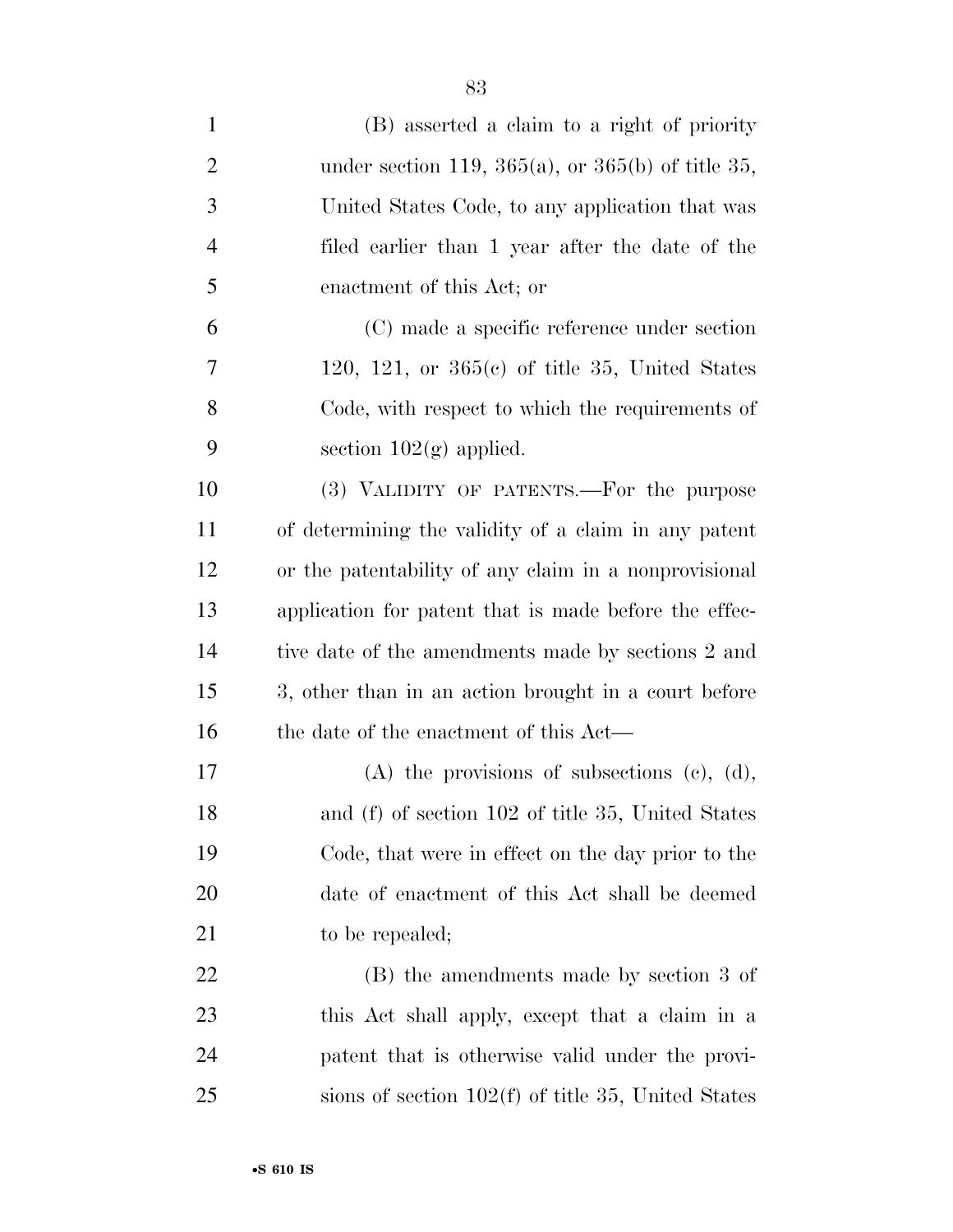Code, as such provision was in effect on the day prior to the date of enactment of this Act, shall not be invalidated by reason of this paragraph; and

 (C) the term ''in public use or on sale'' as used in section 102(b) of title 35, United States Code, as such section was in effect on the day prior to the date of enactment of this Act shall be deemed to exclude the use, sale, or offer for sale of any subject matter that had not become available to the public.

12 (4) CONTINUITY OF INTENT UNDER THE CRE- ATE ACT.—The enactment of section 102(b)(3) of title 35, United States Code, under section (2)(b) of this Act is done with the same intent to promote 16 joint research activities that was expressed, includ- ing in the legislative history, through the enactment of the Cooperative Research and Technology En- hancement Act of 2004 (Public Law 108–453; the ''CREATE Act''), the amendments of which are stricken by section 2(c) of this Act. The United States Patent and Trademark Office shall admin- ister section 102(b)(3) of title 35, United States Code, in a manner consistent with the legislative his-tory of the CREATE Act that was relevant to its